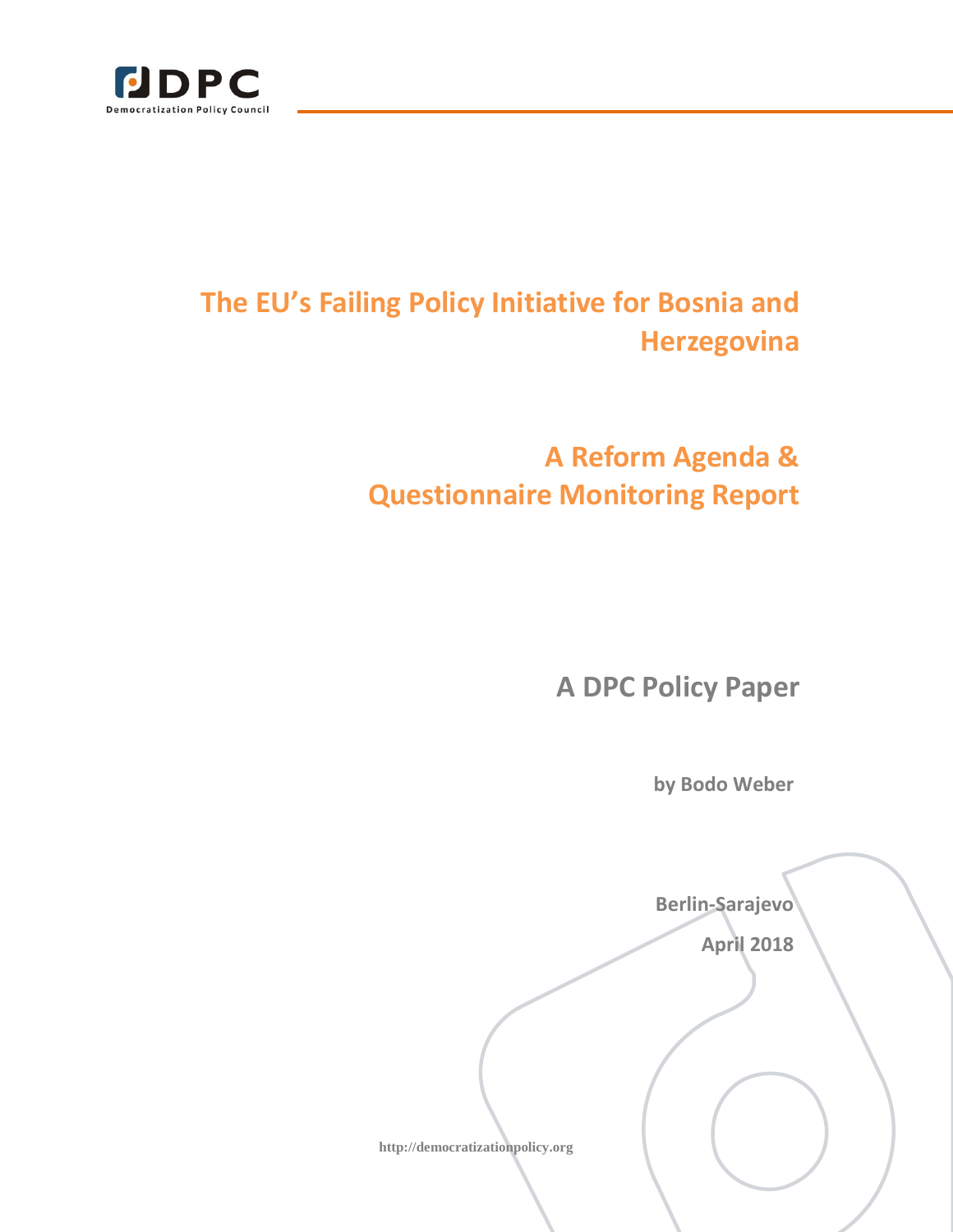

**A report from Democratization Policy Council**

**Author: Bodo Weber**

**Editing: Kirsty Campbell, Oskar Gustafson; DPC Editorial Board** 

**Berlin-Sarajevo** 

**April 2018**

# **EXECUTE HEINRICH BÖLL STIFTUNG BOSNA I HERCEGOVINA**

*This report was made possible with support from the Heinrich Böll Foundation in BiH. The opinions and views of the author do not necessarily state or reflect those of the Foundation.*

**http://democratizationpolicy.org**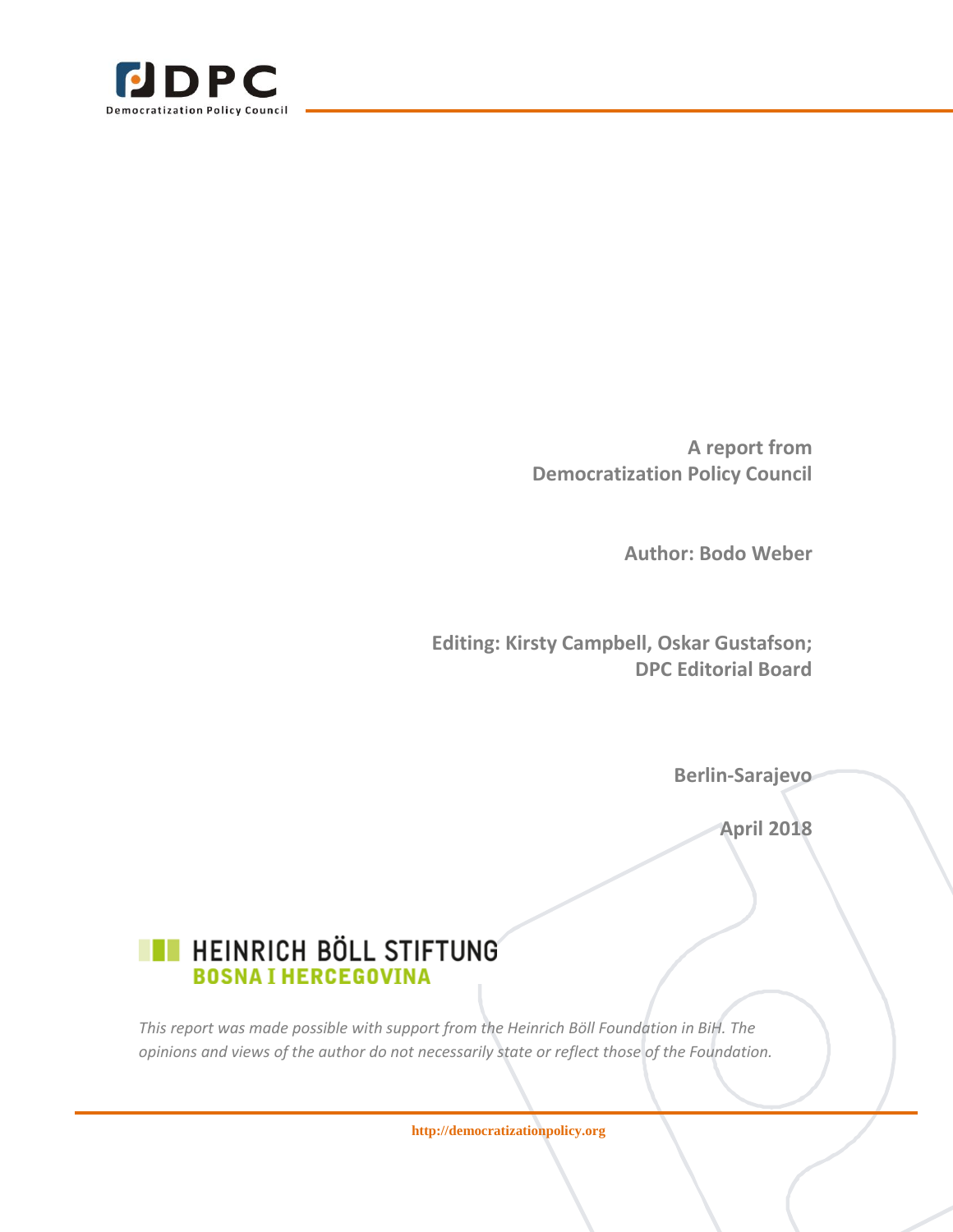# **TABLE OF CONTENTS**

| I.   |       |                                                                                  |  |
|------|-------|----------------------------------------------------------------------------------|--|
| II.  |       |                                                                                  |  |
|      | II.1. |                                                                                  |  |
|      | II.2. |                                                                                  |  |
|      | II.3. |                                                                                  |  |
|      |       |                                                                                  |  |
|      | II.4. |                                                                                  |  |
|      | II.5. |                                                                                  |  |
|      | II.7. |                                                                                  |  |
|      | II.8. |                                                                                  |  |
| III. |       |                                                                                  |  |
|      |       |                                                                                  |  |
|      |       |                                                                                  |  |
| IV.  |       | CAUSES OF THE FAILURE OF THE EU BIH INITIATIVE, AND THE ATTITUDES TOWARDS IT  30 |  |
| V.   |       |                                                                                  |  |
|      |       |                                                                                  |  |
|      |       |                                                                                  |  |

**http://democratizationpolicy.org**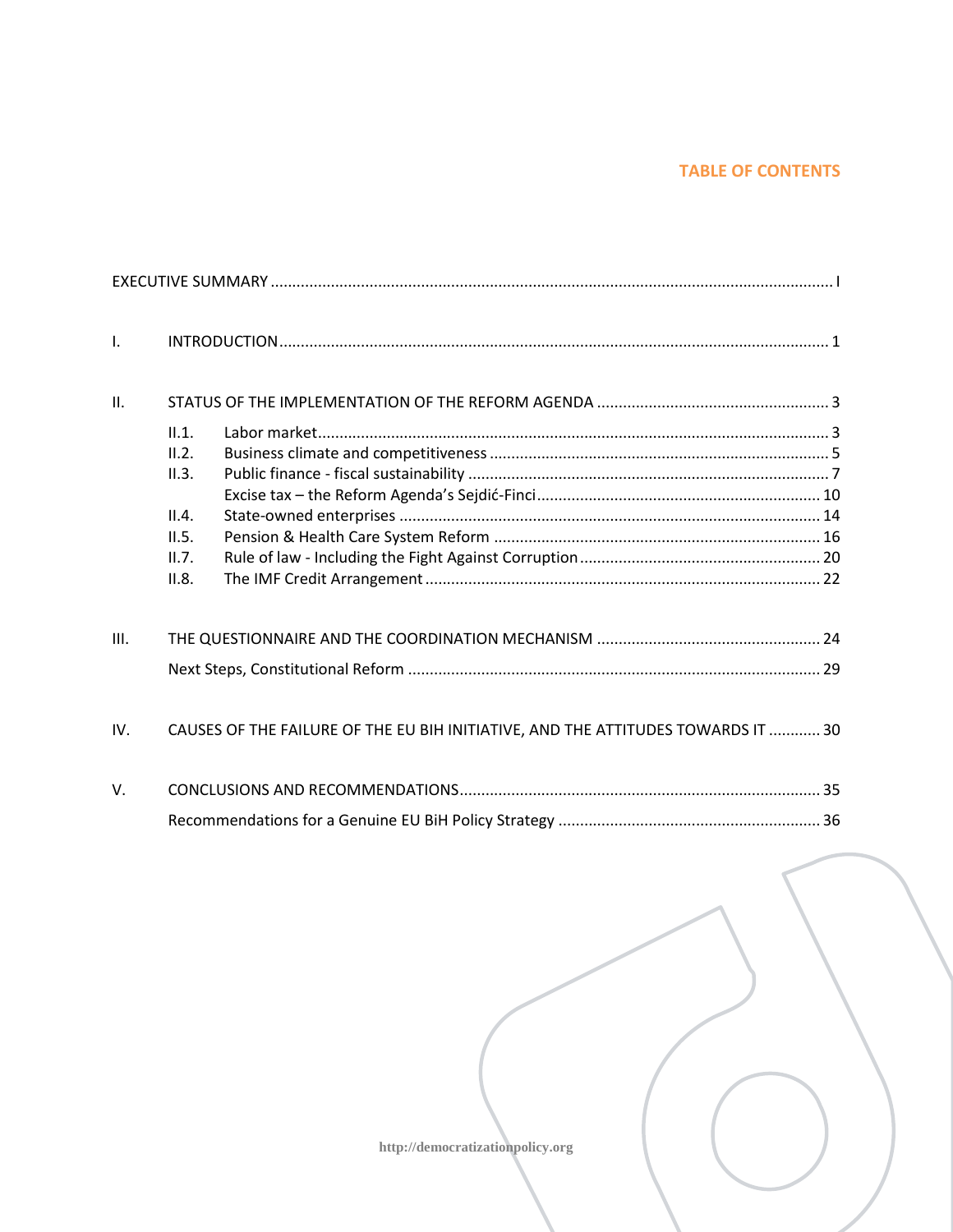

#### **EXECUTIVE SUMMARY**

<span id="page-3-0"></span>In late 2014, the European Union adopted as its new strategy for Bosnia and Herzegovina a policy initiative jointly developed and promoted by Germany and the United Kingdom. The initiative focused on structural socio-economic reforms that were to be rewarded with advances in BiH's EU integration process – a response to violent social protests against unaccountable politics in February 2014 that highlighted popular dissatisfaction in BiH with the EU's policy failure over the previous decade.

The new EU BiH initiative did yield some initial successes in 2015 and 2016. BiH authorities agreed a 'Reform Agenda 2015-18' with the EU and International Financial Institutions (IFIs), a broad blueprint for socio-economic reform that, if fully implemented, could have broken the country's patronage system. Some initial implementation of the Reform Agenda and the formal fulfillment of some additional EU conditions prompted the EU's General Affairs Council in September 2016 to grant the final reward in EU integration envisioned in the initiative – a referral of BiH's membership application to the European Commission for its Opinion on granting candidate status. In December 2016 the Commission took the next step and handed over its Questionnaire to BiH. More significantly, the International Monetary Fund (IMF) signed a loan arrangement with BiH in September 2016 designed to support the Reform Agenda, based on exceptionally strict financial conditionality and prompting the governments in BiH to concede on some previously unimaginable reforms.

However, these successes were short-lived, limited and superficial. From early 2017, it became evident that the initiative would be a failure when it formally concludes at the end of 2018. Throughout 2017, implementation on all fronts came to an almost complete standstill, although EU representatives and other international officials continue to pretend the initiative is still alive. Extensive interviews with key officials make it clear that the performance of the EU itself led to this unfortunate failure:

- 1. In the face of resistance from political elites defending their entrenched patronage interests, the EU did *not* stick to strict conditionality, but resorted to old habits of lowering the bar and negotiating with BiH officials and political leaders behind closed doors, in effect colluding with the opponents of reform and making a mockery of the EU integration process.
- 2. From 2016 onwards, the relationship between the EU and the IFIs faltered as they began to diverge in their approaches to strict conditionality. In 2017, EU institutions began to undermine the IFIs' push for economic reform, and by the end of the year EU representatives successfully pressured the IMF to give up its policy of strict financial conditionality.
- 3. Strengthening the rule of law was vital for any initiative aimed at promoting a market economy free of political interference. Yet the EU aimed exceptionally low on rule of law reforms under the Reform Agenda, creating a weak foundation for systemic reform. At the same time, EU representatives pushed for the non-transparent parliamentary adoption of key Agenda measures, lending tacit support to the gross violation of parliamentary rules of procedure by the ruling coalitions, further undermining of the rule of law.

While a combination of factors has contributed to this failure, the underlying cause is the EU's failure to embed the mostly *technical* initiative in a comprehensive and genuinely *political* strategy.

As an epilogue to the failure of this initiative, the EU is now faced with a political challenge related to constitutional reform for which it is ill-prepared: amending the BiH Election Law following the Constitutional Court ruling in the Ljubić case. At the same time, the Croatian government's explicit support of the ethno-nationalistic agenda of the HDZ BiH poses a serious threat to EU unity in its approach to BiH, particularly related to constitutional reform. The EU – so eager to avoid any discussion of constitutional reform – has now found itself painted into a corner.

Against this background, there is a high likelihood that following the October 2018 general elections the EU will be forced to face the country's biggest constitutional crisis since the end of the war and the failure of its BiH initiative.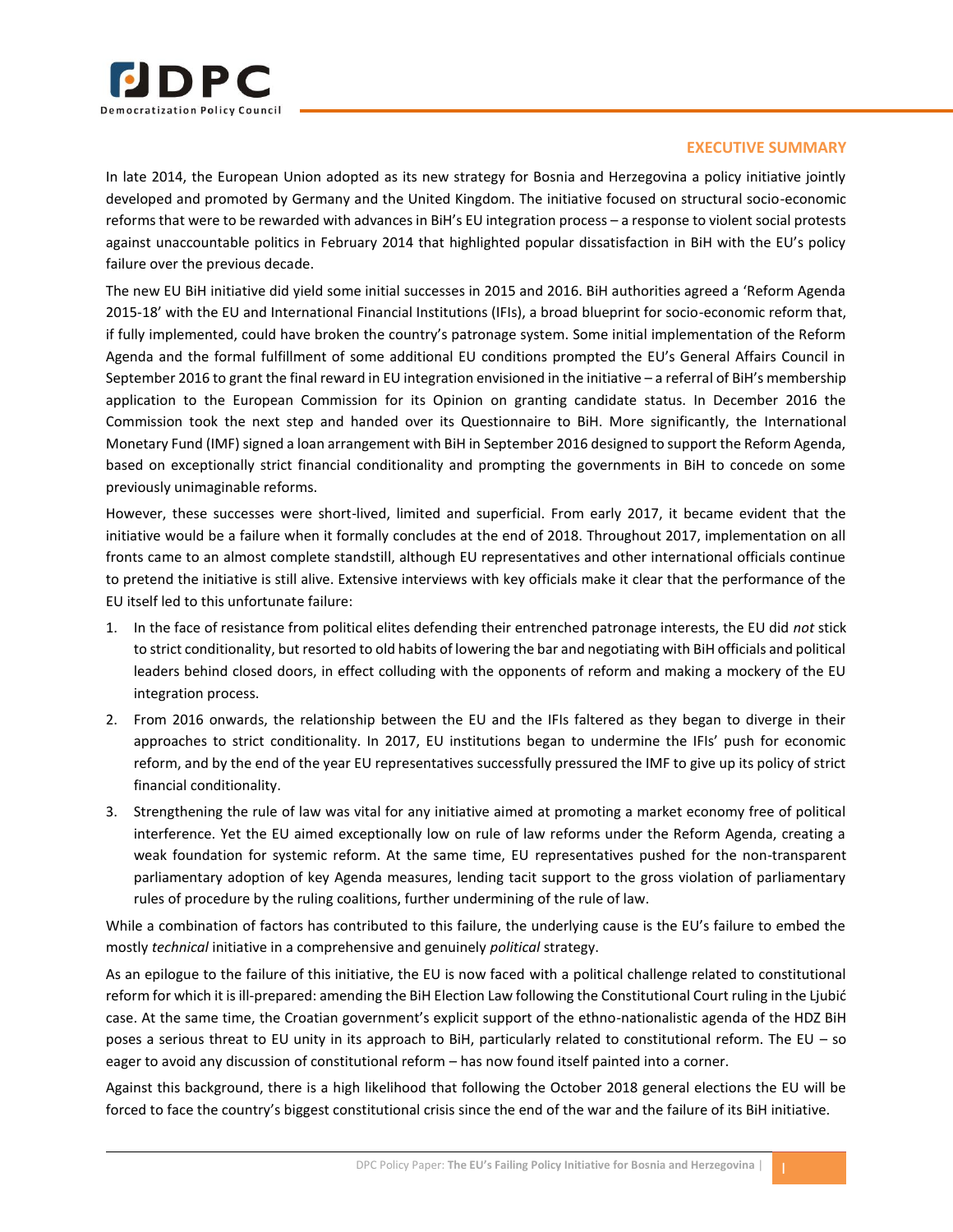

#### **Recommendations for a Genuine Policy Strategy**

Rather than seeking to frame the Agenda as a success, the EU must accept the failure of its current BiH policy initiative and prepare a genuinely strategic approach. The EU, specifically the most committed, pro-enlargement member states, in cooperation with EU institutions involved in enlargement, and supported by non-EU states committed to BiH including the US, Canada, Norway, and Japan, must do the following:

- *1. Attainment of candidate status*
- The European Commission in its Opinion should *not* give a recommendation to grant candidate status to BiH, but propose to make it conditional on the implementation of a selection of outstanding Reform Agenda measures crucial to put an end to the country's patronage system.
- A series of additional requirements should aim to reverse certain democratic reform rollbacks from the last decade, as well as implement pending measures from the Structured Dialogue on Justice.
- *2. Opening of accession negotiations*
- Opening accession negotiations should be made conditional on the implementation of further important measures left over from the Reform Agenda.
- A number of measures aimed at improving the functionality of governance institutions, to be identified based on BiH's answers to the Questionnaire, plus further unimplemented measures from the Structured Dialogue should be added.
- *3. "Accession Plus"*
- Begin working on a concept for a future political process for constitutional reform, an "Accession plus" process that clearly links progress in EU accession to meaningful progress in constitutional reform, by adding a Chapter 35 on Constitutional Reform to the future EU Accession Negotiation framework for BiH.

This concept should aim at the EU setting a number of principles for constitutional reform that guarantee the accountability and functionality of state institutions, provide a meaningful constitutional framework for democracy, the rule of law and a functioning market economy;

EU institutions and leading member states must already now begin engage as follows:

- Start to strategically communicate the rationale and principles of the future EU constitutional reform policy to the BiH citizens and political elites alike.
- Openly confront and limit Croatia's attempts to sabotage future constitutional reform in BiH which is based on an ideological/ethnonationalist perception of BiH politics and society.

#### *Between now and opening of accession negotiations*

Between now and the granting of an accession negotiation date for BiH, the EU must:

- Re-engage with the IFIs, in particular with the IMF, to return to a policy of tough financial conditionality tied to the most important elements in the Reform Agenda.
- Make BiH citizens its prime allies for reforms related to EU integration by developing a policy of strategic communication towards BiH citizens in which the EU is seen as the partner of citizens, not just officials.
- Maintain the international community's executive Dayton instruments, in particular EUFOR Althea's UNSC Chapter 7 mandate, as a safety net, confidence-building measure and deterrence to actors who think they would benefit from instability.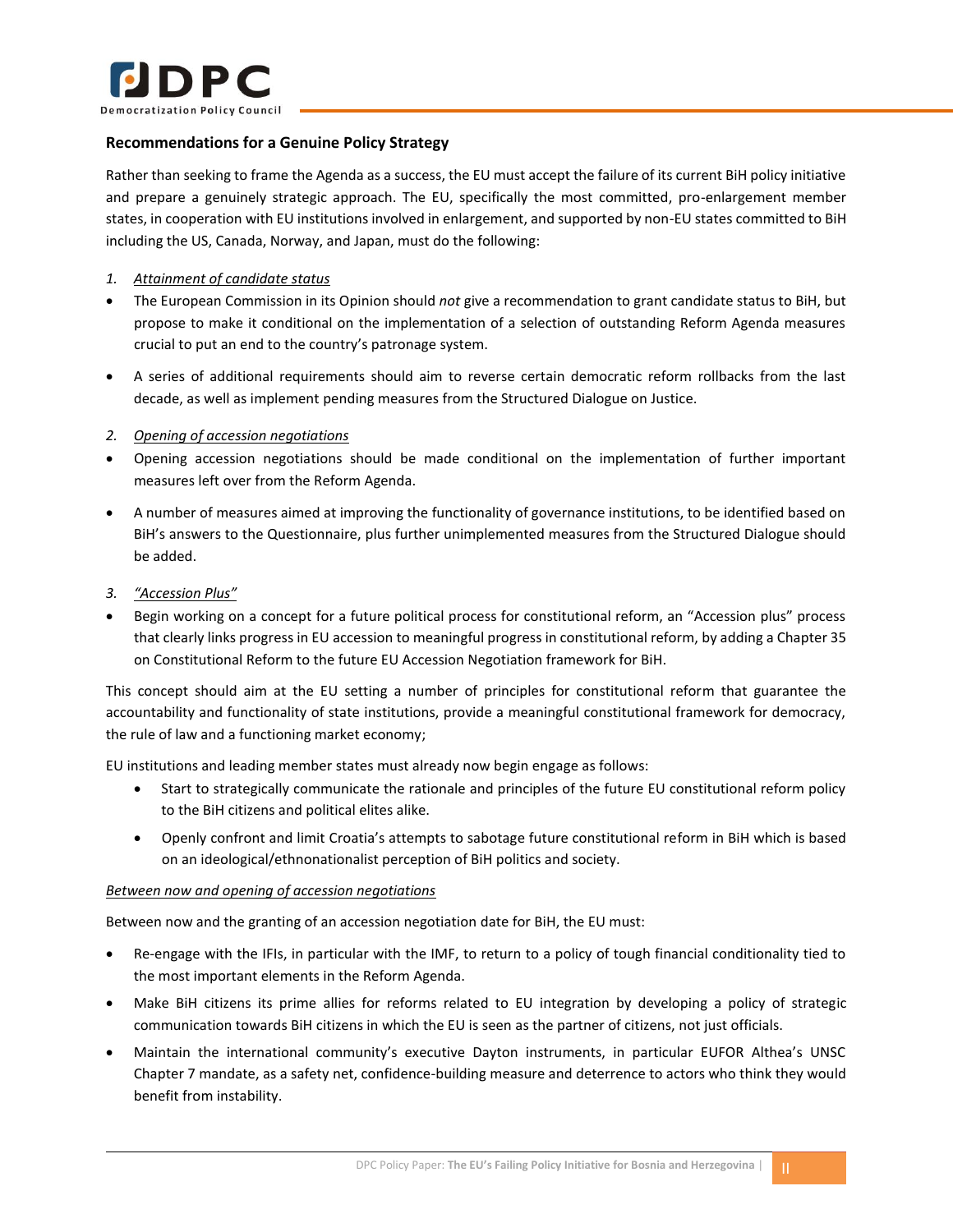

- Select an independent, senior political figure as the next EU Special Representative to BiH.
- End the Structured Dialogue on Judicial Reform and develop a new approach to judicial reform.
- Seriously engage in solving the looming constitutional crisis related to the BiH Election Law and the Ljubić case. Exert strong political pressure on BiH political parties, in particular the HDZ BiH, aimed at pushing through an election law amendment that includes a one-time regulation of the election of the House of Peoples of FBIH delegates – to be succeeded by a broader reform of the electoral systems within the framework of a future wider constitutional reform.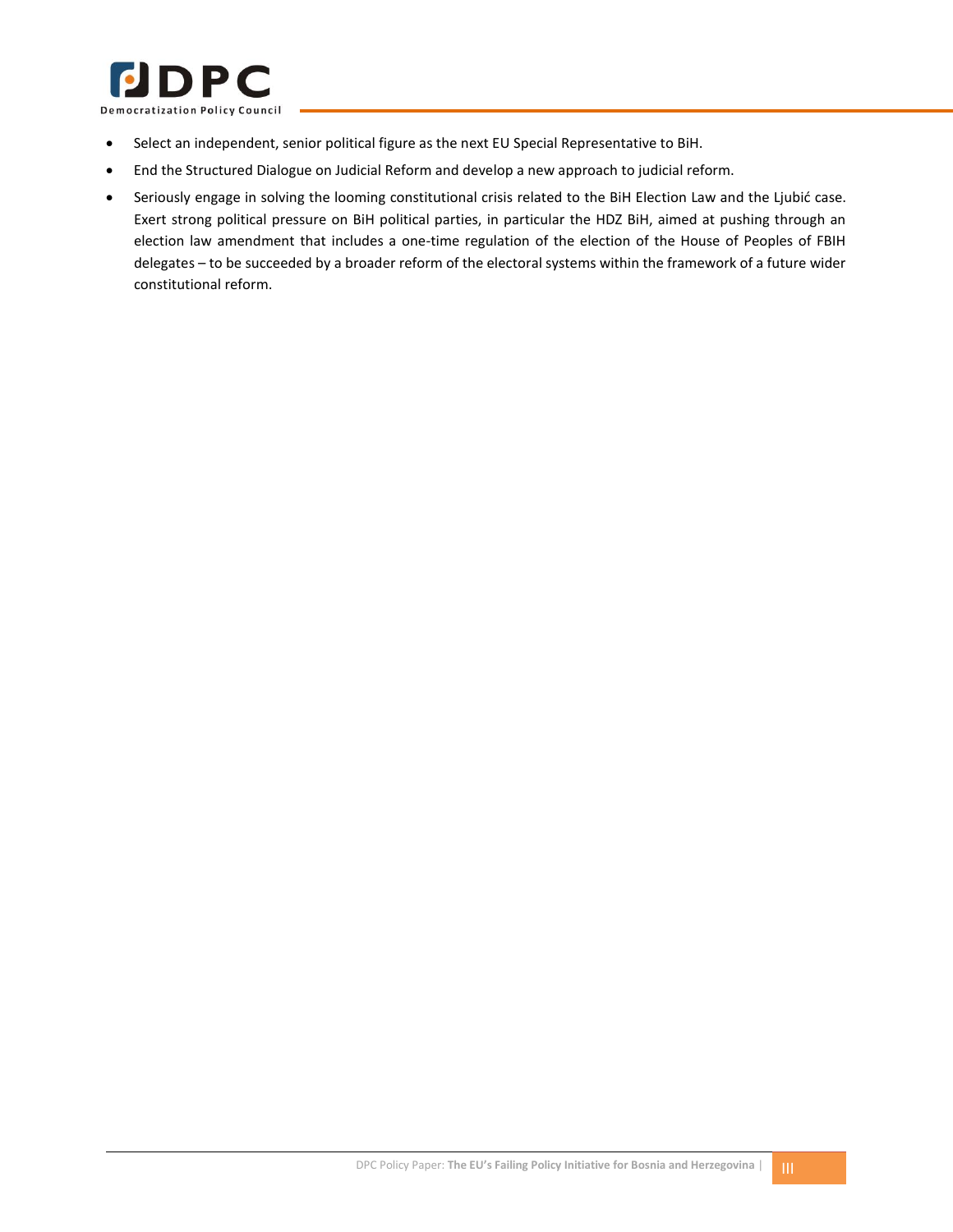

# <span id="page-6-0"></span>**I. Introduction**

 $\overline{\phantom{a}}$ 

In November 2014, Germany and the United Kingdom (U.K.) initiated a new EU policy initiative for Bosnia and Herzegovina (BiH) aimed at unblocking the country's long-stalled EU integration and reform process. The initiative was also a reaction to violent social unrest that broke out in large parts of the country in February 2014. The new approach shifted the policy focus to structural socio-economic reform, under the so-called Reform Agenda 2015-18, and held out progress towards EU membership as an incentive for BiH to both implement the reform program and meet other EU conditions. This would be further supported by the application of strict financial conditionality in collaboration with International Financial Institutions (IFIs).

In March 2017, the Democratization Policy Council (DPC), in cooperation with the Heinrich Böll Foundation in BiH, produced a policy paper: "Substantial Change on the Horizon? A Monitoring Report on the EU's New Bosnia and Herzegovina Initiative."<sup>1</sup> The report's findings confirmed that the new EU initiative had led to a certain, though still limited, reform momentum not seen in over a decade. BiH authorities, in cooperation with the EU and the IFIs, in July 2015 agreed the Reform Agenda – a broad-based program for structural socio-economic reform that, if consistently implemented, had the potential to put an end to the country's patronage system – and started implementation.

During the late spring and summer of 2016, BiH managed to agree steps to meet the EU's additional conditions. The conditions included the publication of the results of the highly disputed 2013 census; adaptation of the Interim Trade Agreement of the country's Stabilization and Association Agreement (SAA) to the EU entry of neighboring Croatia; and agreement on a so-called Coordination Mechanism for BiH to speak with one voice in its relationship with the EU. For its compliance with the EU initiative's conditions, BiH was rewarded with the foreseen three steps in the EU integration process: entry into force of the SAA; allowing delivery of BiH's EU membership application; and, in September 2016, a referral to the European Commission by the EU's General Affairs Council (GAC) of the country's application, in preparation of the Commission's official opinion – all required for BiH to attain candidate status. In December 2016, the Commission handed over its so-called Questionnaire to the BiH authorities. BiH authorities' answers to the more than three thousand questions forms the basis for the Commission's future Opinion. Furthermore, in September 2016, the International Monetary Fund (IMF) had approved a new credit arrangement, entitled the Extended Facility Fund (EFF). This budget support loan was designed to support structural economic reform, based on a policy of extraordinarily strict conditionality. Together with the approval, the first credit tranche was paid out.<sup>2</sup>

However, despite these positive signs, DPC's 2017 policy paper also highlighted substantial shortcomings that casted doubt on whether the EU initiative could attain its goals. Up until March 2017, only in one of the seven areas covered by the Reform Agenda (modernization of the labor market), had there been core measures implemented. Specifically, this was the adoption of new entity labor legislation. Despite the praise these adopted laws drew from the EU and the IFIs, they still fell far short of their declared aims. At this point in time all other areas of structural reforms were still at an early, preparatory stage. Since 2015,

<sup>&</sup>lt;sup>1</sup> http://www.democratizationpolicy.org/pdf/DPC\_EU\_BiH\_Initiative\_Monitoring\_Report.pdf.  $<sup>2</sup>$  Ibid.</sup>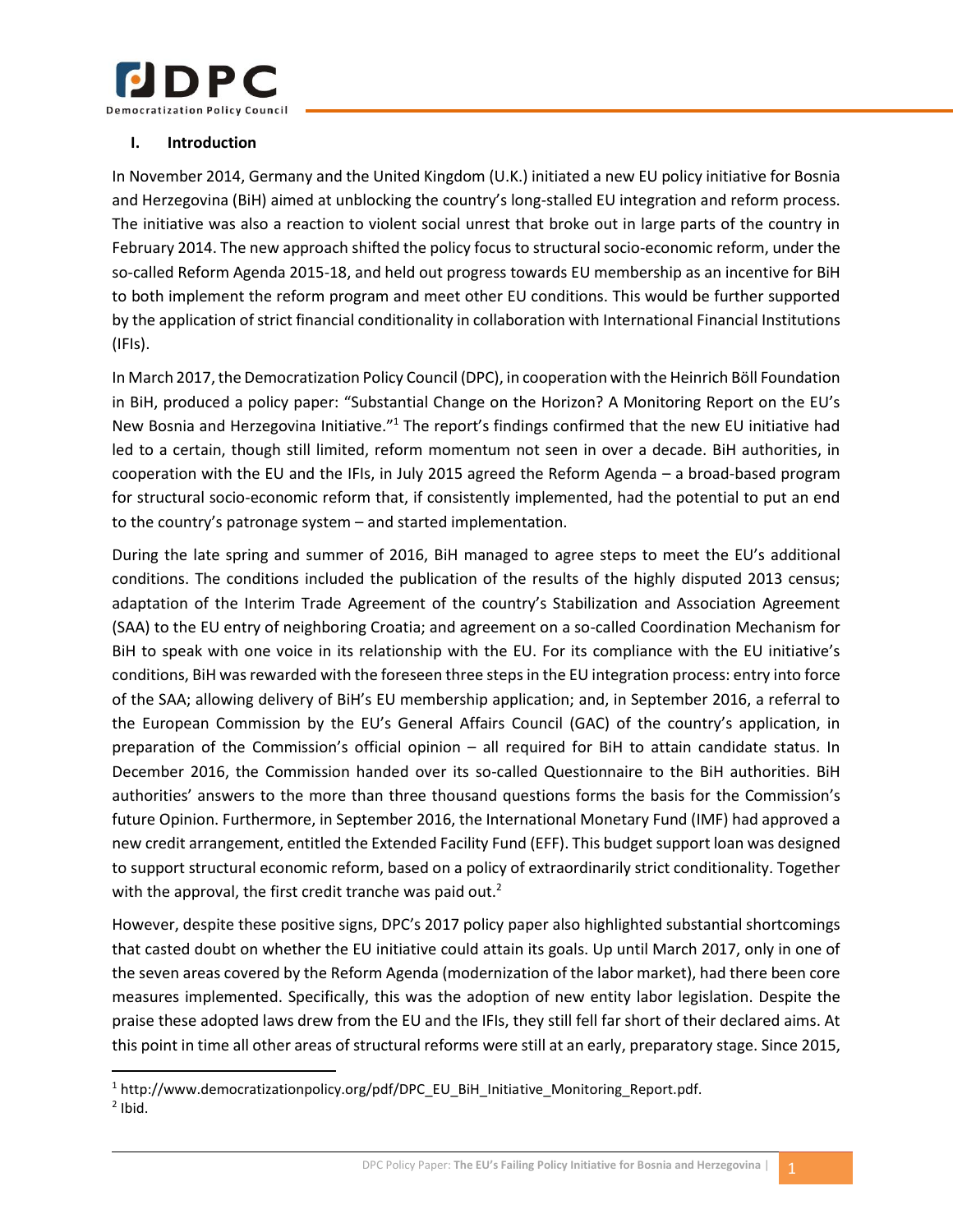

 $\overline{a}$ 

numerous delays in the implementation of reform measures had occurred. This was primarily the result of disputes among the ruling political elites, in particular on the State and Federation levels. This exposed a political culture of defensive tactics by those with entrenched interests potentially endangered by the foreseen structural reforms. With the Reform Agenda due to end in December 2018, and as 2018 is an election year, a very limited time slot remained to implement the multiple structural reforms. This made it impossible for many of them to be completed within the timeframe, even under "best case" conditions presupposing genuine political will.

The EU's "other conditions," as laid out in the 2017 DPC paper, also suffered several delays, and "breakthroughs" were mostly made possible by the EU falling back into its old habit of retreating from conditionality in the face of resistance<sup>3</sup>: EU institutions lowered conditionality, ignored self-set deadlines, and in some cases dropped conditionality entirely. Even when conditions *were* fulfilled, it was mainly due to the EU's lack of attention to the *substance* of the "solutions" agreed among BiH political leaders. This therefore turned conditionality into a mere box-ticking exercise, raising doubts whether these solutions would ever function in practice.

Any progress in implementing the Reform Agenda was mostly achieved thanks to the IMF's strict financial conditionality. However, when it came to the EU's additional conditions, it was only the resistance from more pro-active EU member states (Germany and the U.K.) that prevented EU institutions from lowering conditionality standards even further.

On that basis, in the spring of 2017 it appeared highly questionable that the EU would be able to press BiH political elites to lead the Union's Bosnia initiative towards a successful ending. First and foremost, "success" would require fully implementing the Reform Agenda, as well as BiH authorities' successful preparation of the answers to the "Questionnaire," and based on the operational tools provided by the new coordination mechanism, in a reasonable period of time. At the same time, due to the GAC's decision of September 2016, the EU remained without any strategy that would condition advancement in Reform Agenda implementatin against progress in BiH's EU integration process.

The past year (April 2017-18) shows that these grim forecasts were in fact too optimistic. A pre-election atmosphere already developed at the beginning of 2017, nearly two years ahead of the 2018 general elections, undermining the work of the various governments even more than in previous years. As a result, the Reform Agenda implementation seems to have almost come to a complete halt, stuck by the continuous failure of ruling elites to pass a law on excise tax – which was only finally adopted at the very end of 2017. In parallel, payment of the second tranche of the IMF credit, originally foreseen for the end of 2016, remained blocked for over a whole year, only to be released at the beginning of 2018. Moreover, the authorities were not able to complete the answers to the Questionnaire by May 2017, the indicative date originally set by the European Commission, following shifting announced timelines. It took until the end of February 2018 for the completion and handover to happen. In light of such developments over the last 12 months, it would have been reasonable to adjust the EU initiative's grim prospects for success back

<sup>3</sup> As highlighted by DPC in various publications over the last decade, for example: Bassuener/Weber, *House of Cards: the EU's "reinforced presence" in Bosnia and Herzegovina*, DPC Policy Paper, Sarajevo-Berlin, May 2013, pp.8-12; available at: http://www.democratizationpolicy.org/pdf/may.pdf.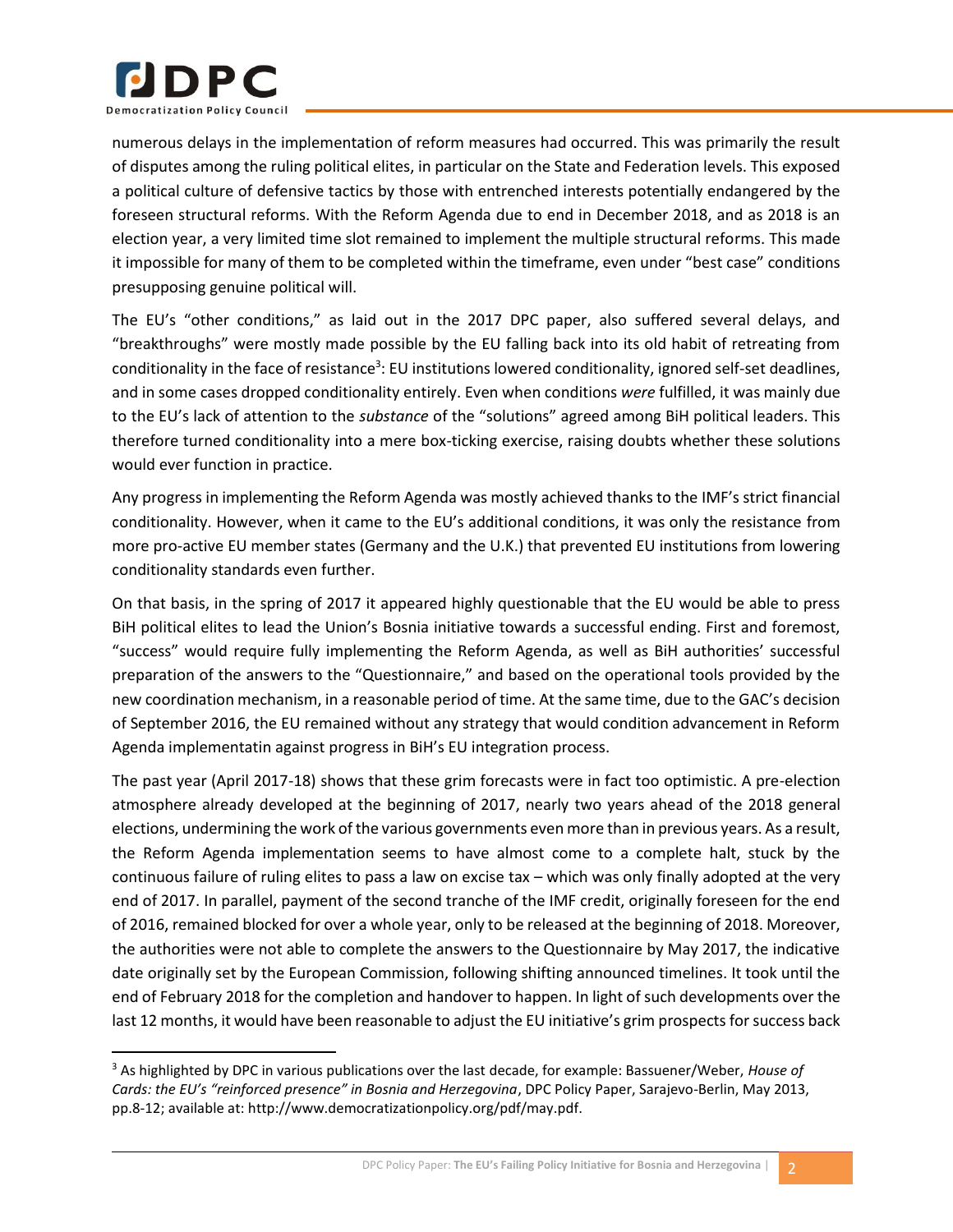

 $\overline{\phantom{a}}$ 

in spring 2017 to reflect the subsequent sharp slowdown in implementation of reform measure. Instead, there neither has been nor is there any talk among EU officials about the failure of the Union's current Bosnia initiative, let alone any planning on a new policy approach to the country.<sup>4</sup>

In the absence of such serious strategic planning, this report begins to fill that gap, through diagnosis and prescription. It assesses the EU initiative's prospects for success/failure by its official ending in December 2018, as well as the country's prospects for further progress in EU integration. Both assessments are based on a comprehensive analysis of the main developments in BiH since the beginning of 2017. Section One evaluates the progress made (or not) in implementing the Reform Agenda, measured against the Agenda's action plans. Section Two assesses the BiH authorities' preparations of answers to the EC Questionnaire as well as the role the coordination mechanism played in that process. Section Three investigates the causes of the failure of the EU's initiative. The final section lays out recommendations for a more consistent and strategic future EU policy towards BiH.

This paper is based on the study of public and non-public documents, as well as field research and a large number of interviews conducted through 2017 to 2018 in BiH, Berlin and Brussels.

# <span id="page-8-0"></span>**II. Status of the Implementation of the Reform Agenda**

In June 2015, the EU and the IFIs agreed with the State and entity executives on a broad economic reform agenda specifically designed for BiH. The "Reform Agenda for Bosnia and Herzegovina 2015-2018" set out the "main plans for socio-economic and related reforms at all levels of government during the remainder of their democratic mandates," i.e. until the 2018 general elections. It defined "a broad set of mediumterm priorities" that were to be "distilled into specific measures and undertakings" implemented throughout 2015-16. Thereafter these priorities would be further refined, subsequently resulting in "specific measures that will bring the Agenda into the medium term."<sup>5</sup> The Reform Agenda, aimed at creating a stable macroeconomic environment and boosting economic growth, focuses on seven areas:

<sup>4</sup> The European Commission's 2018 country report and communication on enlargement policy note that reform implementation in 2017 was limited to only "a few reforms and the notable adoption of the excise legislation," but interpret this as a "delay in the delivery on a number of reforms," respectively as "a slowdown of the reform process." *Bosnia and Herzegovina 2018 Report*, *2018 Communication on EU Enlargement Policy*, European Commission, both published April 17, 2018, available at: https://ec.europa.eu/neighbourhoodenlargement/sites/near/files/20180417-bosnia-and-herzegovina-report.pdf; https://ec.europa.eu/neighbourhoodenlargement/sites/near/files/20180417\_strategy\_paper\_en.pdf.

 $5$  Reform Agenda for Bosnia and Herzegovina 2015-2018. Working Translation, pp.1-2; available at: http://europa.ba/wp-content/uploads/2015/09/Reform-Agenda-BiH.pdf.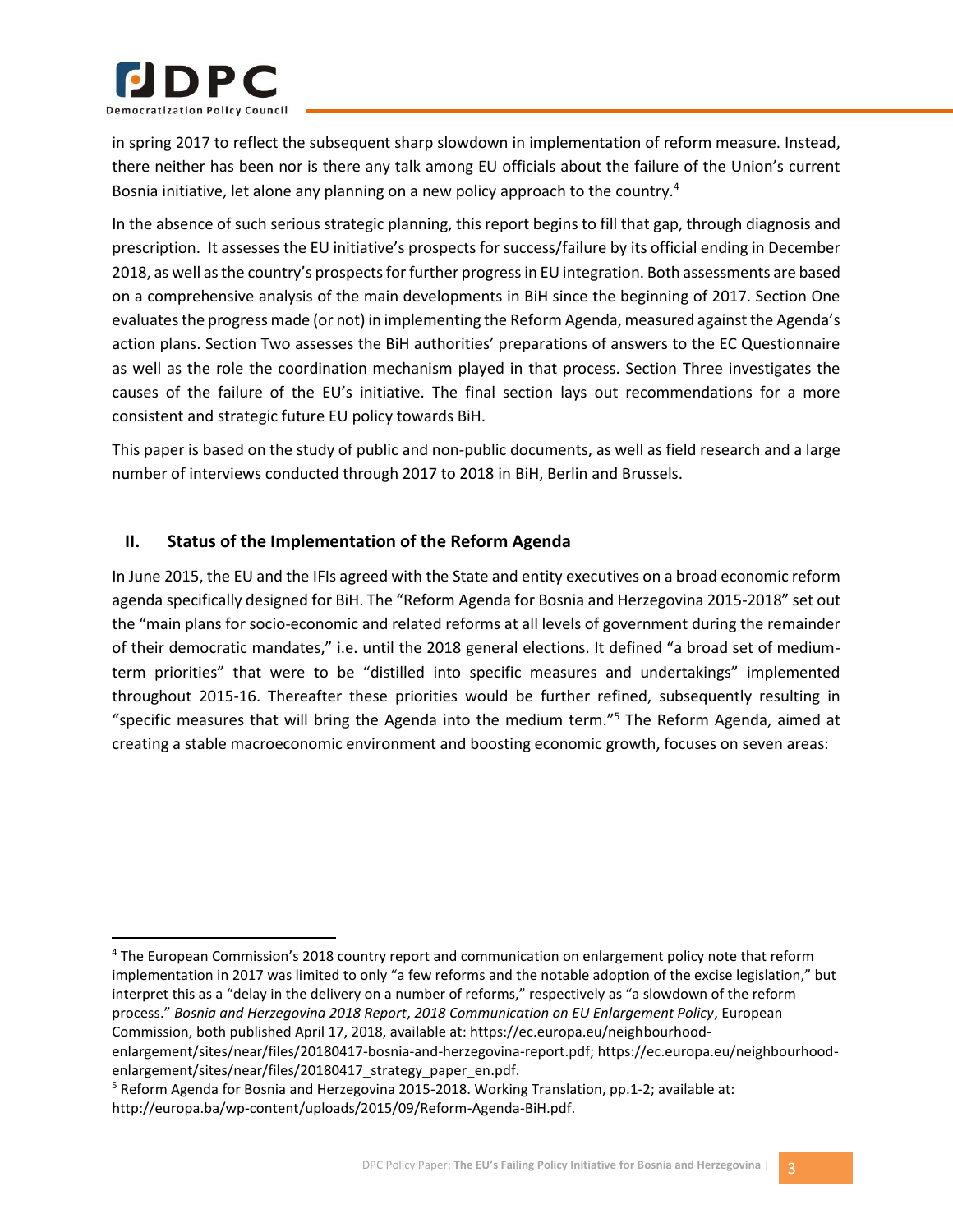

#### *Box 1: Initial Reform Agenda Areas*

- labor market;
- business climate and competitiveness;
- public finance, taxation and fiscal sustainability;
- state-owned enterprises (SOEs);
- social welfare, pension and health care reform;
- public administration reform;
- rule of law.

This section analyzes reform measures implemented in the seven areas in the period since September 2016, when the EU General Affairs Council made the decision to task the Commission with an "Opinion" on BiH's membership application. In addition, it will analyze the measures that remain to be implemented by the end of 2018. Based on this analysis, the paper will then assess the potential for the various and significant structural reforms to be realized within the allocated timeframe of the agenda.

In fall 2016, the GAC decided to grant BiH its final reward foreseen within the's EU BiH initiative, for, among other developments, the "meaningful progress" made in implementing the Reform Agenda. However, this was already based on major concessions. As an EU member state official, involved in the decision-making process described:

"The report of the Commission on which was decided that BiH had made meaningful progress… was more akin to a Swiss cheese than solid analysis of the actual situation at that moment in time. I never read a document with so many adjectives to illustrate that policies were not yet implemented, still in planning phase, or under consideration etc. as in this report."<sup>6</sup>

Implementation of the Reform Agenda had been slow even before September 2016. However, in the time since the GAC decision, implementation of the many measures, then still classed as unimplemented in the Council of Ministers of BiH's and the entity governments' Reform Agenda actions plans, ground almost completely to a halt. This was symbolized most vividly in the repeated failure to adopt the excise tax law, for which failed negotiations persisted for over a year (see subsection 3. below). Conflicts within the ruling coalitions at State and Federation level escalated further, at times nearing complete collapse, and substantially impeding the legislative work of both. Simultaneously, the Republika Srpska (RS) government pointed fingers to Sarajevo, insisting the entity government was the only one fulfilling its obligations. Banja Luka itself was also stalling reform implementation and distracted from its inaction by highlighting political conflicts in other parts of the country.

Consequently, it was only in March 2017 that the fourth joint Council of Ministers of BiH-entity

 $\overline{a}$ 

<sup>6</sup> Interview with EU member state official, 2017.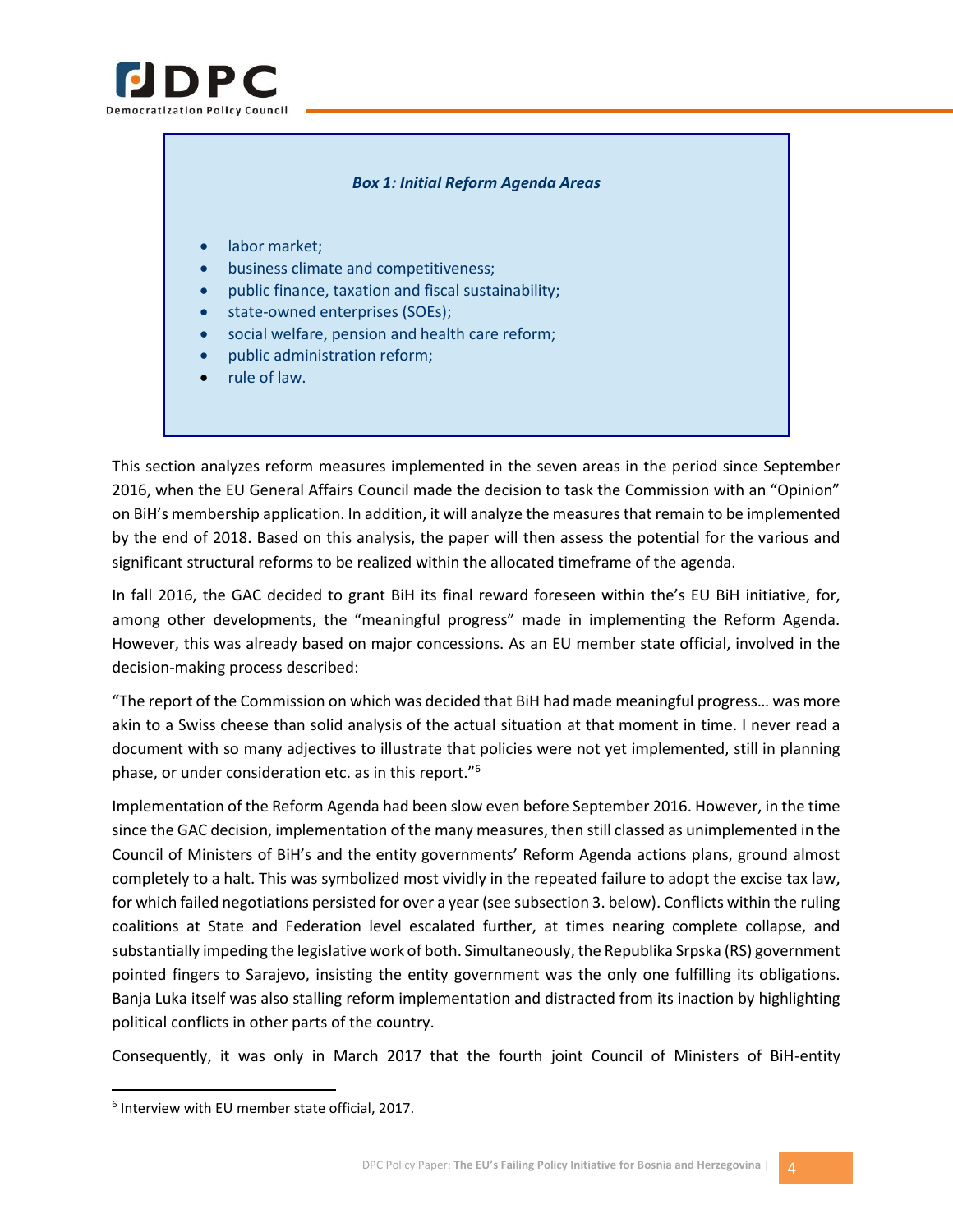

governments' quarterly progress report on implementation of the Reform Agenda was published (with the third report published in September 2016). It remained the only report published in 2017, due to the lack of substantial progress that year that might have justified the publication of subsequent reports.<sup>7</sup>

After seeing the already limited reform momentum gradually collapse after the EU's September 2016 decision, the U.K. and Germany concluded in November of that year that the Reform Agenda's implementation was not proceeding effectively. They agreed that the EU approach should be strategically amended to tighten the Agenda, specifically refocusing on just four-to-five of the most important reform issues that would secure at least a partial implementation of the Agenda. The idea of the amended approach was to address the limited time period remaining before the end of 2018 (when the Agenda should officially come to a conclusion), and also take into account that 2018 would be an election year that left limited maneuvering space for implementing reforms. That proposal, however, met strong resistance from the EU Delegation to Bosnia and Herzegovina. The conflict resulted in a compromise agreement to "focus" on 13 reform measures, some of which were not even part of the original Reform Agenda, but played important roles in the relationship between the EU and BiH during that time. Those 13 items included, *inter alia*:

- adoption of amendments to an excise tax law package, reform of state-owned enterprises (SOEs), adoption of two key FBiH tax laws, reform of the Federation pension system, adoption of a public administration reform strategy (all part of the Reform Agenda), reform of the High Judicial and Prosecutorial Council (HJPC) internal rules (all: Reform Agenda measures);
- adoption of a new HJPC law (foreseen for years within the framework of the EU's Structured Dialogue on Justice),
- adoption of several BiH sectoral strategies (on transport, energy, rural development) important for access of BiH to EU pre-accession funds (not being part of the Reform Agenda).<sup>8</sup>

This agreed "focus" on only 13 of the remaining dozens of reform measures foreseen in the action plans was never communicated to BiH authorities, let alone made public. It equaled a tacit recognition of failure, i.e. the recognition that full implementation of the Reform Agenda until the end of 2018 was by far out of reach. At the same time, EU institutions' resistance to focus on a limited number of measures, selected according to their relevance regarding structural reforms, clearly mirrored the European Commission's previously demonstrated reluctance to enforce strict conditionality. Asked about the criteria for the selection of these 13 measures, a Commission official described them as "measures already in parliamentary procedure and low hanging fruit."<sup>9</sup>

The following sub-sections review the initial 7 main focus areas in the Reform Agenda to assess what was, and was not, achieved, including prospects for full implementation by the end of 2018.

<sup>7</sup> *Četvrti Konsolidovani Izvještaj o Napretku Provođenja Akcionog Plana za Realizaciju Reformske Agende Bosne i Herzegovina, Akcioni Plan za Realizaciju Reformske Agende Bosne i Herzegovina za Sve Nivoe Vlasti*, Sarajevo/ Banja Luka, March 14, 2017.

<sup>8</sup> Interviews with EU member states officials, Sarajevo 2017.

<sup>9</sup> Interview with EC official, 2017.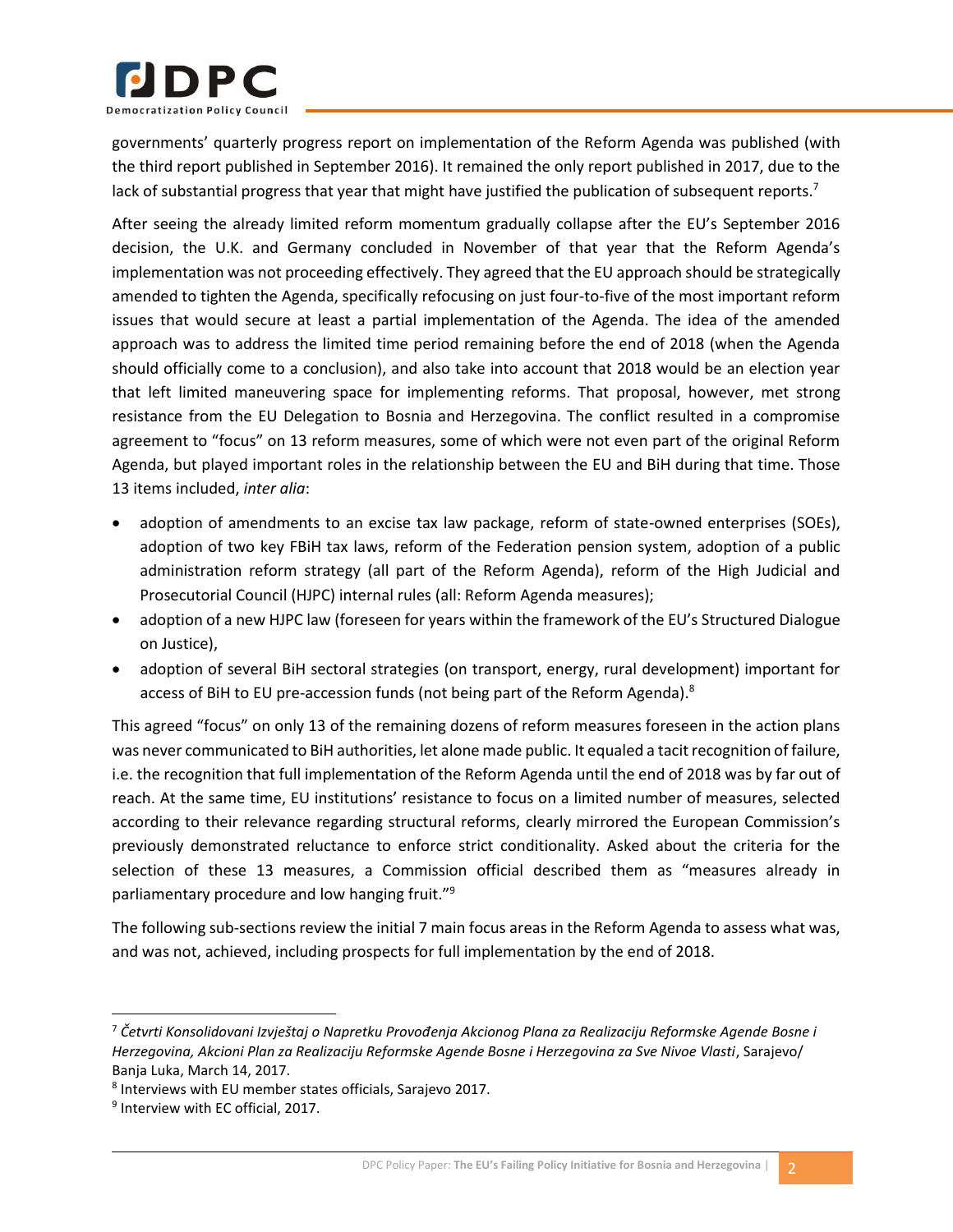

#### <span id="page-11-0"></span>II.1. Labor market

l

Until September 2016, labor market reforms – in the form of new entity labor laws, which were already adopted in 2015 - were the *only* Agenda area in which major systemic measures had been implemented and enforced. As the previous DPC monitoring report scrutinized, the new laws formally met the proclaimed target of introducing better employment flexibility. However, their provisions were a mix of a reduction in employment rights in certain areas and an improvement in others. Perhaps even more significantly, the laws failed to address all the other rationales for their enactment.

Rather than enhance progress, the governments' performance in pushing through the new legislation substantially damaged the social dialogue between employers, employees and the government. Further, it weakened the (already compromised) trade unions' power, which was subsequently undermined further by additional actions on the part of both entities' governments from the beginning of 2017. Trade union associations in both entities managed to strike collective branch agreements but only in a part of the branches where they had previously existed. In the RS, workers have remained without a general collective agreement as the entity's employers' association seized the opportunity to avoid an agreement offered by the new Labor Law.<sup>10</sup>

In the Federation of BiH, employers' and trade union associations signed a general collective agreement in February 2016. This followed a delay of over two years caused by the entity government ignoring requests from both associations to extend the agreement's applicability to *all* employees in the Federation. As a result, at the beginning of March 2018 the employers' association decided to pull out of the agreed general collective agreement. Extending the applicability would have, among other issues, regulated the minimum wage in the entity – as requested by trade unions and employers' associations alike.

The structural problems associated with non-implementation of workers' rights by employers in the private sector has remained untouched, due largely to the broad and pronounced weakness of the rule of law.<sup>11</sup> At the same time, the issue of over-privileged employee positions in the public sector (public administration and state-owned enterprises), which is the result of political employment by the ruling parties and one of the main features of the country's patronage system, has also remained unchanged. While some measures to prevent a further rise of the public wage bill were implemented in 2017,<sup>12</sup> the failure of progress in public administration reform (discussed below) means that no serious steps have

 $10$  One of the key features of the new entity labor laws forced the trade unions to negotiate new general and new branch collective agreements with employers' associations. In case when they two sides could not agree, trade unions were left without collective agreements. The new laws thus shifted the power balance substantially towards the side of the employers' associations.

 $11$  Letter by the president of the Economic-Social Council of the Federation of BiH Edhem Biber, dated August 25, 2017; "Savez samostalnih sindikata: Nećemo dozvoliti ukidanje Općeg kolektivnog ugovora," Klix.ba, March 1, 2018, available at: https://www.klix.ba/vijesti/bih/savez-samostalnih-sindikata-necemo-dozvoliti-ukidanje-opcegkolektivnog-ugovora/180228152.

<sup>12</sup> *Zakona o izmjenama Zakona o plaćama i naknadama u organima vlasti FBiH*, January 2017; *Kolektivni ugovor o izmjenama i dopunama Kolektivnog ugovora za službenike organa uprave i sudske vlasti u FBiH*, November 2016.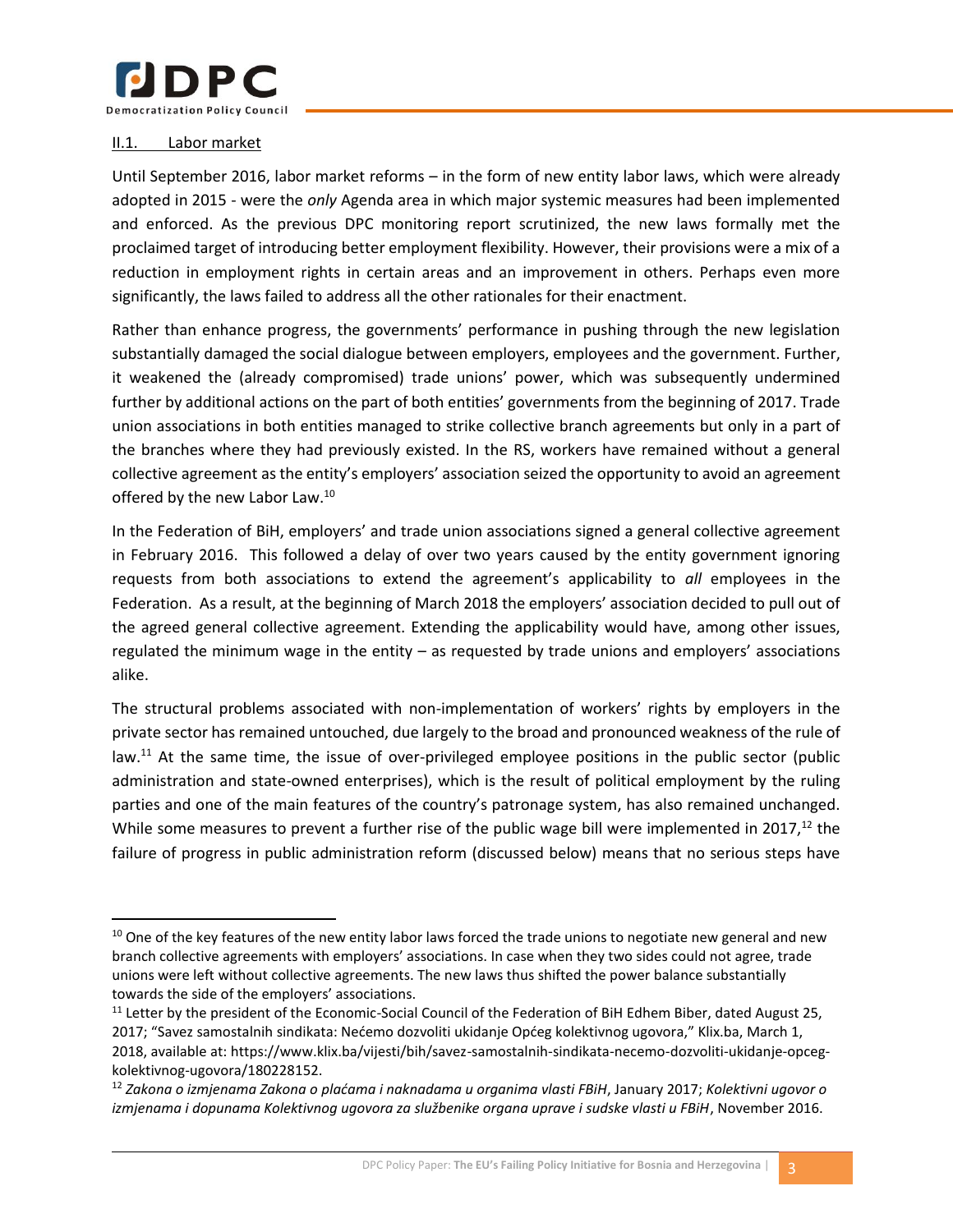

been taken to lower the comparatively high salaries and allowances in the public sector, and thus create a more equitable balance between earnings in the public and private sector.

In the Federation of BiH, in early 2017, a deeply problematic draft amendment to the Labor Law was entered into parliament and adopted by both houses, despite resistance from employers and trade unions. The amendment only stalled because it was adopted in two slightly different versions. Both texts differ in their wording only, but not in substance, as both versions constitute a clear reform rollback.<sup>13</sup> The proposal prescribed that the government set the minimum wage, replacing the current procedure of agreement between employers' association and trade unions through the so-called - Economic-Social Council.

Alarmingly, the proposed law effectively promoted the use of the grey economy (illegal employment), as it would reduce fines on employers who hire illegally. More significantly, a provision originally proposed by the government, which would have extended the Federation Labor Inspection Service's authority (currently limited to entity institutions and Federation-owned public enterprises) to the 10 cantons of the Federation, was removed during parliamentary procedure at the insistence of the Croatian Democratic Union (HDZ BiH). As employers' and trade union association representatives explained to the author, this proposal serves the interests of the HDZ-controlled cantons in Western Herzegovina. Specifically, it benefitted the municipality of Međugorje, a place of annual pilgrimage for millions of Catholic worshippers from around the world. Restaurants, hotels and private accommodations traditionally evade legal obligations to register most of their guests and employees, and thus form a key element in the HDZ's patronage system.<sup>14</sup>

Entity governments insist that employment rates have risen and unemployment rates have declined since the implementation of the Reform Agenda began, as a direct result of measures undertaken.<sup>15</sup> However, as labor market experts explain, the statistics are, at least partially, misleading. In terms of increased employee numbers in BiH, there are marked differences between the data on the number of employees provided by the tax agencies and those provided by the employment agencies. This of course raises doubts on the reliability of the statistics. That being said, there may still have been a positive effect, not in terms of the creation of new jobs, but rather that the measures undertaken resulted in previously unregistered employees acquiring official employment status.<sup>16</sup>

<sup>13</sup> *Nacrt Zakona o Izmjenama I Dopunama Zakona o Radu FBiH*, December 2016; *Prijedlog Zakona o Izmjenama I Dopunama Zakona o Radu FBiH*, February 2017; *lzjašnienie vlade Federacije Bosne I Hercegovine o amandmanima na Prirjedlog zakona o izmienama i dopunama Zakona o radu koje ie podnijela Skupšitina Zapadno-hercegovačkog kantona*, March 13, 2017.

<sup>&</sup>lt;sup>14</sup> Interviews with FBiH employers and trade union association representatives, Sarajevo 2017.

<sup>15</sup> *Četvrti Konsolidovani Izvještaj o Napretku Provođenja Akcionog Plana za Realizaciju Reformske Agende Bosne i Herzegovina*, p.11: "Fadil Novalić i zaposleni u FBiH," *Istinomjer.ba*, October 26, 2017, availabe at: http://istinomjer.ba/fadil-novalic-zaposleni-u-fbih/.

<sup>&</sup>lt;sup>16</sup> Interviews with labor market experts, BiH 2017.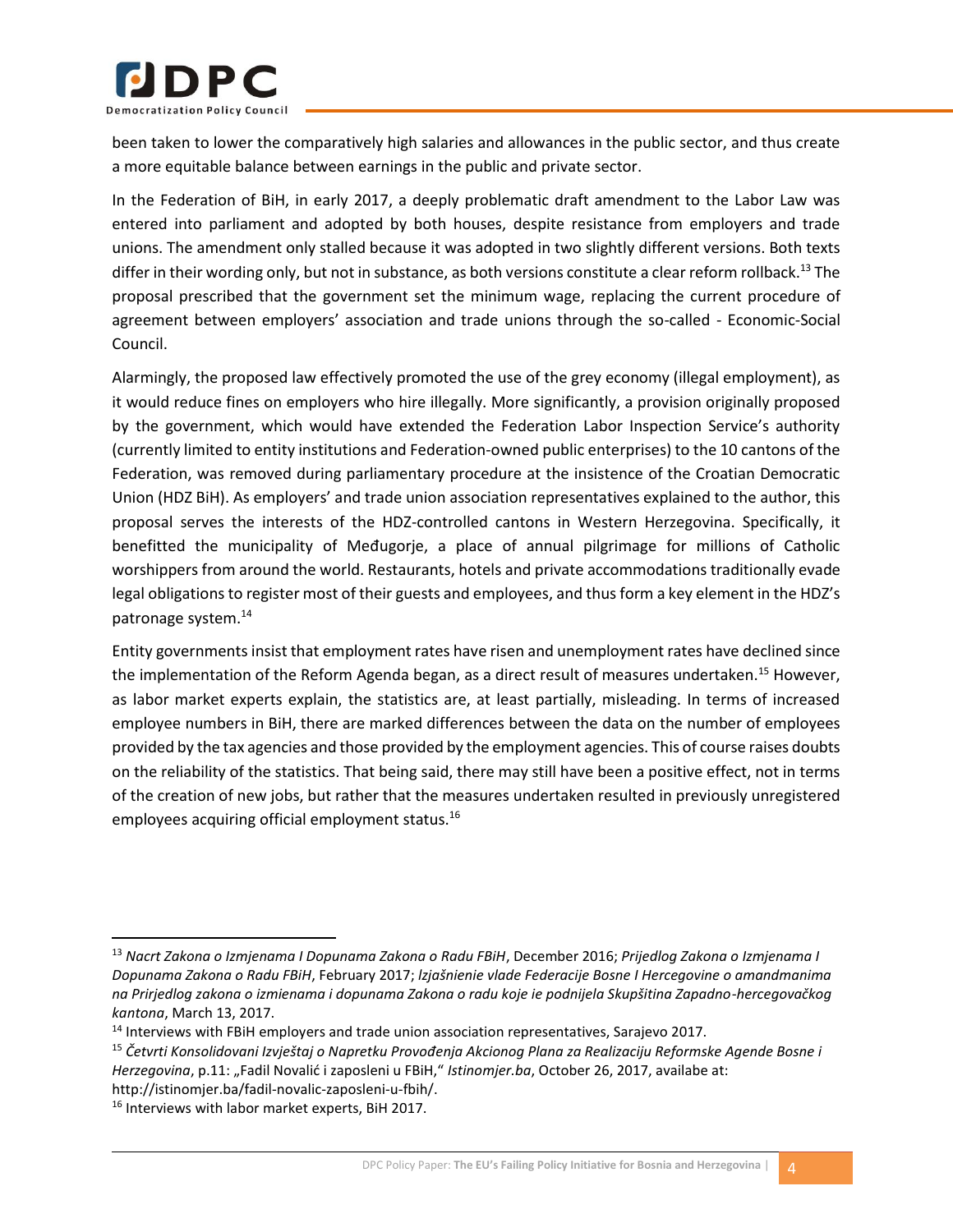

Conversely, statistics indicating lower numbers of unemployed people is in fact the result of the intensified labor migration not reflected in the data. This primarily reflects BiH citizens who can temporarily migrate to EU countries thanks to their possession of Croatian (EU) passports.<sup>17</sup>

| Reform Agenda implementation – main developments                                         |           |  |
|------------------------------------------------------------------------------------------|-----------|--|
| Progress in liberalization of labor market neutralized by weakness of rule of law        |           |  |
| Privileged position of public sector employees/labor market distortion remains untouched |           |  |
| Trade unions, social dialogue weakened                                                   |           |  |
| Strengthening of FBiH labor inspection service prevented; in RS not even targeted        |           |  |
| Prospects for success/failure of the Reform Agenda by December 2018                      |           |  |
| Full implementation of Reform Agenda measures                                            | <b>No</b> |  |
| Foundations of the patronage system destroyed                                            | <b>No</b> |  |
| Conditions for a (social) market economy fulfilled                                       | <b>No</b> |  |

# <span id="page-13-0"></span>II.2. Business climate and competitiveness

Improving the business climate and instilling a culture of competitiveness remains crucial to creating an effective market economic framework in Bosnia and Herzegovina. This aim is something that has long been promoted by the International Financial Institutions (IFIs) in BiH. The Reform Agenda has focused on addressing the main structural constraints in this area:

- the complexity and inconsistency of regulatory frameworks and tax system;
- high administrative barriers for businesses;
- hidden state subsidies and other forms of public assistance.

Until September 2016, a number of measures to improve the regulatory framework and ease the conditions for registering and running businesses in the country had been either planned or implemented.<sup>18</sup> Since then, implementation of the Agenda has slowed substantially.

For the first time in post-war BiH, authorities in the country's two entities (with support from USAID) managed to compile a registry of the huge number of para-fiscal fees<sup>19</sup> existing at all levels of governance. According to the business community, the registry was a relative success, recording approximately 85 percent of existing fees. Yet since 2017, entity governments failed to implement the next step of the process – adoption of legislation that would fix the number of para-fiscal fees and prevent authorities

 $17$  Ibid.

<sup>18</sup> *Substantial Change on the Horizon? A Monitoring Report on the EU's New Bosnia and Herzegovina Initiative*, pp.20-22.

<sup>19</sup> A *para-fiscal fee* is a tax on a specific product or service by which a government raises money for a specific purpose. The money raised is usually paid to a body other than the national tax authority, i.e. in the case of BiH directly to entity, cantonal or municipal governments.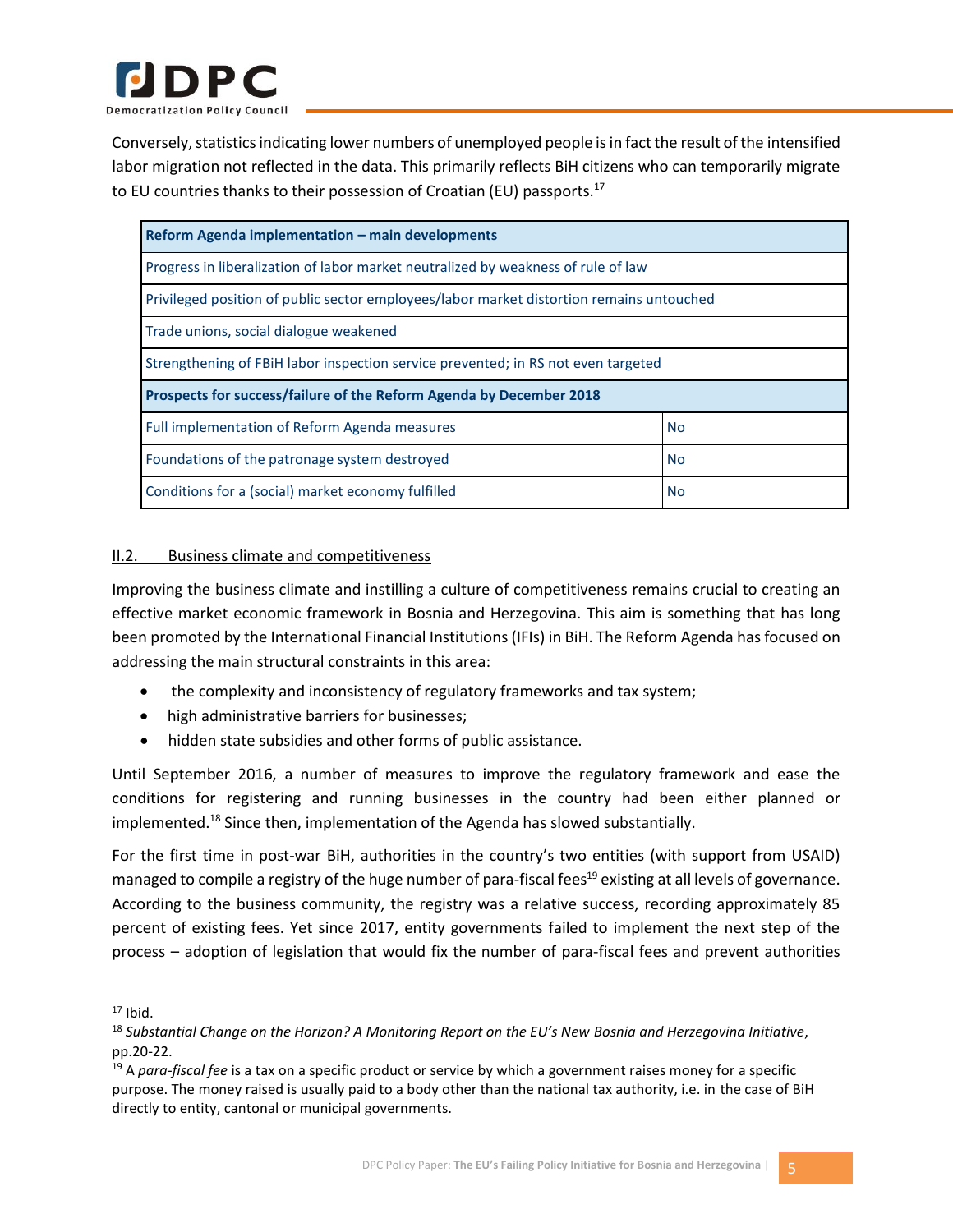

from introducing new or additional fees in the future. At the same time, governments on various levels have adopted a large number of decrees, introducing additional para-fiscal fees.<sup>20</sup>

In the Federation, the adoption of two core laws were delayed indefinitely: the Law on Contributions and the Personal Income Tax law. Originally foreseen in the Agenda Action Plan to be adopted in March 2016, they were only introduced into FBiH Parliament in February 2017. To date they still remain blocked as part of the permanent crisis between the ruling coalition partners. The laws aim to reduce the financial burden on employers. Non-adoption of the laws, within the context of other related reform measures, currently produces the opposite effect, resulting in higher financial burden for private sector companies. $^{21}$ 

From 2017, implementation of other key measures aimed at improving the regulatory framework in BiH, in particular in the Federation, remained largely blocked. Draft laws proposed by the Federation government, such as the Law on Games of Chance, the Law on Forests , and the Law on Tourism, which caused the long-term coalition crisis in 2016, are still stuck in parliament to date. This was mainly due to the fact that they threatened the entrenched patronage interests of the Croatian Democratic Union of Bosnia and Herzegovina (HDZ BiH).

Furthermore, a planned new law on bankruptcy, aimed at improving bankruptcy procedures in the Federation, has been passed. Paradoxically, a new law on concessions proposed by the Federation government was successfully passed but has been heavily criticized by business representatives for its bad quality.<sup>22</sup> While the Federation Commission on Concessions has only approved a very low number of concessions in recent years, the state-level commission has not approved any concessions whatsoever in the last 12 years. The fact that the mandate of most of its members formally expired a decade ago only served to aggravate the situation further. The state-level commission is not targeted in the Reform Agenda at all. At the same time, the Federation government's efforts to simplify business registration procedures - by introducing the so-called 'one-stop-shops' (that already exist in the RS) - have yet to yield any results. The measure, originally planned for introduction in October 2016, (then postponed to mid-2017), remains unimplemented.<sup>23</sup>

Strengthening regulation and surveillance of the banking sector and protecting it from political interference has been another core part of the Reform Agenda, with the International Monetary Fund (IMF) taking a lead role. In 2016, following the collapse of two domestic banks in the RS, the IMF managed to force the entity government to liquidate the two banks and accept stress tests for additional domestic banks. Furthermore, the RS government relented under pressure and withdrew its representatives from the decision-making process in the entity development bank on credits to private companies. During the end of 2016 and beginning of 2017, new banking laws and banking surveillance agency laws were adopted in both entities. However, since that time, both governments have failed to prepare new laws on the

<sup>20</sup> *Akcioni Plan za Realizaciju Reformske Agende Bosne i Herzegovina za Sve Nivoe Vlasti*, March 2017; interview with FBiH employers' association representative.

 $21$  Ibid.

<sup>&</sup>lt;sup>22</sup> Interview with FBiH employers' association representative.

<sup>&</sup>lt;sup>23</sup> Ibid.; https://www.klix.ba/vijesti/bih/komisija-za-koncesije-bih-postoji-vec-12-godina-a-nije-izdala-nijednusaglasnost/170329018; http://www.nezavisne.com/novosti/bih/Mandat-im-istekao-2009-a-primaju-po-3500- KM/436915.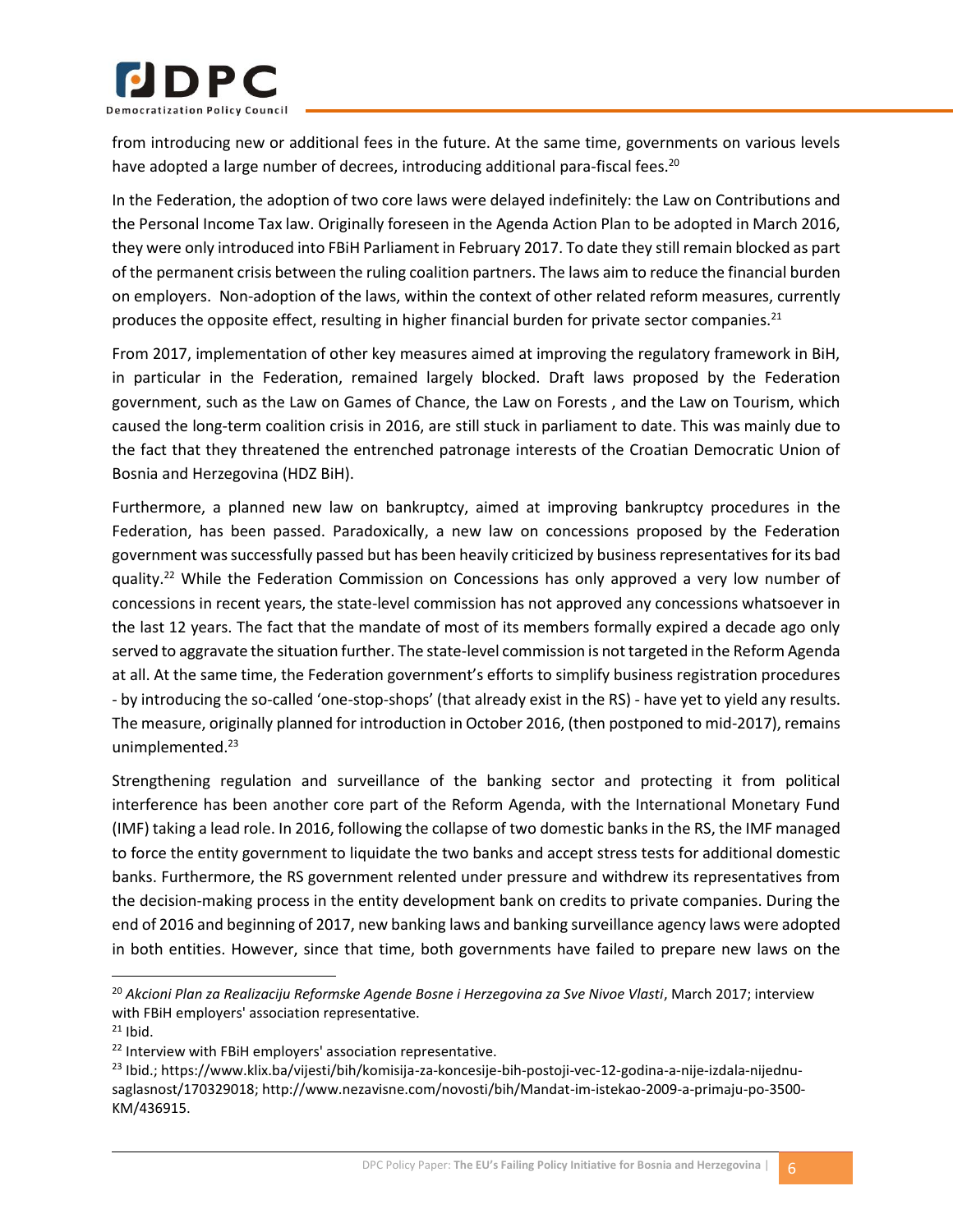

entity development banks. Both banks remain under heavy influence of the ruling political elites. Equally, the appointment process for new members to the RS banking surveillance agency board indicates continued political interference in the agency's work.<sup>24</sup> Most importantly, since 2017 there have been no measures taken to strengthen the rule of law in BiH's economy, in which enforcement of contracts remains almost impossible without access to (political) corruption.

| Reform Agenda implementation - main developments                                            |           |  |
|---------------------------------------------------------------------------------------------|-----------|--|
| Reform of entity development banks (new laws) not implemented                               |           |  |
| Reform of banking surveillance agencies thwarted by political appointment of board members  |           |  |
| Laws to limit para-fiscal fees not passed                                                   |           |  |
| Adoption of FBIH Law on Contributions and on Personal Income Tax remain stuck in parliament |           |  |
| Restructuring of troubling domestic banks in RS uncertain                                   |           |  |
| Prospects for success/failure of the Reform Agenda by December 2018                         |           |  |
| Full implementation of Reform Agenda measures                                               | <b>No</b> |  |
| Foundations of the patronage system destroyed                                               | <b>No</b> |  |
| Conditions for a (social) market economy fulfilled                                          | <b>No</b> |  |

# <span id="page-15-0"></span>II.3. Public finance - fiscal sustainability

Failure to establish control over public spending and taxation, and thus ensure fiscal sustainability, has been one of the main threats to socio-economic stability in BiH. This has been evidenced most notably since the international community transferred full political responsibility for economic, social and fiscal policy to domestic elites in 2005-2006. Full "ownership" led to an explosion in public sector employment and social transfer payments that are not needs-based – two core pillars of the country's patronage system. Consequently, public spending and indebtedness rose drastically.

Fiscal consolidation efforts undertaken since 2015 in the framework of the Reform Agenda, have yielded several positive, but still limited, results. GDP rose by 3.1 percent in 2015, 3.2 percent in 2016, and by 2.7 percent in 2017. Furthermore, public finances partially stabilized, government spending in percentage of GDP dropped slightly in 2016-17, BiH's external debt fell in 2015, rose in 2016 and is estimated to have fallen to 61.1 percent in 2017 (the lowest level since 2013).<sup>25</sup> This is, in part, the result of certain public spending restraints and a rise in revenues, in particular in the Federation of BiH. The primary reason, however, is the marked improvement of the output of BiH's economy, including a rise in exports, as well

<sup>&</sup>lt;sup>24</sup> Akcioni Plan za Realizaciju Reformske Agende Bosne i Herzegovina za Sve Nivoe Vlasti, March 2017; "Političke igre i talovi kao okovi oko vrata Razvojne banke FBiH: Nema uprave, nema ni kredita," Klix.ba, Mrach 6, 2018, available at: https://www.klix.ba/vijesti/bih/politicke-igre-i-talovi-kao-okovi-oko-vrata-razvojne-banke-fbih-nemauprave-nema-ni-kredita/180212092; "Stranački kandidati u Upravnom odboru Agencije za bankarstvo," Capital.ba, February 12, 2018, available at: http://www.capital.ba/stranacki-kandidati-u-upravnom-odboru-agencije-zabankarstvo/; interview with IFIs official, 2018.

<sup>&</sup>lt;sup>25</sup> Figures according to the IMF.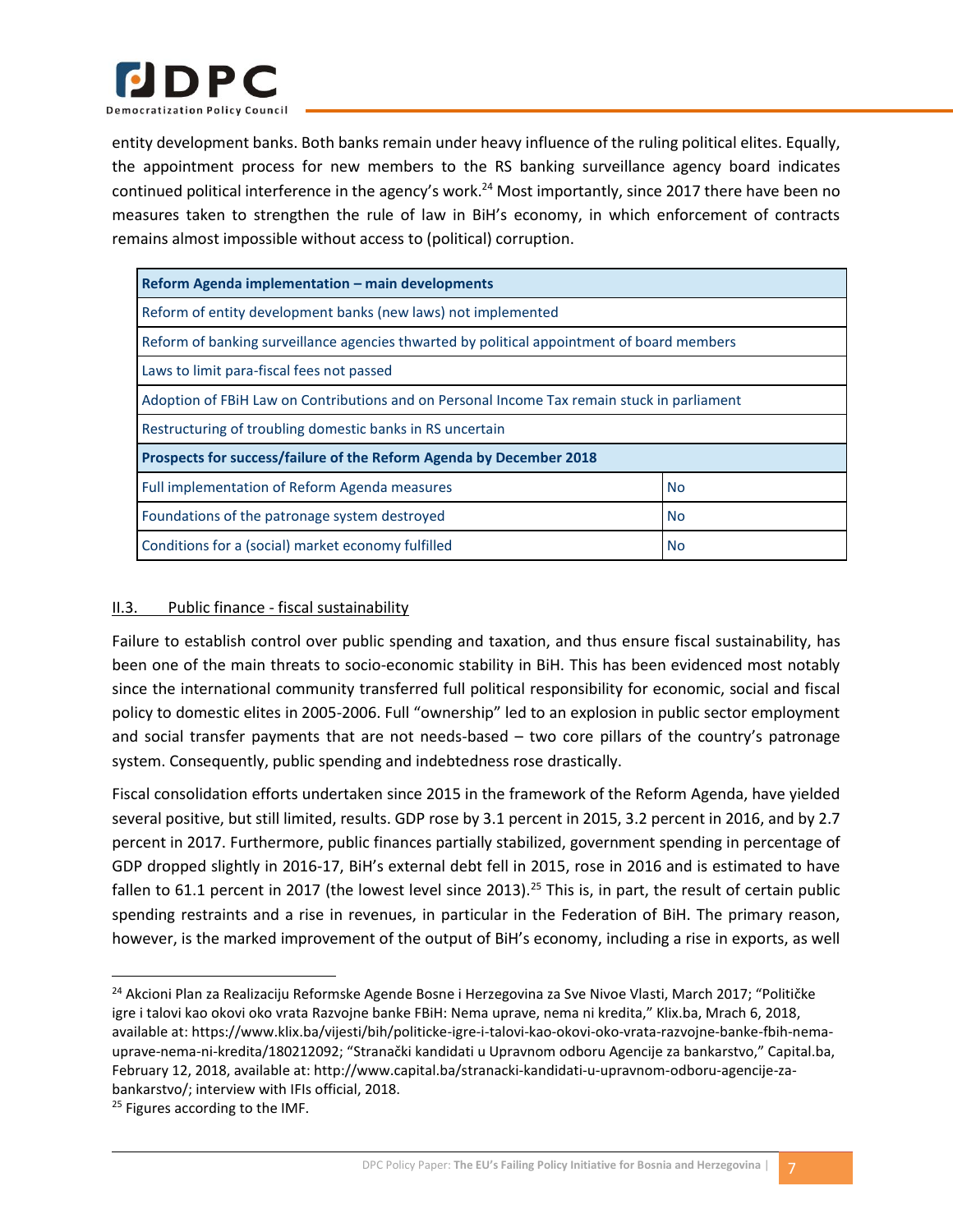

as a favorable international economic environment. As businesspeople in both entities stress, growth in economic output is the result of their activities, despite, not because of the governments' economic policy.<sup>26</sup>

Budgets in both the RS and the Federation were adopted on time in 2016 and 2017. However, in the Federation the parliament adopted the 2018 budget slightly late, in January 2018. In 2015, executives on State and entity levels implemented a public wage bill freeze as well as an indefinite hold on hiring, though they have since tried to add new public administration jobs in the form of fixed-term employment and consultancies. Since 2017, state, entity, and cantonal governments have resisted the World Bank's effort to compile public employment registries – a task prescribed in the Reform Agenda. Since the World Bank was prevented from completing the registries, governments did not have to adopt plans on reduction of public sector employment, let alone implement them. Adoption of such plans has been rescheduled to December 2018 – which is when the Reform Agenda will officially end.<sup>27</sup>

In addition, intended legislative measures for entity governments to exert control over public spending of lower level governments have met political resistance. This included the prevention of an expansion of the treasury system in the Federation to the budget management systems in cantons, which would have enabled the entity government to exert control over excessive public spending by the cantons. Implementation was foreseen for March 2017, and has now been moved to March 2019, after the Reform Agenda has ended.<sup>28</sup>

Public spending restraints in 2016 and 2017, in both entities, have been realized at the expense of a massive suppression of economically meaningful public investments, precisely the opposite of what had been advocated for by the IFIs. Furthermore, the RS government continued its policy of blocking the rise of the BiH state-level budget, proposed in order to finance necessary investments. This follows the RS's long-standing policy of weakening the state, a policy that has kept the state budget at the level of 2012. In 2017, RS government representatives used their veto power in the BiH Fiscal Council to reject a proposal for a modest budget rise of 20 Million KM (roughly 10m Euros). Items covered in the proposal were: the rise of salaries of officials in state-level police agencies (based on a decision adopted by the BiH Parliament); additional funds for the Central Election Commission of BiH (related to the October 2018 general elections); and the purchase of two helicopters for the Armed Forces of BiH. In addition to these items, the RS government has blocked important investments for a period of years, for example investment in the BiH border police and improving border crossings infrastructure. The lack of such investments has directly damaged the country's economy and security.

The two entity governments, in their 2018 budgets, have estimated a rise in overall budget spending by three to five percent. This increase could mark a worrying departure from the previous years' policy of

<sup>&</sup>lt;sup>26</sup> Interviews with representatives from the BiH business community and with IFIs representatives, BiH 2017. <sup>27</sup> *Staff Report for the 2017 Article IV Consultation, first review under the Extended Facility Fund*, IMF Country

Report No. 18/39, January 29, 2018, available at:

http://www.imf.org/en/Publications/CR/Issues/2018/02/13/Bosnia-and-Herzegovina-2017-Article-IV-Consultation-First-Review-Under-the-Extended-45624; interviews with BiH financial experts and IFIs representatives, Sarajevo 2017.

<sup>&</sup>lt;sup>28</sup> IMF Country Report No. 18/39.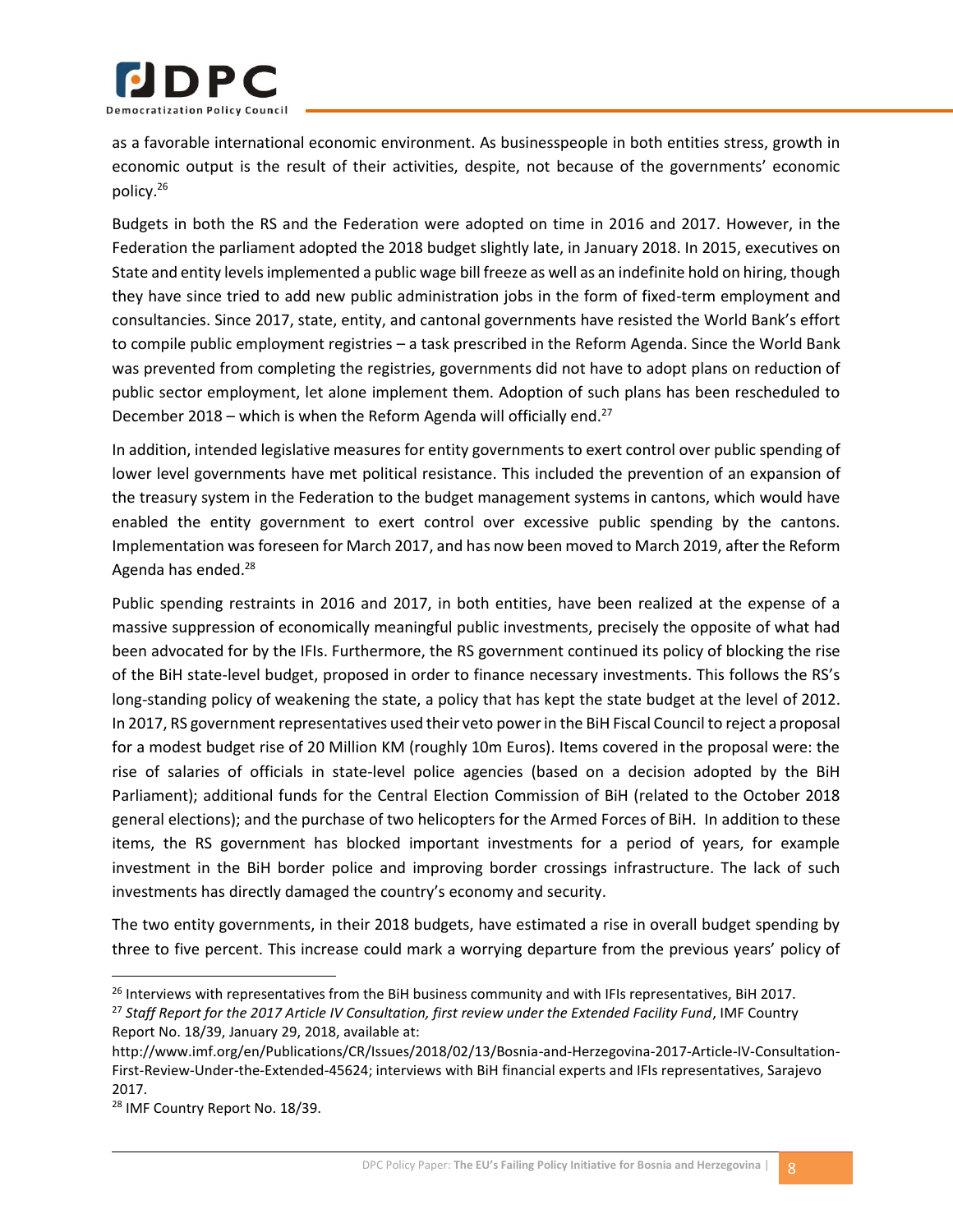

spending constraints, particularly in in the RS where the projected rise of expenditures is not matched by an equivalent increase in revenues. At the same time, the RS government has announced an additional three percent rise in pensions in the entity for the 2018 election year, yet it remains unclear how it will finance the difference.<sup>29</sup>

In 2017 the two entities remained without the second tranche of the IMF's September 2016 credit arrangement (75m Euro), originally foreseen for the end of 2016. This appeared to have little impact for the Federation, which could be due to the marked rise in revenues. However, it did cause an issue for the RS. The smaller BiH entity still managed to avoid a budgetary crisis due to two instances of external help. In August 2017, the Russian government settled an old debt to BiH and paid 125m U.S. Dollars, which was divided up by the entities according to the established formula (1:2 RS:FBiH). In October the same year, the RS government arranged a commercial loan from the Commercial Bank of Belgrade under favorable interest rate conditions. This agreement followed a meeting between the presidents of the RS and Serbia, Milorad Dodik and Aleksandar Vučić.<sup>30</sup>

The rise in revenue collection in the Federation of BiH – an 8.15 percent increase in 2017 compared to the previous year – was the result of the work by the new, acting director of the tax authorities, Safet Isović. In recent years he has managed to improve the surveillance activities of his office in spite of the substantial underfunding of the office and continued political resistance from the ruling coalition. Resistance came from the Federation of the BiH government via a series of measures to prevent Isović freezing the bank accounts of major public enterprises and institutions (which owe substantial debts) in order to force them to fulfil their financial obligations, thus protecting the largest public debtors from sanctions. In February 2018, a coalition crisis broke out over the alleged attempt of the HDZ BiH government members, headed by the finance minister, Jelka Miličević, to prevent the selection of Isović as the new permanent director. A permanent coalition crisis could only be prevented by effectively suspending the selection process. $31$ 

In August 2017, the ruling coalition in the RS forced the Republic's Auditor, Duško Šnjegota, and his deputy to resign. It was alleged this was because his office, in an audit report on the government's budget implementation, had revealed that the RS government was manipulating budgetary statistics in order to fake fiscal stability.<sup>32</sup>

 $\overline{\phantom{a}}$ 

<sup>31</sup> "Porezni dugovi se gomilaju radi socijalnog mira," Business Magazine, Sarajevo October 9, 2017; "U januaru 2018. godine naplaćeno ukupno 384.715.473 KM javnih prihoda," February 8, 2018, available at:

<sup>&</sup>lt;sup>29</sup> Interviews with BiH finance experts, BiH, 2017.

<sup>30</sup> Interview with BiH finance experts; "Komercijalna banka Beograd dala kredit Vladi RS od 25,6 mil EUR," *E-kapija*, October 4, 2017, available at: https://www.ekapija.com/news/1897668/komercijalna-banka-beograd-dala-kreditvladi-republike-srpske-od-256-mil-eur.

http://www.pufbih.ba/v1/novosti/1103/u-januaru-2018-godine-naplaeno-ukupno-384715473-km-javnih-prihoda; "Vlada FBiH: Upitna podrška Šerifu Isoviću?," Oslobođenje, February 8, 2018, available at:

https://www.oslobodjenje.ba/vijesti/bih/vlada-fbih-upitna-podrska-serifu-isovicu; Interviews with FBiH business representatives, 2017.

<sup>&</sup>lt;sup>32</sup> Izvještaj o provedenoj finansijskoj reviziji Konsolidovanog godišnjeg finansijskog izvještaja za korisnike budžeta Republike Srpske za period 01.01-31.12.2016. god., Glavna služba za reviziju javnog sektora RS-a, Banja Luka July 20, 2017, available at: http://www.gsr-rs.org/static/uploads/report\_attachments/2017/08/18/RI028-17\_Lat.pdf;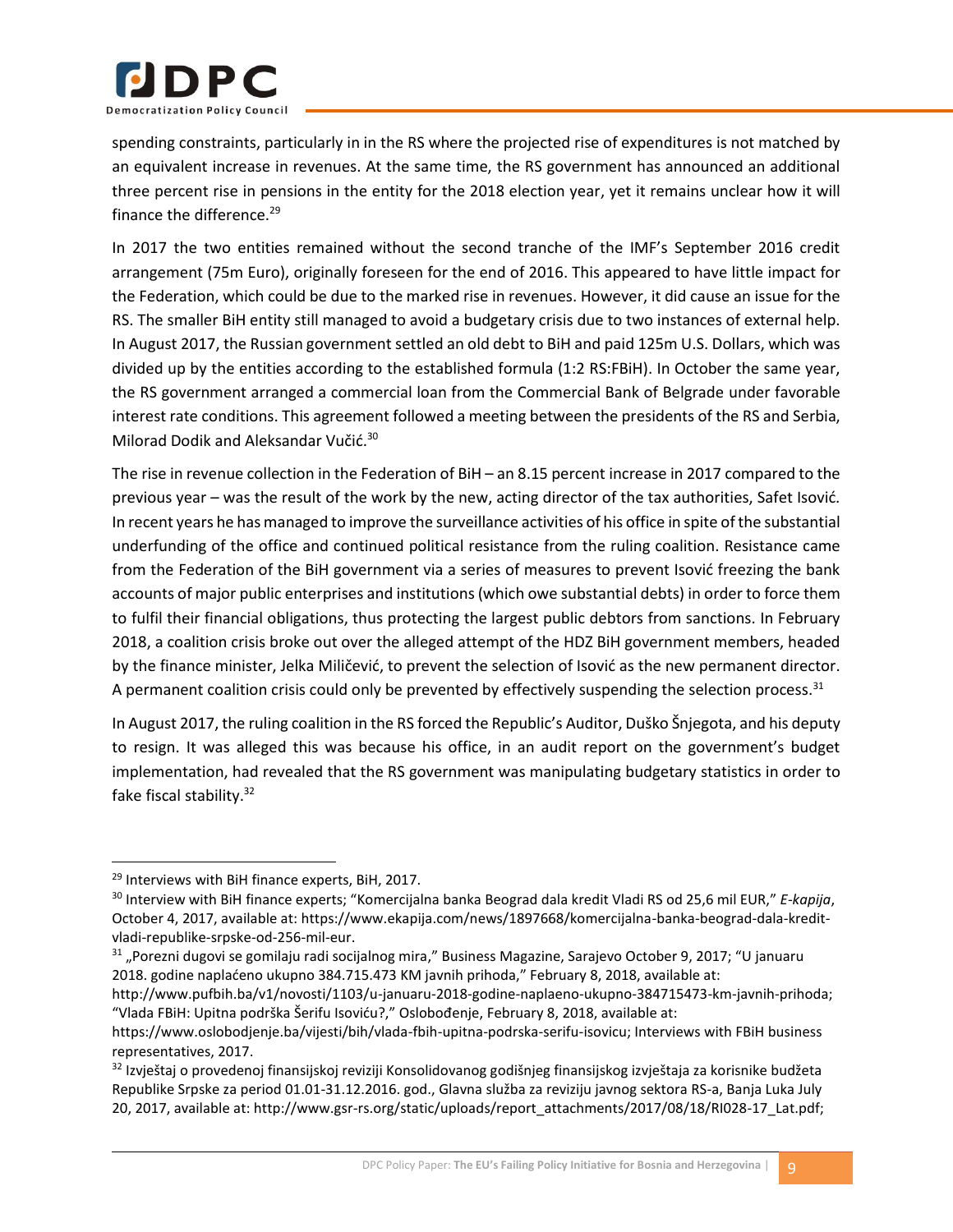

 $\overline{\phantom{a}}$ 

#### <span id="page-18-0"></span>*Excise tax – the Reform Agenda's Sejdić-Finci*

In 2017, the adoption of a law on excise tax was the one Reform Agenda issue upon which all EU and IMF energy and focus was concentrated on. During this time, progress on almost all other Reform Agenda measures was stalled. Raising the state-level excise tax on fuel by 0.15 KM (7.5 Euro Cents), in order to finance the construction of highways, was a key measure included in the Reform Agenda Action Plan for state-level authorities from 2015 onwards. This was originally supported by all ruling parties in the BiH Council of Ministers (CoM BiH) and in both entities. It aimed at boosting economic growth and employment in a way that meant BiH could avoid having to take further loans that would increase the country's debt.<sup>33</sup>

As with the implementation of most agenda measures, adoption of the excise tax rise, originally foreseen for December 2015, was delayed. When it was finally placed on the agenda in late 2016, it was drawn into internal coalition disputes and was subsequently blocked during the time that the political parties shifted into election campaign mode as 2016 drew to a close. Following almost half a dozen failed implementation attempts the excise tax law was finally adopted by the BiH Parliament in December 2017.

Disagreements between the ruling (and opposition) parties on the State and entity levels over the excise tax law amendment had grown into an all-out blockade of the Reform Agenda. For parliamentary parties it became a means to settle scores and to hide their genuine reform resistance behind one single reform measure. Consequently, the importance of this reform measure was grossly exaggerated. For the EU, the approach became to "get-it-passed-whatever-the-substance." This very much mirrored the role implementation of the so-called Sejdić-Finci ruling assumed as a condition in the EU's failed 2007-14 policy approach to BiH.<sup>34</sup> Raising excise tax on fuel, which would lead to an increase in fuel prices by 7.5 Euro cents per liter (in a country with an average monthly net salary of 420 Euro in 2016<sup>35</sup>) was a politically sensitive issue. It was to turn into an explosive political issue during the time of the subsequent election campaign – a campaign that started exceptionally early, at the beginning of 2017, almost two years ahead of election day.

The first parliamentary showdown over the amendment occurred in March-April 2017, when the law failed by a narrow vote. This was attributed to the MPs from the Serb coalition partner in the Council of Ministers, and three MPs from the Bosniak Party of Democratic Action (SDA), voting with their opposition colleagues against the law. The Alliance for Change (the parties participating in the CoM but acting as the opposition in the RS) resisted the measure they had previously supported because they wanted to prevent the government coalition in the RS from access to additional funds that might be used for purposes other

<sup>&</sup>quot;Glavni revizor RS Duško Šnjegota podnio ostavku," Radio Slobodna Evropa, August 31, 2017, available at: https://www.slobodnaevropa.org/a/28707251.html.

<sup>33</sup> *Akcijioni plana za provedbu Reformske agende Vijeća Ministara Bosne i Heгcegovine*, October 2015; interviews with EU and IFIs officials, Sarajevo 2016.

<sup>&</sup>lt;sup>34</sup> On the role, implementation of the Sejdić-Finci ruling by the European Court of Human Rights (ECHR) as a condition for EU integration played in the EU's 2007-14 policy towards BiH, see: Bassuener/Weber, *House of Cards: the EU's "reinforced presence" in Bosnia and Herzegovina*, DPC Policy Paper, Sarajevo-Berlin, May 2013, pp.7-8; available at: http://www.democratizationpolicy.org/pdf/may.pdf <sup>35</sup> IMF data.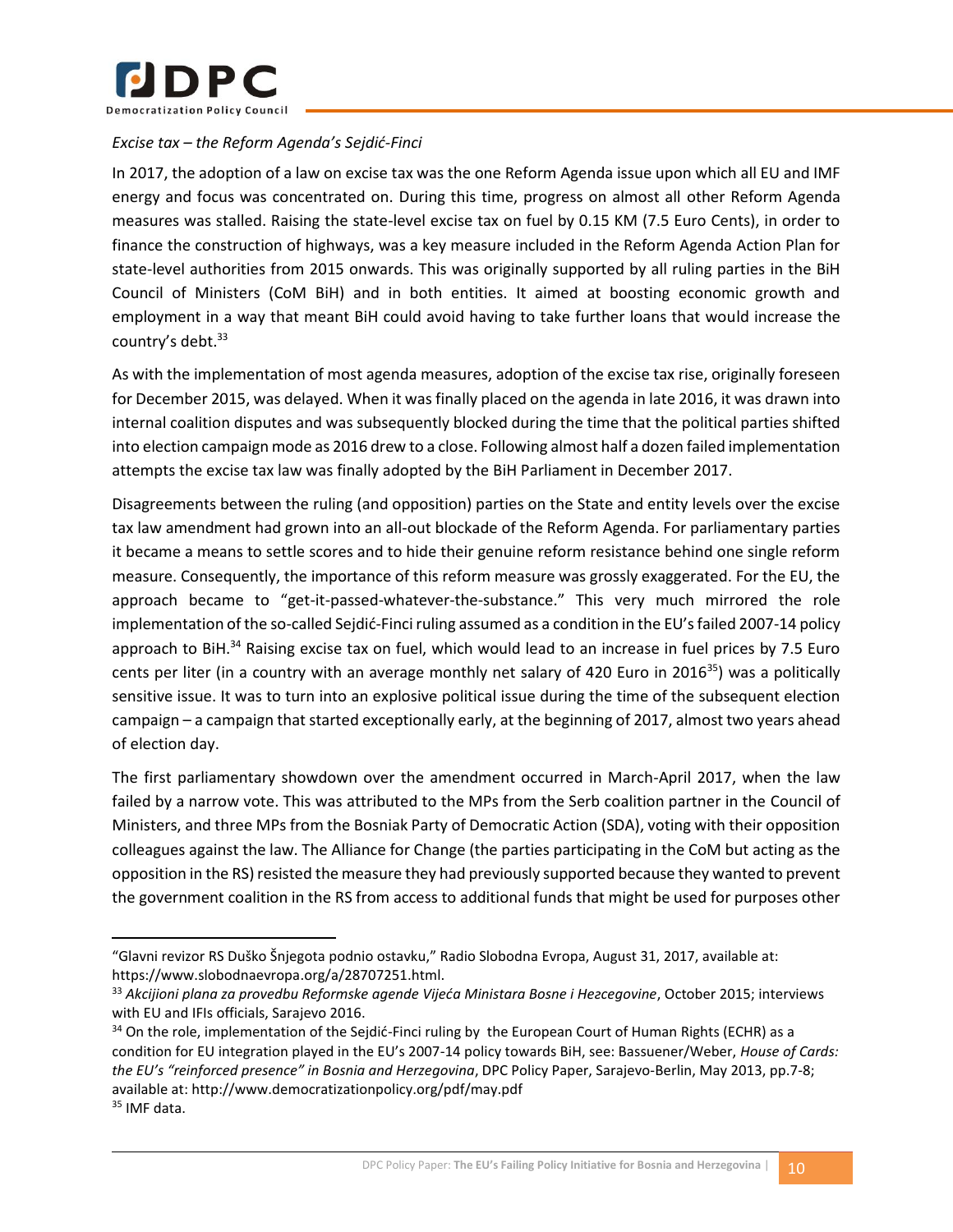

than the financing of highway construction. They suspected that the RS would use the additional funds to benefit their campaign in the 2018 elections.

The three SDA MP dissidents, led by Senad Šepić, who had previously failed in the competition for party president, capitalized on the standoff to settle scores with their party leadership. The outcome of the dispute saw the dissidents leave the SDA and go on to form their own party. Both groups of MPs joined the opposition who contended the additional revenues from the excise tax on fuel would go to the country's Single Account for indirect taxes. From there it would be divided among the entities and was then free to be used in a non-transparent manner, specifically, for measures that would likely deviate from the original purpose of the tax. At the time, the argument was dismissed by the SDA and the SDA-Chairman of the Council of Ministers of BiH, Denis Zvizdić.<sup>36</sup>

For the European Commission, passage of the excise tax became ever more important due to its link with the upcoming Western Balkan summit at Trieste in July 2017. The signing of an agreement by the Western Balkan Six (WB6) on the formation of a Transport Community, with project funding worth 500 Million Euro (which included highway projects in BiH) was scheduled for Trieste. Adoption of the excise tax law was made a condition for BiH in order to profit from the project funding. Correspondingly, the IMF had turned the excise tax into a key, *de facto* condition for the payment of the second tranche, under the 2016 credit arrangement with BiH.<sup>37</sup>

Within this context, between March-April of 2017, EU member state diplomats and representatives of the EU Delegation to BiH met with every MP in the BiH Parliament. The EU officials engaged in a type of "armtwisting" mission, insisting "this is for the EU perspective, this is good for BiH."<sup>38</sup> Furthermore, they defended their own actions, asserting that they had remained within the limits of "strict respect for the principle of political ownership" (sic!).<sup>39</sup> High-level EU Delegation officials even undermined the implementation of another crucial reform measure, hoping to avoid additional political complications that could prevent a majority vote for the excise tax law (see subsection on State-owned enterprises). They also pressured IFI representatives to support the dropping of the excise tax condition for BiH's signing of the Transport Community Treaty, a position advocated for by Chairman of the Council of Ministers, Zvizdić, and supported by the EU Delegation This endeavor ultimately failed amidst resistance from member states like Germany, from the DG NEAR, and the EC Enlargement Commissioner, Johannes Hahn, in Brussels.<sup>40</sup>

During fall 2017, following BiH's late signing of the Transport Community Treaty, new and increased pressure on the Council of Ministers and parliament was building to finally have the excise tax law passed. Commissioner Hahn, in two subsequent letters to Zvizdić, set a deadline, initially for September, but then extended to October after the September deadline failed. This new impetus also was to no avail. The

<sup>&</sup>lt;sup>36</sup> Interview with BiH Parliament MP, Sarajevo October 2017.

<sup>&</sup>lt;sup>37</sup> Interview with EU and IFIs officials, Sarajevo October 2017;

https://ec.europa.eu/transport/themes/international/news/2017-07-12-western-balkans-summit-2017-deliveringregion\_en.

<sup>&</sup>lt;sup>38</sup> Interview with BiH Parliament MP, Sarajevo October 2017.

<sup>&</sup>lt;sup>39</sup> Interview with EU member state diplomat, Sarajevo October 2017.

<sup>40</sup> Interview with EU member state diplomats, Sarajevo October 2017.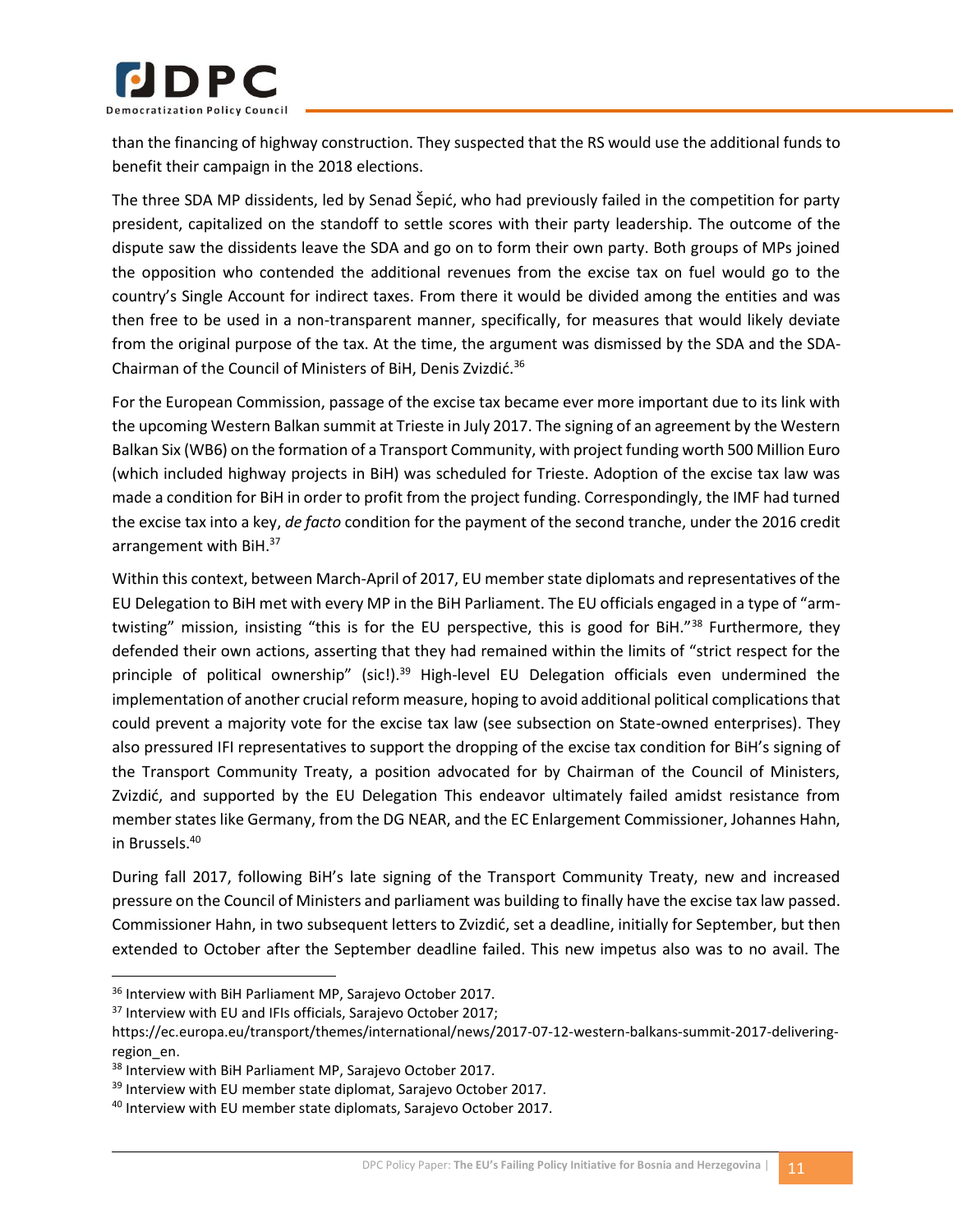

ruling coalition of the CoM was even further away from securing a majority in the parliament, as the coalition partner - the Party for a Better Future (SBB), the SDA's main Bosniak political rival - acted as a kind of opposition within the government, joining the Alliance for Change in its rejection of the excise tax law.<sup>41</sup> Caught between the need to garner support from a parliamentary opposition which demanded a law based on transparent spending of the expected additional revenues, and the insistence of the ruling party in the RS (the Alliance of Independent Social Democrats, SNSD, and its leader Milorad Dodik) to stick to the previous non-transparent version, Zvizdić agreed with Banja Luka on a revised version of the excise tax law. The revised version suggested a compromise of the competing interests: instead of a rise in excise tax on fuel by 0.15 KM, the road toll fees on fuel would be raised by 0.15 KM, while excise tax of 0.15 KM would only be raised on bio-fuel and bio-liquid. This way, the opposition's demand would be met, as road toll fees are attributed to a separate bank account at the Central Bank of BiH and can't be reassigned into the general budget, while the excise tax on bio-fuel and bio-liquid would still bring in several dozen million KM additional revenues per year that could be redirected for discretionary use. $42$ 

However, despite the internal compromise and renewed arm-twisting of EU officials towards MPs, which resulted in the SBB shifting towards support of the revision, opponents of the law still retained a majority in the House of Representatives' finance committee, and thus a veto power that could prevent passage of the law. Consequently, on December 8, 2017 the coalition majority reverted to a dirty trick in the Parliament's second chamber, the House of Peoples. The law proposal was adopted by shortened procedure in the first and second, i.e. final reading. They then forwarded it to the first chamber, the House of Representatives, thereby changing the priority from shortened to urgent procedure. This represented a gross violation of parliamentary procedures. In a dramatic marathon session, the majority in the House of Representatives (at 04:50am on December 15) adopted the excise tax law amendment package in urgent procedure. This was the only process that enabled them to bypass the finance committee and get the law pushed through.<sup>43</sup> EU officials in Sarajevo and Brussels praised the decision, completely ignoring the gross violation of the law that had enabled this "great breakthrough." More alarmingly, on February 15, 2018 the Constitutional Court of BiH rejected a request, filed by 19 MPs, to annul the excise tax law based on the obvious violation of the law. This decision highlighted a worrying trend in the politicization of the Court judges' ruling in politically sensitive cases.<sup>44</sup> Publicly, EU officials ignored the ruling's troubling background, only admitting in private that they were fully aware the adoption of the excise tax law was

<sup>41</sup> Interview with BiH Parliament MP, Sarajevo October 2017.

 $42$  Interview with tax expert, Sarajevo December 2017; inofficial BiH Indirect Tax Authority data.

<sup>&</sup>lt;sup>43</sup> "Delegati očekuju usvajanje seta zakona o akcizama i u PD," Vjesti.ba, December 7, 2017, available at: https://vijesti.ba/clanak/385159/delegati-ocekuju-usvajanje-seta-zakona-o-akcizama-i-u-pd; "Na maratonskoj sjednici državni parlamentarci noćas usvojili Zakon o akcizama," Klix.ba, December 15, 2017, available at: https://www.klix.ba/vijesti/bih/na-maratonskoj-sjednici-drzavni-parlamentarci-nocas-usvojili-zakon-oakcizama/171214126.

<sup>44</sup> http://www.ustavnisud.ba/dokumenti/\_bs/U-5-18-1117606.pdf; on the worrying trend of politically influenced decisions by the Constitutional Court of BiH, see: Bodo Weber, "Bosnian Croat leadership on course to throw Bosnia and Herzegovina into electoral chaos," https://ba.boell.org/de/2017/12/21/bosnian-croat-leadershipcourse-throw-bosnia-and-herzegovina-electoral-chaos.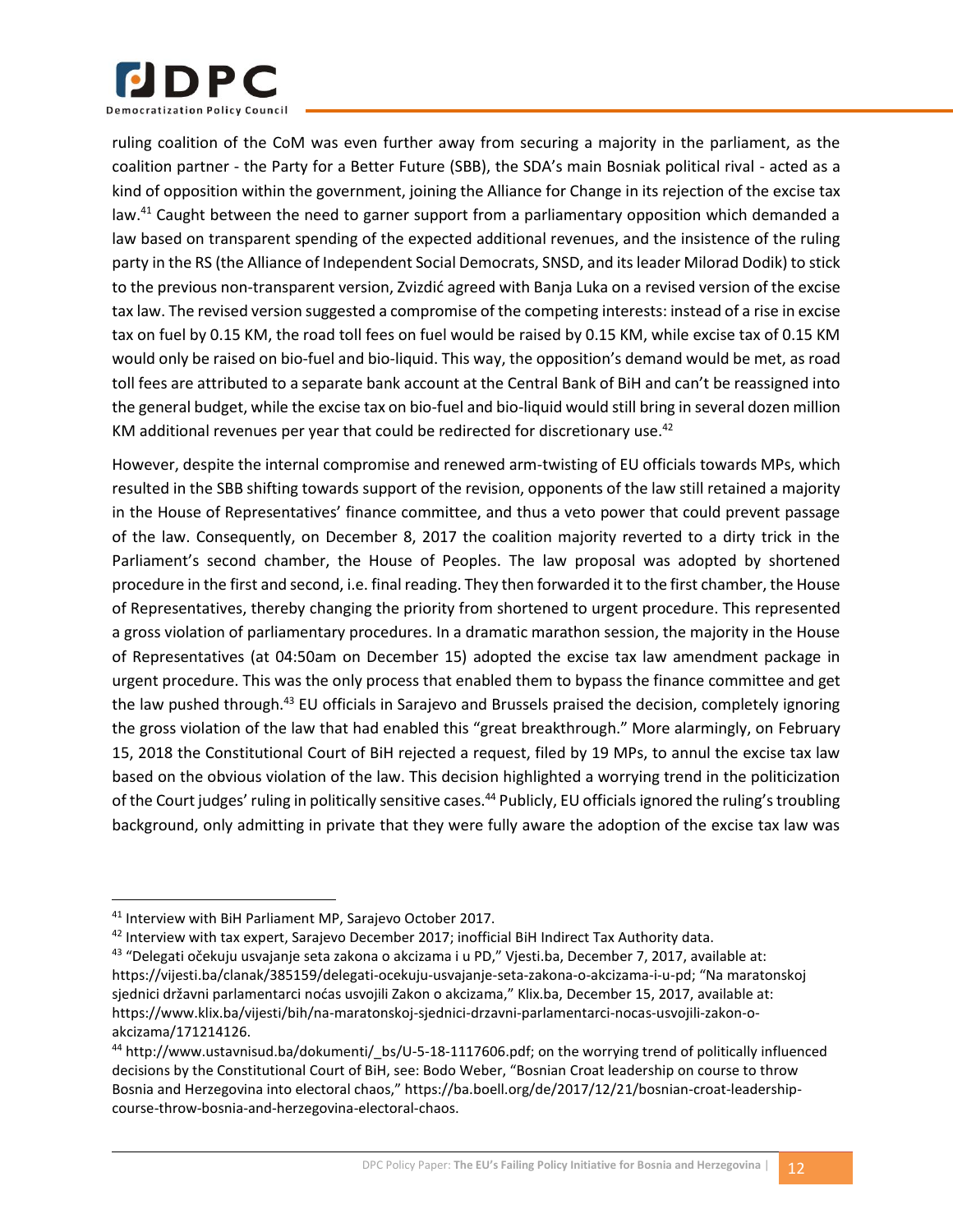

only enabled by "a gross violation of the law."<sup>45</sup>

Finally, despite all the efforts made, there is a high likelihood that the revenues from the raised road toll fees won't even be made available for spending on transport infrastructure. Due to the hasty compilation of the excise tax law package, Council of Ministers officials made an obvious technical mistake that annulled the Indirect Tax Authority's (ITA) coefficient (in force since 2009), which concerned the distribution of revenues from the road toll fees among the entities (and Brčko District). Agreement between the entities on a new coefficient is therefore needed, yet over the last ten years, agreement between the entity governments on the distribution of revenues from any indirect taxes has proven to be almost impossible. If such a scenario occurred, it would mean that the revenues from road toll fees from the new excise tax law (that form the basis of Bosnia-Herzegovina's membership in the Transport Community, and the signing of multimillion credit contracts with the EBRD) will be stuck within an account of the Central Bank of BiH. In fact, one could argue that this concern has already been realized– at a meeting of the ITA Board on March 22, 2018, representatives of the two entities failed to agree on a coefficient.<sup>46</sup>

| Reform Agenda implementation - main developments                                                                        |           |  |
|-------------------------------------------------------------------------------------------------------------------------|-----------|--|
| Consolidation of budget at expense of low investment; at same time road toll fee revenues remain blocked                |           |  |
| Economically meaningful investments at State level blocked by RS resistance against even modest rise in state<br>budget |           |  |
| Compilation of public employment registries & employment reduction plans blocked                                        |           |  |
| Introduction of control measures for FBiH over cantonal spending blocked                                                |           |  |
| Work of FBIH tax authority, RS auditor seriously hampered by entity governments                                         |           |  |
| Risk of rise in budget expenditure in 2018 election year for campaign purposes                                          |           |  |
| Prospects for success/failure of the Reform Agenda by December 2018                                                     |           |  |
| Full implementation of Reform Agenda measures                                                                           | <b>No</b> |  |
| Foundations of the patronage system destroyed                                                                           | <b>No</b> |  |
| Conditions for a (social) market economy fulfilled                                                                      | <b>No</b> |  |

<span id="page-21-0"></span><sup>45</sup> Interview with EU official, Sarajevo, February 2018.

<sup>46</sup> Zakon o uplatama na jedinstveni račun raspodijeli prihoda, January 2018, available at:

http://sllist.ba/glasnik/2017/broj91/broj091.pdf; "Nema saglasnosti u Upravnom odboru UIO za raspodjelu sredstava od cestarina," *Klix.ba*, March 22, 2018, available at: https://www.klix.ba/vijesti/bih/nema-saglasnosti-uupravnom-odboru-uio-za-raspodjelu-sredstava-od-cestarina/180322117.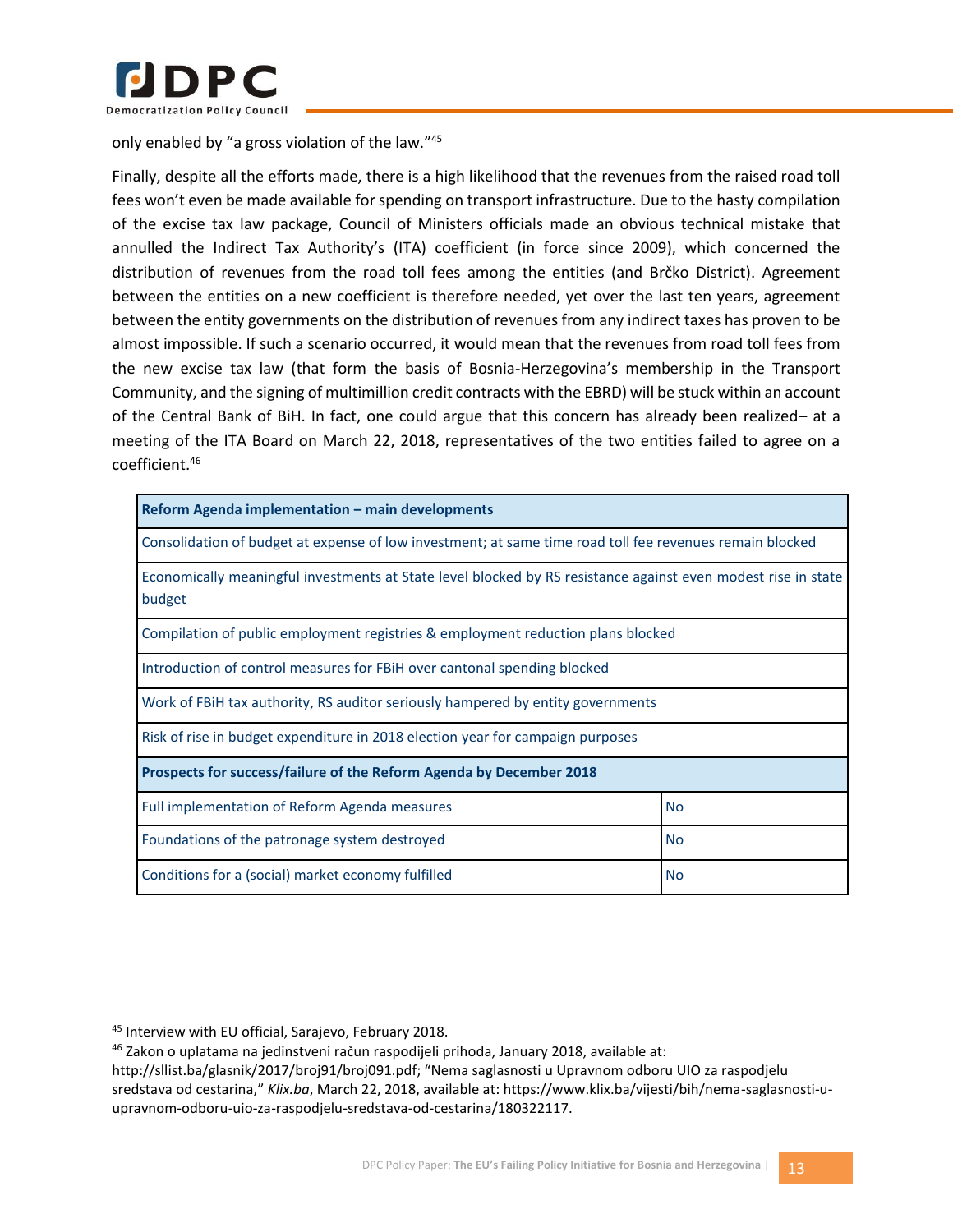

 $\overline{\phantom{a}}$ 

#### II.4. State-owned enterprises

State-owned enterprises (SOEs) have been correctly identified in the Reform Agenda as the second key element in BiH's inflated public sector (next to public sector/civil service employment), as well as a key political tool of the existing patronage system. SOEs, particularly the larger, more profitable ones, serve as cash cows for the ruling political elites. Non-transparent and badly managed, they suffer from politically-motivated overemployment and privileged wages and rights. At the same time, there exists a substantial number of *de facto* bankrupt companies, that entity governments have avoided liquidating over many years due to high financial obligation-debts, for example towards (former) employees many of whom cannot retire with a pension due to unpaid social contributions.

To address this issue, the Agenda foresaw the restructuring of SOEs by way of privatization, restructuring, or liquidation. In 2016, the Federation government agreed to let World Bank consultants screen all stateowned enterprises. The intention was to prepare for the subsequent restructuring of telecom companies, mines and the entity's railroad company. The RS government rejected a similar complete screening, and only agreed to cooperate with the World Bank on its railroad company. Towards the end of 2016, both entity governments adopted restructuring plans for their railroad companies, developed in cooperation with the World Bank, in line with Reform Agenda Action Plans deadlines.<sup>47</sup>

There was some progress in the area of State-owned enterprises in 2017, though these were typically limited and of a politically non-sensitive nature. The Federation government sold its minority shares in a number of companies, though only in a fraction of the companies foreseen in the Reform Agenda. Moreover, some of the sales proceeded in a nontransparent manner, with the involvement of offshore companies.<sup>48</sup> A crucial reform measure drafted in 2016, foreseen in the Agenda, passage of a Law on Linking Missing Years of Service, was given up entirely by the FBiH government in 2017. The law would have enabled the retirement of employees from non-viable SOEs by way of the government paying missing social contributions related to the years of 1992-2014, and would have subsequently allowed the companies to be liquidated. The government was, unsurprisingly, unable to secure the hundreds of millions of Euros necessary to implement the law. Instead, it shifted to regulating missing contribution payments on a rolling basis, only for employees that reached retirement age. This approach merely solves the problem for a few dozen employees per year, and falls far short of finding a solution for the tens of thousands of employees affected.<sup>49</sup>

In terms of the restructuring of the entity railway companies, in 2017 the FBiH government changed its plan and did not enter into an arrangement with the World Bank. Instead it started its own restructuring activities, leaving the process without external oversight. In the RS, implementation of the restructuring of the heavily indebted railway company did not start in 2017. It was only in December 2017, that the government signed a loan agreement of 51.3 Million Euro with the World Bank for restructuring the

<sup>47</sup> Substantial Change on the Horizon? A Monitoring Report on the EU's New Bosnia and Herzegovina Initiative. p.22.

<sup>48 &</sup>quot;Prodaja FDS-a poziv za investitore ili za istražne organe," N1, September 16, 2016, available at:

http://ba.n1info.com/a113183/Vijesti/Vijesti/Prodaja-FDS-a-poziv-za-investitore-ili-za-istrazne-organe.html. 49 Interview with BiH journalists.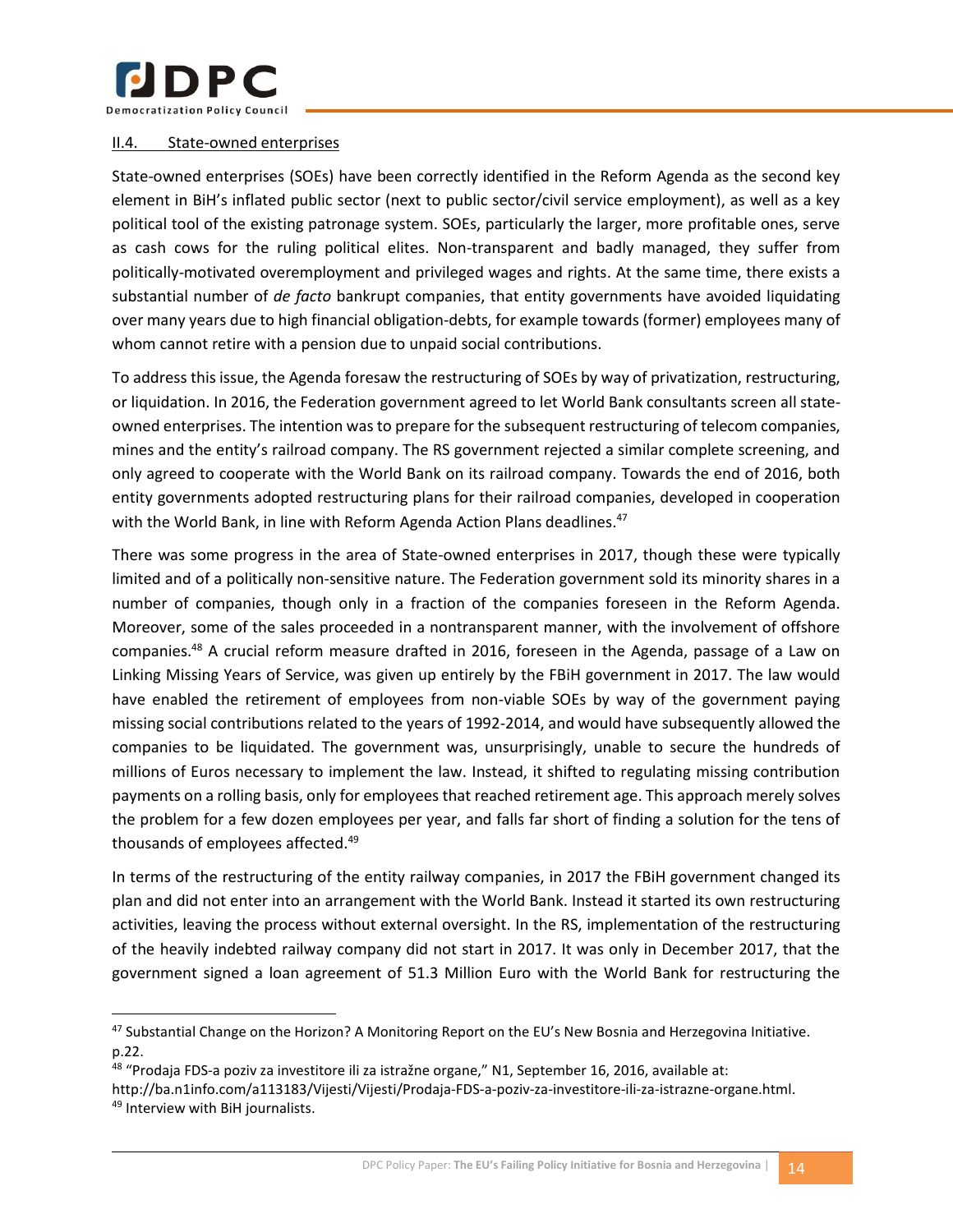

 $\overline{a}$ 

company. Under the arrangement, the company's huge debt to the RS government was to be turned into equity. Simultaneously, the company was obliged to use part of the loan to finally pay its debts related to employees (unpaid allowances, social contributions et al.), totaling 42m EUR. Finally, by 2021, the company was required to reduce its current workforce of 3,100 employees by half, to be consistent with the World Bank's assessment of the size of overstaffing, and related record low work productivity. Most of the reduction, up to 1,000 staff members, is scheduled to take place in 2018. However, it remains to be seen whether the RS government is serious in undertaking such a decisive rationalization step, especially during an election year.<sup>50</sup>

The real political battle in 2017 was over the larger, more profitable public companies, specifically, the restructuring of the two telecom companies in the Federation, *BH Telekom* and *HT Mostar*. It was a battle in which the political resistance of the ruling elites prevailed – thanks to the support by the EU Delegation in Sarajevo. Under BiH's 2016 credit arrangement with the IMF, until October 2016 the Federation government was obliged to complete financial and operational due diligence for both companies, in cooperation with the IFIs.

However, it was not until spring 2017 that the IFIs reached a major breakthrough in negotiations with the FBiH government. The government agreed not only on due diligence for both companies, but even on the restructuring and privatization of the BH Telecom. All IFIs (World Bank, IMF, EBRD) were supportive of this move. BH Telecom is controlled by the SDA, and according to IFI's assessments - three times overstaffed. Nevertheless, Prime Minister Fadil Novalić, whose party, SDA, traditionally controls BH Telekom, was prepared to put his political career at risk for pushing through this major step of reform. Yet strong political resistance came from the leadership of the HDZ BiH, which controls HT Mostar. The leadership feared that the SDA Prime Minister's concession on BH Telekom would force the HDZ to give in on a real restructuring, and ultimately the (potential) privatization of HT Mostar. Consequently, the HDZ insisted that only the originally planned due diligence of both companies was to be undertaken. In the end, and much to the disdain of the IFIs, it was the intervention of the EU Delegation (EUD) to BiH, which sided with the HDZ BiH. This undermined and ultimately killed the privatization plan. As a result, not even due diligence was conducted in 2017.

Regarding the concrete issue of privatization, the EUD's intervention can be assessed differently. Restructuring of SOEs in the Western Balkans has always been controversial. The IFIs' regular insistence on privatization has often clashed with ruling elites' conduct of privatizing politically sensitive companies in a corrupt manner. Yet, it is the EUD's political motives and the results of its intervention that are crucial. It was the EUD's focus on getting the excise tax passed in March-April 2017 that led them to intervene. They feared that Novalić's efforts to move forward the telecoms issue could lead to the Prime Minister's fall and complicate the efforts made on the excise tax law front. Ironically, in April 2017, the EUD ended up empty-handed on both ends: it failed to get the excise tax adopted in the BiH Parliament and, at the same time, it had prevented a major reform that would have cut into the elites' patronage system, in a

<sup>50</sup> IMF Country Report No. 18/39; *Project appraisal document on a proposed loan in the amount of EUR 51.3 Million to BiH for a Republika Srpska railways restructuring project*, World Bank, November 14, 2017, available at: http://www.worldbank.org/projects/P161122?lang=en.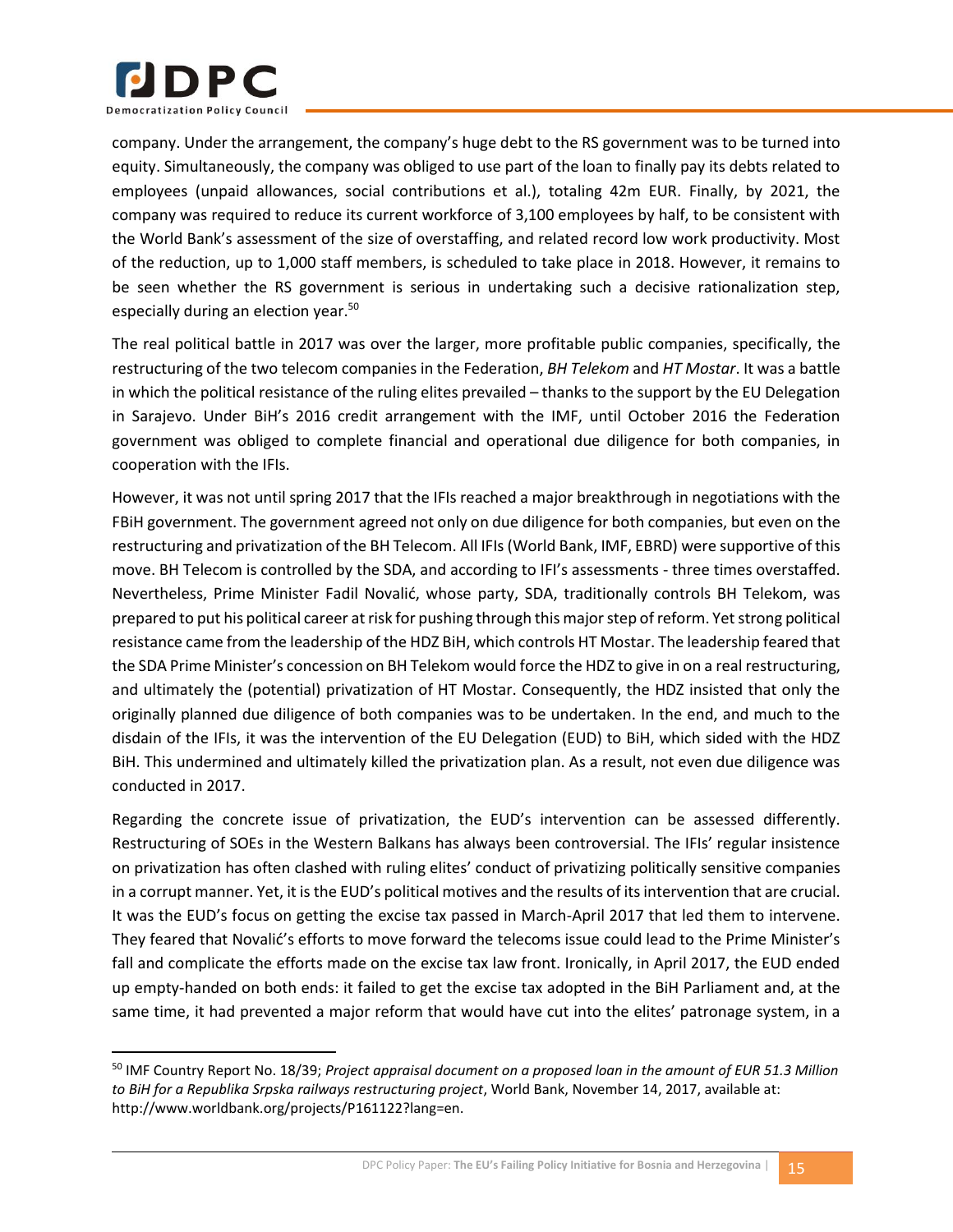

way the excise tax item never could.<sup>51</sup>

| Reform Agenda implementation – main developments                                                          |           |  |
|-----------------------------------------------------------------------------------------------------------|-----------|--|
| RS Railway company restructuring delayed, restructuring of other SOEs never accepted by entity government |           |  |
| Sale of FBIH minority shares partly non-transparent                                                       |           |  |
| Agreed privatization of BH Telecom stopped, conduct of due diligence blocked                              |           |  |
| Prospects for success/failure of the Reform Agenda by December 2018                                       |           |  |
| Full implementation of Reform Agenda measures                                                             | <b>No</b> |  |
| Foundations of the patronage system destroyed<br><b>No</b>                                                |           |  |
| Conditions for a (social) market economy fulfilled<br><b>No</b>                                           |           |  |

# <span id="page-24-0"></span>II.5. Pension & Health Care System Reform

 $\overline{a}$ 

In both entities, the pension and health care systems are financially unsustainable due to the unfavorable ratio of contributors to beneficiaries. Furthermore, both systems, alongside social transfer payments to privileged groups like war veterans (especially in the Federation), have been turned into foundational elements of the existing patronage system. The Reform Agenda targeted only some of those elements, and the existing measures have either not yet been implemented, or they have been operationalized in in a manner that makes it questionable whether they will have any structural impact.

In terms of the reform of the health care system, the RS government promised to streamline its network of health care institutions, and thus substantially lower costs, by May 2016. However, the reform was not implemented in 2016 and has not been implemented since. Another measure expected to bring soaring costs under control was the introduction of the health care funds into the Federation treasury system in the health sector, but again this was never implemented despite the initial December 2015 deadline. At the same time, the issue of politically motivated over-employment in non-medical staff was entirely omitted from the Reform Agenda in the RS from the outset. In the Federation, the Agenda foresaw the streamlining of both the network of health care institutions and the ratio between medical and nonmedical staff. This was to be completed in 2016 – neither measure has been implemented to date.<sup>52</sup>

In order to target non-needs-based social transfer payments to politically-favored social groups in the Federation, the Reform Agenda proposed the establishment of a centralized database system which would have the capacity to record all beneficiaries by November 2016. Despite the March 2017 Reform

<sup>&</sup>lt;sup>51</sup> Information based on several interviews with IFIs and EU member states officials, 2017.

<sup>&</sup>lt;sup>52</sup> Akcioni planovi za provedbu Reformske agende za sve nivoe vlasti, 2015; Akcioni Plan za Realizaciju Reformske Agende Bosne i Herzegovina za Sve Nivoe Vlasti, March 2017; IMF Country Report No. 18/39.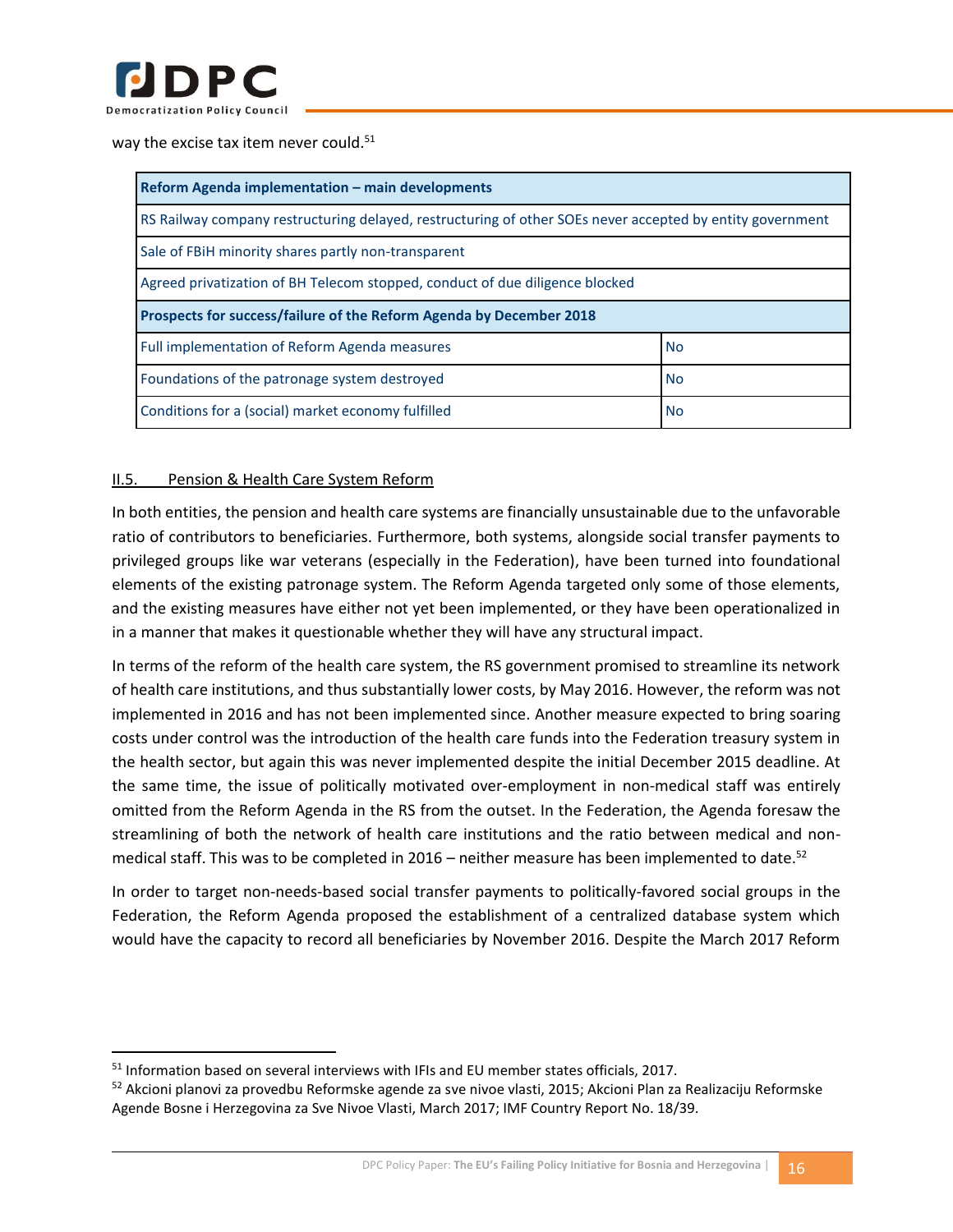

 $\overline{\phantom{a}}$ 

Agenda implementation report listing the measure as "completed" it has not been implemented, but was dropped entirely with a budget cap introduced instead.<sup>53</sup>

Regarding the reform of non-sustainable pension systems in BiH, the RS government completed the introduction of a voluntary pension fund towards the end of 2017, a year later than originally planned. The government introduced the public pension fund into the entity's treasury system, a measure that stabilized payment of pensions, but put an additional fiscal burden on the entity budget. With a ratio of 1.1 contributor to 1 beneficiary in 2016, the fund's expenditure remains far greater than its revenues, and the average pension rate remains at a level that is consistent with old age poverty. Nevertheless, in 2016 the RS government concluded that further reforms of the pension system were not necessary.<sup>54</sup>

In the Federation, pension system reforms were either blocked or distorted by the entrenched patronage interests of the ruling parties, most notably those of the HDZ BiH. The planned completion of the so-called 'third phase' of the audit of privileged veteran pensions presented yet another stumbling block. This was a measure that had been long resisted by the HDZ even before the introduction of the Reform Agenda, particularly in Western Herzegovina – a stronghold region of the party. The reform was ultimately dropped in 2017 due to the ruling party's resistance, indeed there were even political demands at the time by the HDZ BiH for an ethnic division of the Federation Veterans' Ministry.

A large number of cantons in the Federation have not paid social contributions to their employees for a period of several years. Included in this number are the cantons in Western Herzegovina. In 2017 the Western Herzegovina Canton resumed payment of social contributions into pension and health care funds after five years of non-payment – not as a result of the Reform Agenda, but because their citizens revolted.

In January 2018, after a one-year struggle, the Federation parliament finally adopted a new Law on Pension and Disability Insurance, aimed at making the pension system more transparent and financially sustainable. The reformed insurance was to be subsequently introduced into the treasury system. While the new law represents a certain improvement in terms of transparency and the discouragement of early retirement, the core aim of financial sustainability was missed due to entrenched political interests. In its original law draft, sent to parliament in February 2017, the government amended pensions to a new points system with a basic coefficient set to 1.36 points. However, had the law been adopted straightaway and the pension system brought under the treasury system from the beginning of 2017, this coefficient would have led to an unsustainable fiscal rise in pension costs. In actuality, the law was blocked in parliament by the HDZ, who demanded a much higher coefficient of 1.44. This demand was supported by the third coalition partner - the SBB. In the end, a "compromise" solution was found between the SDA, HDZ and SBB, which raised the coefficient to 1.4, and in addition introduced one-time pension rises of 5 to 10 percent for certain categories of pensioners, to be paid with the new system entering into force in

<sup>&</sup>lt;sup>53</sup> Akcioni Plan za Realizaciju Reformske Agende Bosne i Herzegovina za Sve Nivoe Vlasti, March 2017; IMF Country Report No. 18/39.

<sup>54</sup> Interview with BH financial expert, Sarajevo, 2017, Akcioni Plan za Realizaciju Reformske Agende Bosne i Herzegovina za Sve Nivoe Vlasti, March 2017; "Evropski dobrovoljni penzijski fond počeo sa radom u Srpskoj," *Blic*, November 30, 2017, available at: https://www.blic.rs/vesti/republika-srpska/evropski-dobrovoljni-penzijski-fondpoceo-sa-radom-u-srpskoj/sv7hr7c.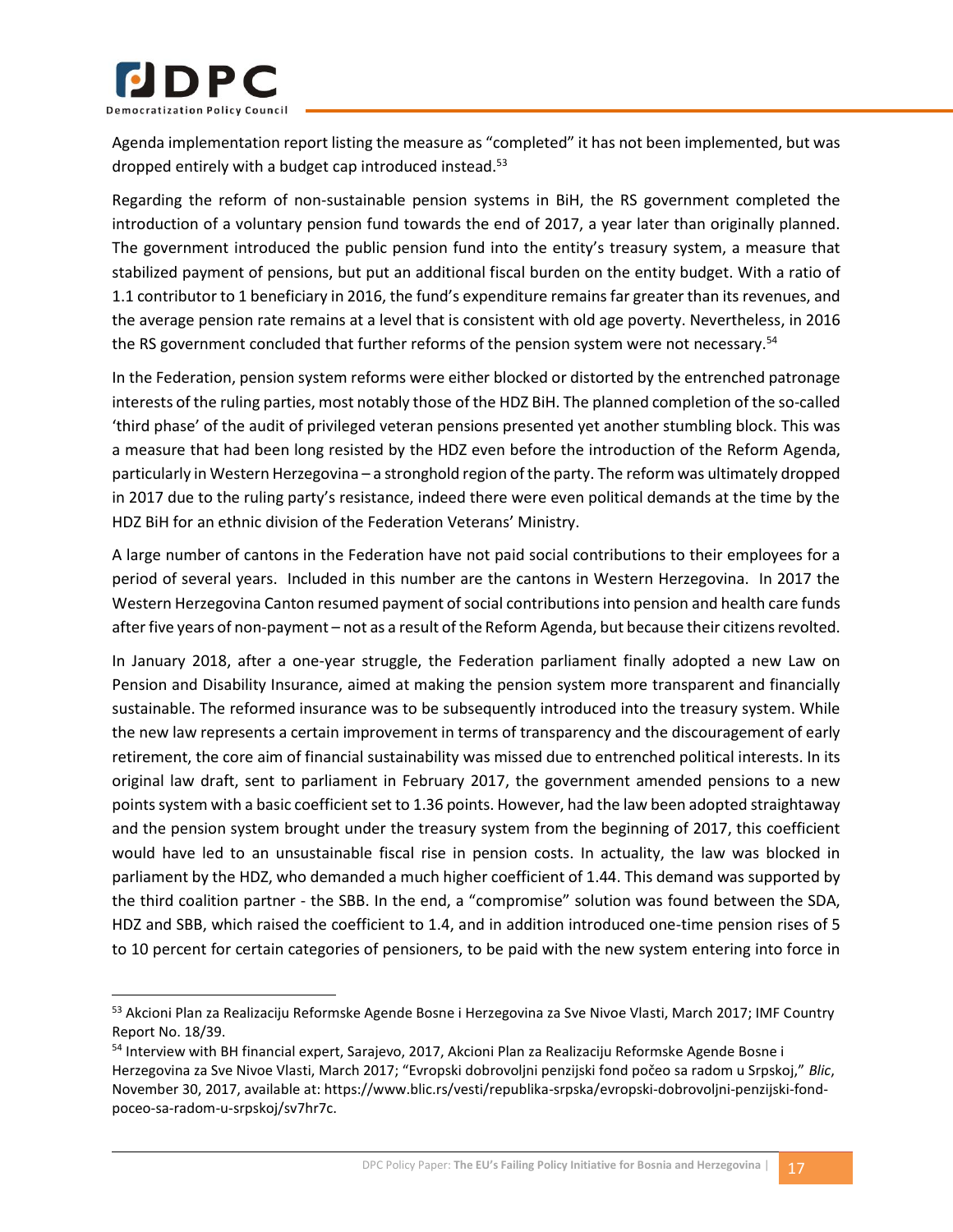

April 2018. The government gave conflicting indications of the fiscal effect of the new pension law and at the same time postponed the introduction of the pension system into the treasury for two years, i.e. April 2020.<sup>55</sup>

| Reform Agenda implementation - main developments                                                               |           |  |
|----------------------------------------------------------------------------------------------------------------|-----------|--|
| Real impact of FBiH pension system reform remains unclear                                                      |           |  |
| RS government decided no further reform of pension system needed                                               |           |  |
| Rationalization of entity health systems staff structure & network of health care institutions not implemented |           |  |
| Completion of audit of veteran pensions politically blocked, and ultimately dropped                            |           |  |
| FBIH database on social transfer payments not established, and ultimately dropped                              |           |  |
| Prospects for success/failure of the Reform Agenda by December 2018                                            |           |  |
| Full implementation of Reform Agenda measures                                                                  | <b>No</b> |  |
| Foundations of the patronage system destroyed                                                                  | <b>No</b> |  |
| Conditions for a (social) market economy fulfilled                                                             | <b>No</b> |  |

# II.6. Public Administration Reform

 $\overline{\phantom{a}}$ 

The oversized and costly public administration, staffed based on party affiliation rather than competence, has long formed one of the core features of BiH's patronage system and of the dysfunctional and fragmented institutional system. Public Administration Reform (PAR) - elusive for years - was therefore made one of the areas targeted by the Reform Agenda.

Structural reforms, however, have not occurred and there seems little chance of their achievement in the near future. In 2016 the World Bank was tasked with drafting a screening report on reform efforts undertaken in the post-war period. While the World Bank's findings and recommendations have not been made public, they have had no obvious impact so far. EU and IFI representatives agree that nothing has been achieved in terms of PAR within the Reform Agenda framework.<sup>56</sup>

It was an obligation for BiH authorities to draft and approve a new public administration reform strategy by the end of 2016, which would cover the period 2017-20. A working group was formed in 2016, but at the time of writing (spring 2018) there is still no strategy compiled. In the absence of a new strategy, authorities agreed in 2015 to continue implementing the previous strategy (2006-14) that had expired in

<sup>55</sup> Interviews with financial experts and journalists, Sarajevo 2017; *Prijedlog Zakona o penzijskom I invalidskom osiguranju*, February 2017, available at:

http://www.parlamentfbih.gov.ba/dom\_naroda/v2/userfiles/file/Materijali u proceduri\_2017/Prijedlog Zakona o penzijskom i invalidskom osiguranju-BOSANSKI JEZIK.pdf; *Zakon o penzijskom I invalidskom osiguranju*, available at: http://www.parlamentfbih.gov.ba/dom\_naroda/v2/userfiles/file/Materijali u proceduri\_2017/Prijedlog zakona PIO\_261017\_bos.pdf.

<sup>56</sup> Interviews with IFI and EU officials, Sarajevo-Brussels 2017.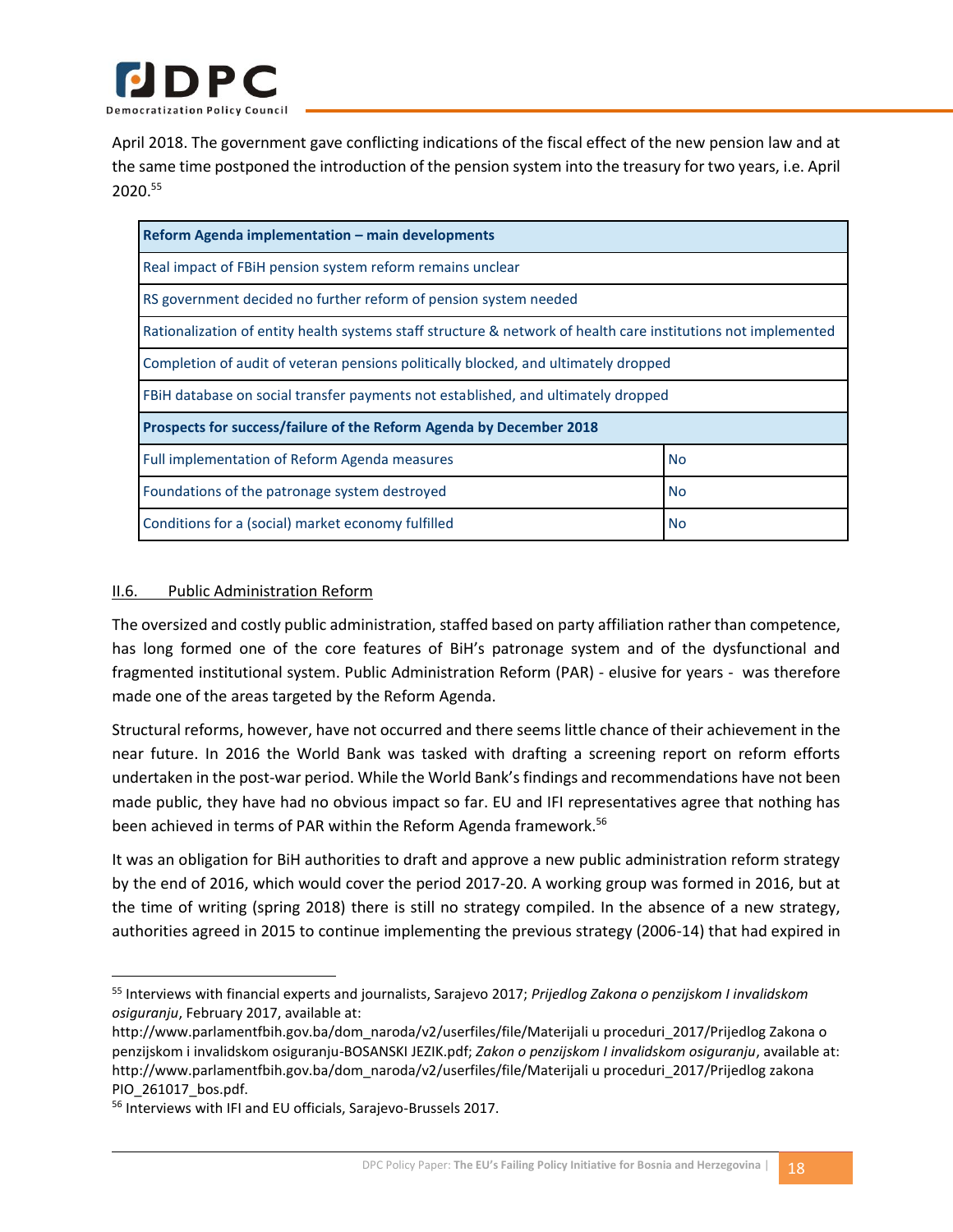

2014 but had only been partly implemented by then. Analysis shows that implementation of the previous strategy avoided tackling the structural problems.<sup>57</sup> Unsurprisingly, by the end of 2017, of the 16 Million EUR provided by international donors for implementing the previous strategy, contracts for projects in total valuing only half of the funds had been signed. Moreover, only one out of 29 projects was completed by then. In 2017, implementation of the remaining 'old strategy' measures was close to zero.<sup>58</sup>

Authorities in BiH, on all levels of governance, continued trying to circumvent the moratorium on new employment in the public sector (introduced in 2015 as one of the Agenda measures) through contractfor-service employment. While the public wage bill freeze (also introduced in 2015) continued to be respected, political resistance towards the development of public employment registries, with which the World Bank had been tasked, killed any plans for substantial reduction in employment in public administrations within the Reform Agenda timeframe.<sup>59</sup>

In the post-war era, human resource management remained the area of PAR where there has been least effect since the beginning of the reforms. In 2017 the Federation government cooperated with civil society organizations to prepare legislation for a more transparent hiring system. However, as the legislation was included as part of the Labor Law amendments, which entered into the entity parliament in February 2017, the legislation got stuck due to inner-coalition conflict over another measure included in the amendment, targeting illegal employment (see sub-section on labor market above).<sup>60</sup>

| Reform Agenda implementation - main developments                                         |    |  |
|------------------------------------------------------------------------------------------|----|--|
| 2017-20 Public administration reform strategy still not drafted & approved by April 2018 |    |  |
| No measures to end political employment in public administration adopted                 |    |  |
| Prospects for success/failure of the Reform Agenda by December 2018                      |    |  |
| Full implementation of Reform Agenda measures                                            | No |  |
| Foundations of the patronage system destroyed                                            | No |  |
| Conditions for a (social) market economy fulfilled                                       | No |  |

 $\overline{\phantom{a}}$ <sup>57</sup> *The Principles of Public Administration: Bosnia and Herzegovina*, SIGMA, November 2017, available at: http://www.sigmaweb.org/publications/Monitoring-Report-2017-Bosnia-and-Herzegovina.pdf.

<sup>58</sup> Ured za reviziju institucija BiH, *Efikasnost pripreme projekata reforme javne uprave u BiH*, Sarajevo, December 2017, available at: http://www.revizija.gov.ba/revizioni\_izvjestaji/revizija\_ucinka/Izvjastaji2017/?id=5741; PARCO BiH, *Polugodišnji izvještaj o napretku, januar-juni 2017*, July 2017, available at: http://parco.gov.ba/wpcontent/uploads/2017/10/Polugodi%C5%A1nji-izvje%C5%A1taj-o-napretku-2017.-1.pdf.

<sup>59</sup> *Appointment and Recruitment in the Public Sector in Bosnia and Herzegovina. Monitoring Report 3*, Centri Civilnih Inicijativa BiH, December 2017, available at:

http://www.sposobnimanepodobnim.ba/file/download/274/390; interview with IFIs official, Sarajevo 2017. <sup>60</sup> *Appointment and Recruitment in the Public Sector in Bosnia and Herzegovina. Monitoring Report 3*; for more details on the Labor Law amendment, see sub-section on labor market.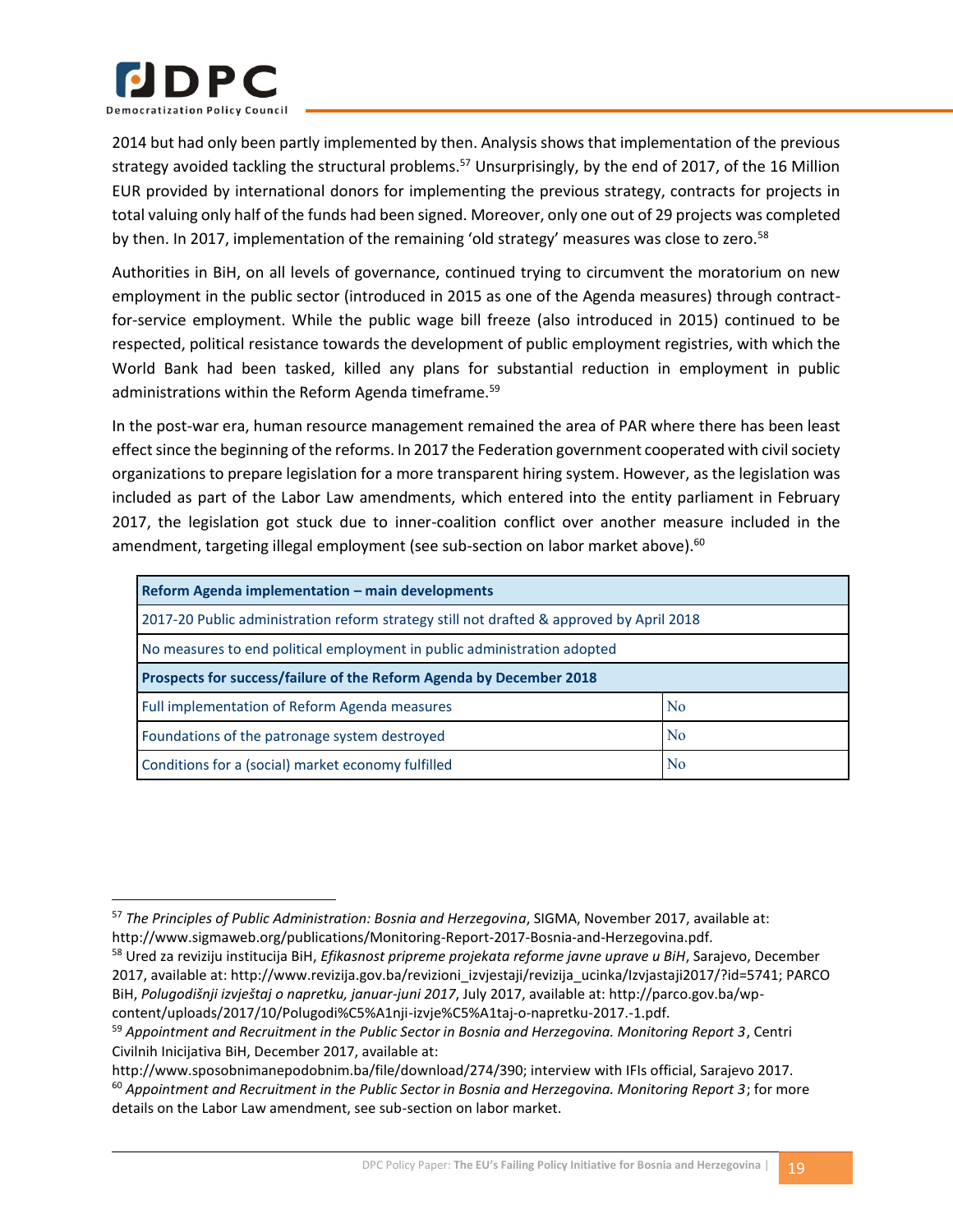

 $\overline{\phantom{a}}$ 

#### <span id="page-28-0"></span>II.7. Rule of law - Including the Fight Against Corruption

The structural socio-economic reforms covered by the Reform Agenda could never be successfully implemented without functioning rule of law in BiH. Prioritizing the strengthening of the rule of law as a key part of the Agenda was thus imperative. The need became all the more significant as, over the last decade, political elites have systematically dismantled the international community's achievements in strengthening the independence of the judiciary and democratic policing. This has routinely been facilitated by the EU's willingness to compromise on the elites' attacks on the constitutional order and the rule of law institutions. Nevertheless, rule of law was the area in which the Agenda, along with its accompanying actions plans, aimed the lowest. Subsequently, planned measures have been entirely ineffective in strengthening the rule of law, and some of the planned measures have not been implemented at all and in some cases abandoned completely.

Adoption of a new country-wide Justice Sector Reform Strategy for 2014-18 occurred only in September 2015. This was only after the EU pressed the other stakeholders involved in the drafting process to give in to a RS government demand (its approval was conditional on acceptance of a specific wording into the strategy).<sup>61</sup> Adoption of the strategy's action plan didn't occur until March 2017, much later than the timeframe planned to cover the strategy. As the most important measure, the Reform Agenda planned the introduction of commercial courts in the Federation. Commercial courts currently existed only in the RS, however against the backdrop of a heavily politicized judiciary, the courts do not function well. A World Bank feasibility study, published in December 2016, subsequently recommended that commercial courts should not be established in the FBiH, and to instead strengthen the existing commercial departments of regular courts. No such measures have been undertaken since, and the poor functioning of the commercial courts in the RS has remained outside the remit of the Agenda.

Meanwhile, the RS government has decided to establish two more commercial courts in the entity, a decision made without any coordination with the High Judicial and Prosecutorial Council of BiH (HJPC). This is considered an illegal attack on the HJPC's authority over the management of the judicial system of the country, consistent with the RS regime's decade-old undermining of state-level judicial institutions.<sup>62</sup>

On a different issue, transformation of the appellate chamber of the Court of BiH into a separate court through the adoption of a Law on Courts of BiH, too, the RS government in 2017 continued its long-term attempt to undermine the state-level judiciary, and supported by the HDZ BiH (who heads the BiH Ministry of Justice). The RS government's attempt to use the debate on court transformation to diminish the jurisdiction of the Court of BiH has been a constant cause of friction with the European Commission and between BiH authorities from 2013 onwards. This debate has taken place within the framework of the EU's ill-designed Structured Dialogue on Justice, established in 2011 to appease the RS leader Milorad

<sup>61</sup> On the details, see: *Substantial Change on the Horizon? A Monitoring Report on the EU's New Bosnia and Herzegovina Initiative*, p. 27.

<sup>62</sup> *Akcioni planovi za provedbu Reformske agende za sve nivoe vlasti*, 2015*; Improving Commercial Case Management in the Federation of Bosnia and Herzegovina. Feasibility Study*, World Bank December 2016; interviews with BiH judiciary officials, Sarajevo, 2017.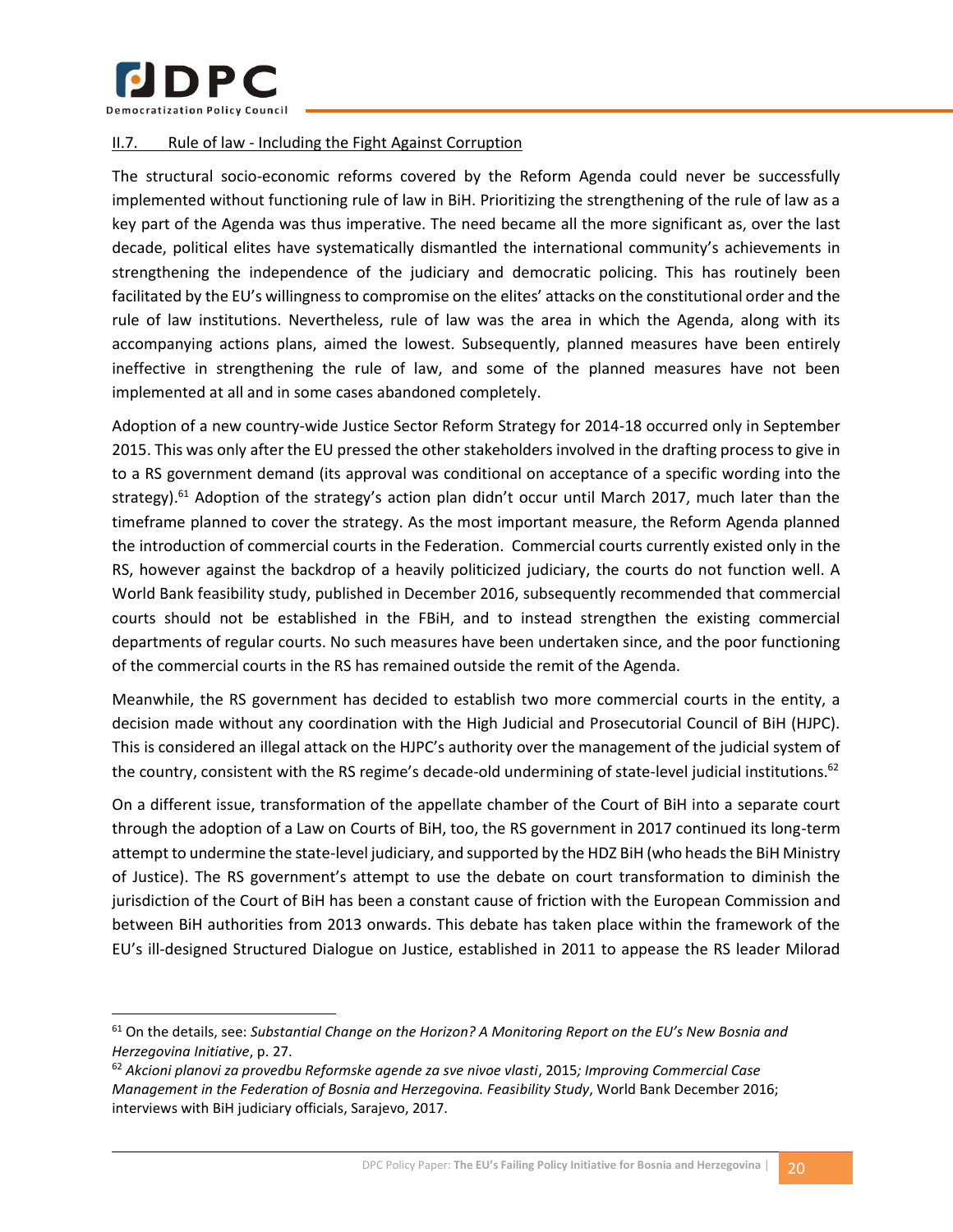

Dodik, who threatened with secession of the entity from BiH.<sup>63</sup> The RS-HDZ BiH attempt to use the Appellate Court issue to advance their own interests continued in 2017, and ultimately led to the escalation of a conflict with the European Commission. A justice ministers meeting took place on July 20<sup>th</sup> 2017 in the framework of the Structured Dialogue on Justice in Banja Luka. The EC delegation, headed by DG NEAR Western Balkans director Genoveva Ruiz Calavera, agreed with the ministers that BiH authorities would produce a draft Law on Courts of BiH that was to be based on the 2016 recommendations by EU legal experts. However, in a follow-up letter to Calavera, BiH Justice Minister Josip Grubeša attached a draft law that mirrored the RS-HDZ intentions, inconsistent with what had been agreed at the July meeting. In a letter to Grubeša dated August 4, 2018, Calavera, in an uncharacteristically blunt statement, noted that the agreed task i.e. to transpose the core principles of the EU acquis into a draft law text, "encounters difficulties which are of political rather than legal nature. Hence political responsibility has to be assumed by those not working constructively towards a satisfactory solution."

In response, Calavera announced:

"In the absence of necessary political determination by the sides, the European Commission does not see it appropriate at this stage to continue the facilitation of the discussions on the criminal jurisdiction of the BiH Court which has entailed to date substantial use of EU tax payers' money for the development of expertise."<sup>64</sup>

EC withdrawal from work on the Law on Court of BiH, arguably *the* core measure discussed within the Structured Dialogue on Justice, was the Commission's first consequential step within this context, signaling an implicit recognition of the failure of the Structured Dialogue. Nevertheless, to date the EC has refrained from commenting on the impact of this decision on the future of the Structured Dialogue.<sup>65</sup> There has been no public discourse on this development by the EC and it was not mentioned in the Commission's 2018 Bosnia and Herzegovina report.<sup>66</sup>

Throughout 2017 a number of measures aimed at fighting corruption were introduced, however, they proved to have zero impact. This has much to do with the fact that the BiH's judiciary and police continue to have a record of no sustained convictions in cases of high-level corruption. Implementation of a FBiH Law on Suppression of Corruption and Organized Crime, adopted by the previous ruling coalition in the Federation in 2014, continues to be delayed. Finally, at the beginning of 2017, Prime Minister Novalić announced the establishment of a special department for the fight against high-level organized crime and corruption cases at the entity's Supreme Court and Federal Prosecutor's office. Alongside this announcement, the government provided 5 Million KM for capital investment, yet planning for the necessary office space only started in December 2017. Due to the non-implementation of the law, the FBiH judiciary has, since 2014, essentially suspended its work on high-level cases of corruption and

<sup>63</sup> *Substantial Change on the Horizon?*, p.27.

<sup>&</sup>lt;sup>64</sup> Letter by DG NEAR Western Balkans Director, Genoveva Ruiz Calavera, to Minister of Justice of BiH, Josip Grubeša, Brussels, August 4, 2017.

<sup>65</sup> Interview with EU member state official, November 2017.

<sup>66</sup> European Commission, *Bosnia and Herzegovina 2018 Report*.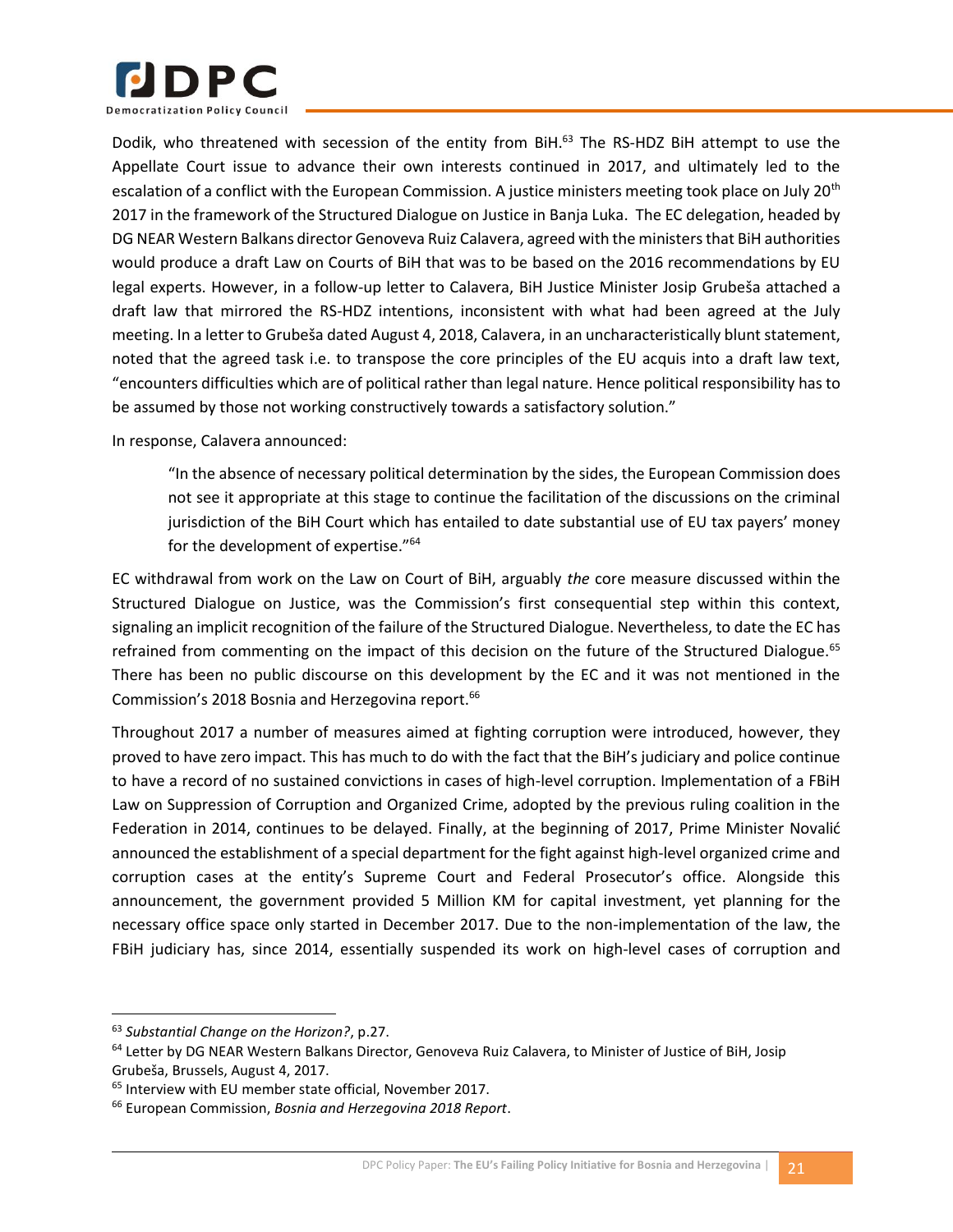

organized crimes.<sup>67</sup> In the RS, the heavily politicized judiciary has remained unchanged. Within the Reform Agenda, no measures had been foreseen to tackle the structural problems of the entity judiciary.

| Reform Agenda implementation – main developments                                                                                            |                |  |
|---------------------------------------------------------------------------------------------------------------------------------------------|----------------|--|
| Introduction of commercial courts in FBIH dropped; proposed alternative measures to strengthen existing courts<br>have not been implemented |                |  |
| Measures targeted at the dysfunctional commercial courts in the RS never included in the RA                                                 |                |  |
| Establishment of special court/prosecution departments on organized crime & corruption in FBIH has not<br>happened since 2015               |                |  |
| RS government continues to undermine State level judiciary                                                                                  |                |  |
| Prospects for success/failure of the Reform Agenda by December 2018                                                                         |                |  |
| Full implementation of Reform Agenda measures                                                                                               | <b>No</b>      |  |
| Foundations of the patronage system destroyed                                                                                               | N <sub>0</sub> |  |
| Conditions for (social) market economy fulfilled                                                                                            | N <sub>0</sub> |  |

#### <span id="page-30-0"></span>II.8. The IMF Credit Arrangement

 $\overline{\phantom{a}}$ 

As the previous DPC monitoring report concluded,<sup>68</sup> the International Financial Institutions' (IFIs) core role in drafting and implementing the Reform Agenda was crucial for pushing the BiH authorities to move on reforms. It was this success that decisively contributed to the 2016 breakthrough, which enabled the EU to approve BiH's next step in integration. This happened in parallel to the International Monetary Fund's conclusion of a three-year loan, the Extended Facility Fund (EFF) with BiH authorities, and the payment of the first credit tranche in September 2016. The EU agreed to move handling of most areas of the Reform Agenda over to the IFIs. First, because it included many items on which the IFIs had been engaged in BiH for many years, and second, because the IFIs had tools at their disposal that the EU did not (i.e. the Agenda encompassed many issues that the EU would normally deal with within the accession negotiations framework). This included clear benchmarks for a conditionality-based policy on structural socioeconomic reform.

It was first and foremost the IMF, with its 550 Million Euro credit to BiH, that could be convinced to adopt a policy of strict financial conditionality, coupled with clear public (and non-public) messaging by its representatives, aimed at supporting the Reform Agenda and in close cooperation with the EU and the other IFIs – a real exception considering the standard operating mode of the IMF. This happened only as a result of heavy advocacy by EU member states leading on the EU BiH initiative. It was the IMF's leverage of financial conditionality that led to the first results in 2016 and saw the ruling elites yield on certain

<sup>67</sup> *Akcioni Plan za Realizaciju Reformske Agende Bosne i Herzegovina za Sve Nivoe Vlast*i, March 2017, interviews with BiH judiciary officials, Sarajevo, 2017.

<sup>68</sup> *Substantial Change on the Horizon? A Monitoring Report on the EU's New Bosnia and Herzegovina Initiative*, pp.31-33.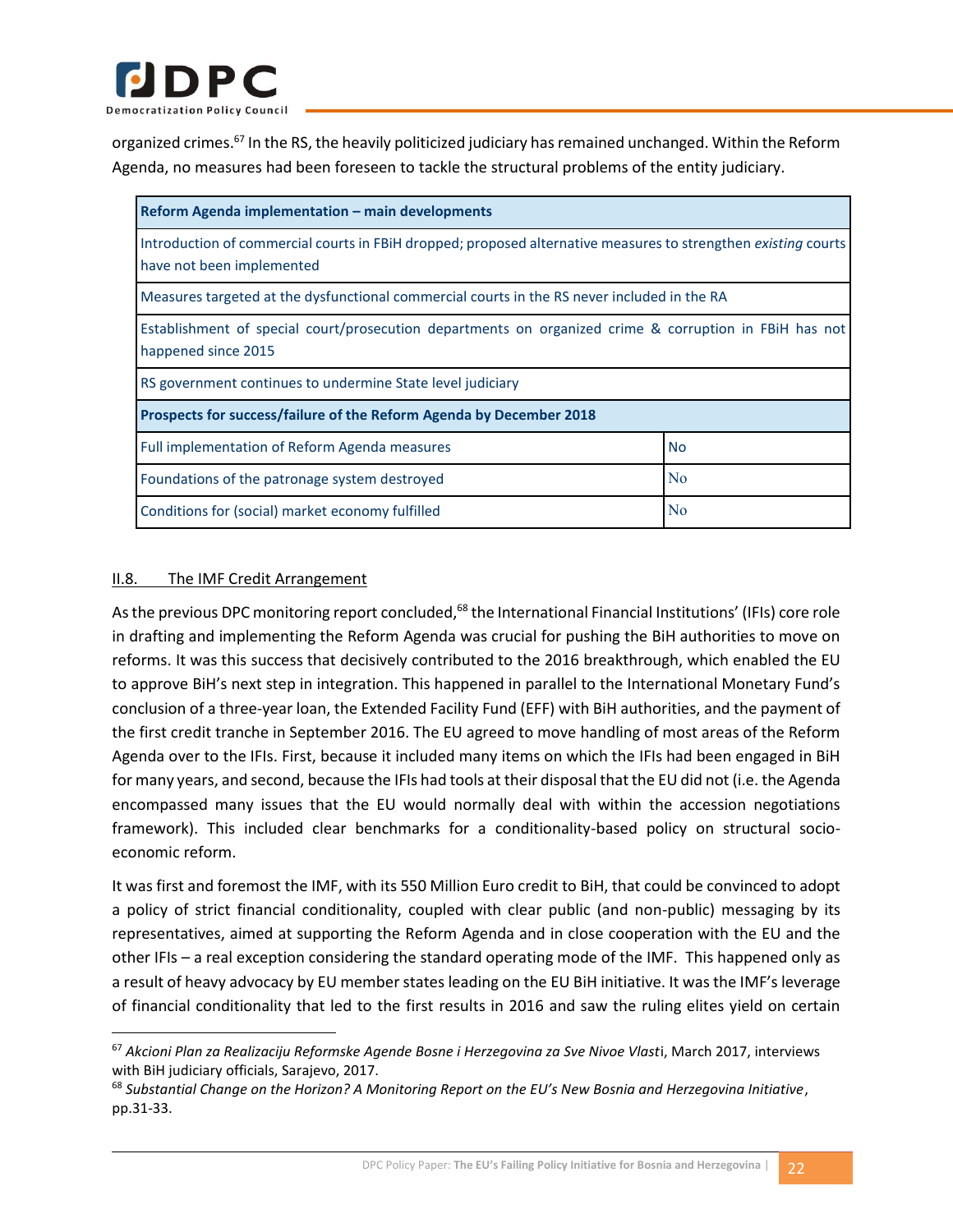

structural reform demands. An illustrative example was the RS regime's surrender on steps toward reforming part of the entity's banking system, which (potentially) entailed the removal of the regime's financial tools which it used to exert substantial control over the private economic sector  $-$  an unprecedented change when one considers the last decade.

However, in parallel with the breakdown of the implementation of the broader Reform Agenda (following the EU's September 2016 concessions to BiH), the implementation of the EFF conditions also broke down. This change of dynamics culminated in the IMF compromising on reforms in BiH, and ultimately in surrendering on its policy of tough financial conditionality, under pressure from EU institutions.

Following the conclusion of the EFF and payment of the first credit tranche of 75 Million Euro in September 2016, the first review of the EFF was scheduled for December of the same year. This was to be followed by the payment of the second tranche of, again, 75m Euro. However, while some of the benchmarks were more-or-less met on time - such as the adoption of entity and state-level budgets for 2017 and new entity laws on banks and on banking surveillance agencies - key conditions – such as the adoption of a statelevel law on excise tax and regulations on deposit insurances in banks, plus the conduct of due diligence for the two Federation telecoms companies – remained unimplemented.

The EFF arrangement had defined 24 benchmarks, only six of which were to be implemented in 2017 (two by March and four by June 2017). Of the remaining 18 benchmarks, four were to be implemented continuously, while the remaining 14 had a deadline set as the end of 2016. Predictably, only a small number of these 18 benchmarks had been met by the end of 2016. As most benchmarks related to statelevel and Federation measures, they were blocked due to intra-coalition conflict and political resistance, and the RS government was able to claim it had fulfilled its obligations. While it is true that the RS-side had met a larger proportion of their benchmarks, the RS government was capitalizing on the political disputes of the other entity to avoid progressing in politically harmful reforms. With no real progress in sight, during summer of 2017 the IFI officials admitted that the EFF was effectively defunct and that it was only because of a formal technicality that it could not be terminated. The Fund would continue to run until 2019 without any further credit payments being made. $69$ 

Contrary to these predictions, however, developments took a different course. In the fall of 2017, as noted above a new international push for the adoption of the excise tax law package was launched. EU institution representatives started to exert massive pressure on the IMF to abandon its tough conditionality policy, and ultimately managed to get the IMF headquarters on their side. IMF officials subsequently announced a set of conditions necessary to fulfill in order to conclude the first review and pay out of the second credit tranche, which meant a substantial lowering of conditionality: the "new" conditions simply included adoption of the excise tax law and of a law on deposits, and the signing of a contract with an international consultant for due diligence of the FBIH telecoms (that is only the preparation of the conduct of due diligence, not its conduct as such). $70$ 

<sup>&</sup>lt;sup>69</sup> IMF Country Report No. 16/291, September 2016; interviews with IFIs and EU member states officials, 2017; "Parodi: Bez povećanja akciza nema tranše od 155 miliona maraka," *Capital.ba*, December 9, 2016, available at: http://www.capital.ba/parodi-bez-povecanja-akciza-nema-transe-od-155-miliona-maraka/.

<sup>&</sup>lt;sup>70</sup> Interviews with IFIs and EU member states officials, 2017.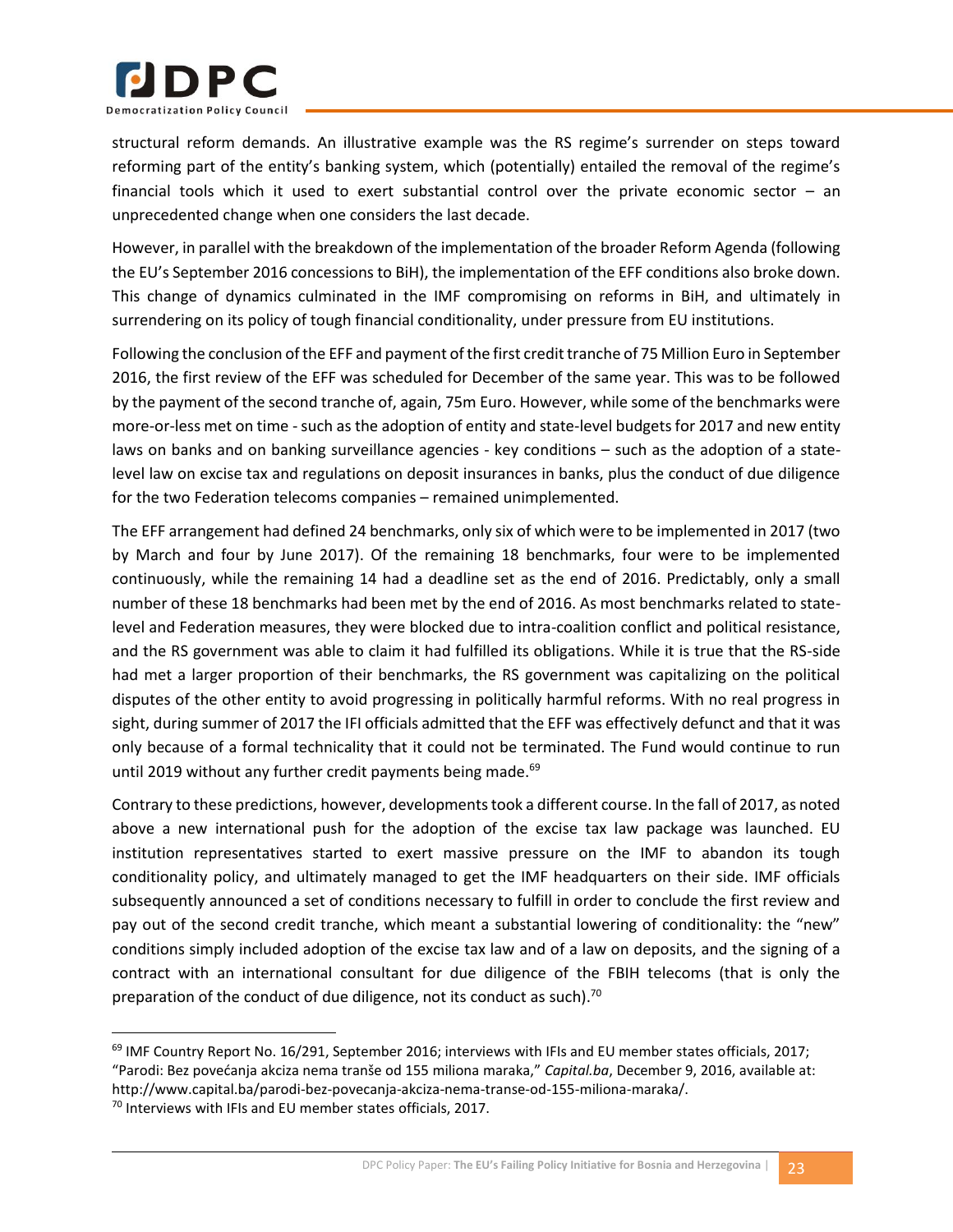

Following the adoption of the excise tax law package in mid-December 2017, IMF officials from Washington immediately visited BiH to prepare the first review. As part of the retreat from stringent conditionality, the previous key condition on adoption of the deposit law was abandoned. Instead adoption of 2018 budgets were reintroduced. In February 2018 the first review was concluded and payment of the second credit tranche, 6 months ahead of general elections in BiH, was approved. The IMF agreed on the BiH authorities' terms of renegotiating the EFF. The IMF staff report on initial progress<sup>71</sup> mentions that the "first review of EEF has been delayed by a year," citing non-passage of the excise tax law package as an important reason. The report insists economic performance indicators for BiH were solid and since September 2016 there had been progress on the structural benchmarks, "though several are delayed because of technical or capacity reasons."

Further into the report, however, the authors recognize that out of the 24 benchmarks, only 10(!) had been met by February 2018. The adapted EFF arrangement reveals the extent of the compromise made on the previous policy of tough conditionality aimed at structural reform measures. Implementation of those reform measures would have profoundly undermined the foundations of the political elites' patronage system. The IMF agreed to extend the EFF by a full year, thus basically substituting the year that had been lost 2017 in implementing the loan-related reform measures, and due to political elites' continuous blockage of this reforms. Deadlines for all unmet benchmarks were extended, some beyond the timeframe of the Reform Agenda's 2018 remit. The report cites mostly "technical" reasons for the non-implementation of core measures instead of the real, political reasons for reform blockage. Finally, the IMF agreed to drop some of the highly-sensitive benchmarks. They added seven important new structural benchmarks aimed at guaranteeing future fiscal stability. However, when asked about prospects for the implementation of reforms in 2018, EU member states and IFIs officials admit that they expect no progress to be made during the election campaign year – "everything will be stalled, just like during 2017."<sup>72</sup>

# <span id="page-32-0"></span>**III. The Questionnaire and the Coordination Mechanism**

In Sarajevo, on December 9, 2016, Enlargement Commissioner Johannes Hahn handed over the so-called "Questionnaire" to the Chair of the BiH Council of Ministers, Denis Zvizdić. The BiH authorities were expected to provide answers to more than 3000 questions, which would elucidate the current state of the political system, state institutions and the economy in BiH. After provision of the initial answers, a followup of several hundred more questions would be submitted to authorities. The complete set of answers serves as the main basis for the Commission to prepare an "Opinion" upon whether BiH has the necessary capacities to meet the Copenhagen criteria for EU membership. A positive "Opinion" is the basis for granting candidate status, which would then be followed by the next step of opening accession negotiations.

As examined in this paper, as well as the previous DPC monitoring report, the decision to deliver the

<sup>&</sup>lt;sup>71</sup> IMF Country Report No. 18/39, January 29, 2018.

<sup>72</sup> IMF Country Report No. 18/39, interviews with EU member states and IFIs officials, March 2018.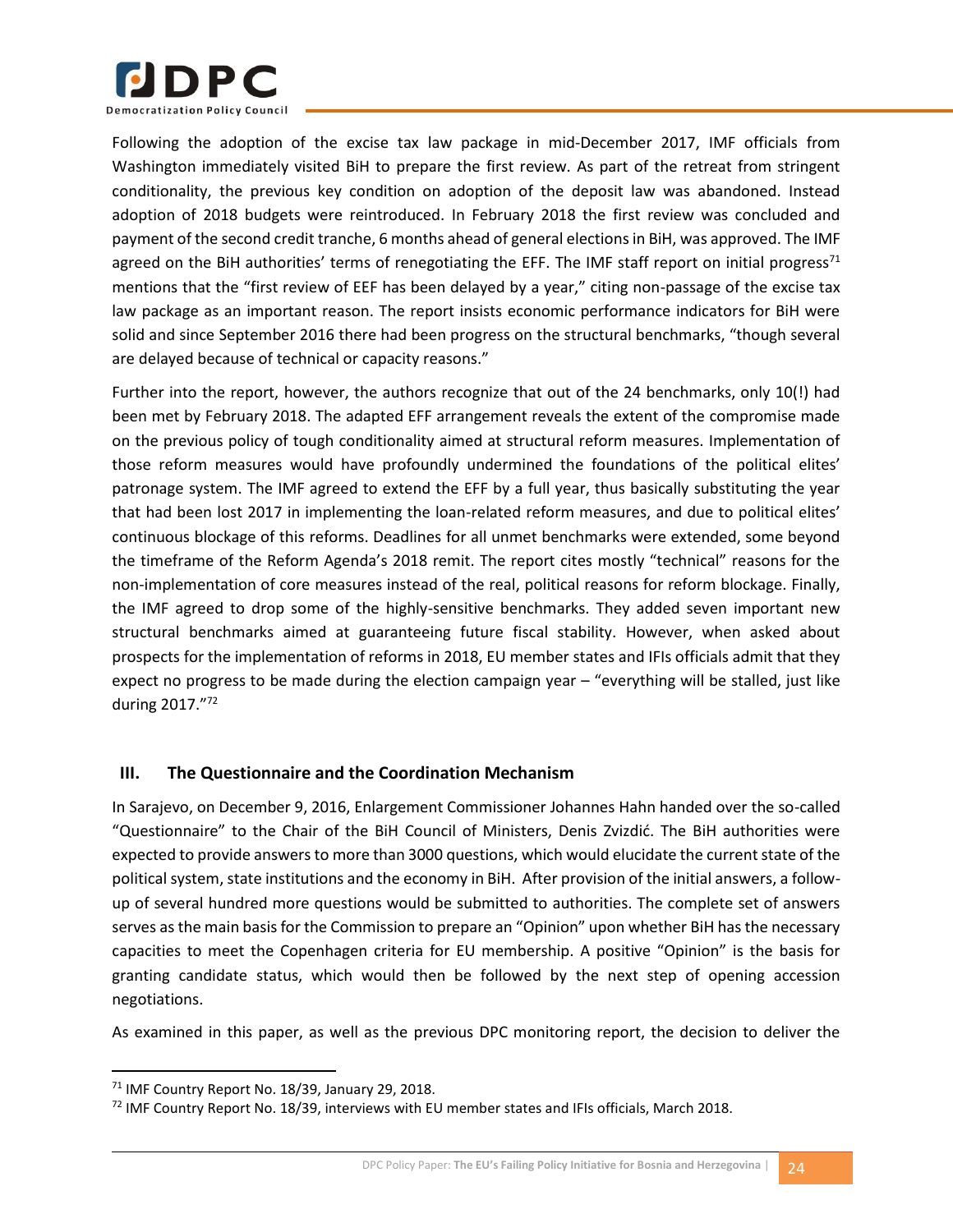

Questionnaire was preceded by major EU concessions to BiH. This included the communication by highlevel EU officials to political leaders in BiH in early 2016 that they could submit BH's membership application. Similarly, the September 2016 GAC-decision to forward the application to the Commission in order to have them prepare an Opinion – a submission that was based more on hope for the BiH authorities' future implementation of the Reform Agenda than on the measures realized by that time.

The answers given by the BiH authorities' to the large number of questions was to be the test run for the new internal "coordination mechanism," which after much delay, was agreed among governments on State and entity levels in August 2016. The mechanism aimed to get BiH to "speak with one voice" in its communication with the EU, establishing a hierarchy of several coordinating bodies. This included thematic working groups at the lowest level and the Collegium for European Integration at the top; all bodies consist of representatives of executives from all governance levels – state, entities, cantons and the Brčko District. Decisions were to be taken by consensus. A system of consensus represented a major breakthrough for the RS Dodik regime and Croat ethnic ruling party in terms of their long-term objectives to change the nature of the BiH state, and essentially undermine the constitutional order. They aim at moving towards a system of increased ethno-territorialization that puts entities and cantons on a par with the State. The move was supported by the EU, which was eager to get *any* deal agreed on the coordination mechanism, irrespective of its efficacy.<sup>73</sup>

Alongside the Questionnaire, Commission officials provided basic methodological instructions to BiH authorities. Questionnaire answers should be merely descriptive and avoid judgements or opinions. Conversely, BiH authorities at the various different levels of governance were expected to submit collectively agreed answers. In cases of political disagreement, rather than providing separate answers from different levels of governance, the Commission expected them merely to note "we don't agree on an answer."<sup>74</sup>

In its Questionnaire the Commission set the end of May 2017, a date six months ahead, as an "indicative date" to receive BiH's replies. This timeframe revealed the Commission's limited trust in the BiH authorities' capacity to process the set of questions within a reasonable period. This timeframe was twice as long as that given to the last recipient of a Questionnaire, Serbia, and longer than it had taken any previous country to provide its answers (four months). From the outset, the resulting process proved even more inefficient than anticipated. At the December 2016 delivery of the Questionnaire in Sarajevo, the Council of Ministers' Chair, Zvizdić, requested to Commissioner Hahn that the Commission send its experts to sit in on all coordination mechanism bodies to coordinate the work of BiH authorities on the answers. The move demonstrated Zvizdić's low expectations and threatened to make a mockery of the whole process. The request was promptly rejected by the Hahn. The process of setting up the coordination mechanisms and starting work on the answers had already outlasted the EC's original deadline. The working groups were finally established in March 2017. The Directorate for European Integration of BiH (DEI BiH) was appointed the lead institution, charged with coordinating the process of compiling and

 $\overline{a}$ 

<sup>73</sup> *Substantial Change on the Horizon? A Monitoring Report on the EU's New Bosnia and Herzegovina Initiative*, pp.31-33; see also introduction to section I on Reform Agenda of this paper.

<sup>74</sup> Interviews with EC and CoM of BiH officials, Sarajevo and Brussels, 2017-18.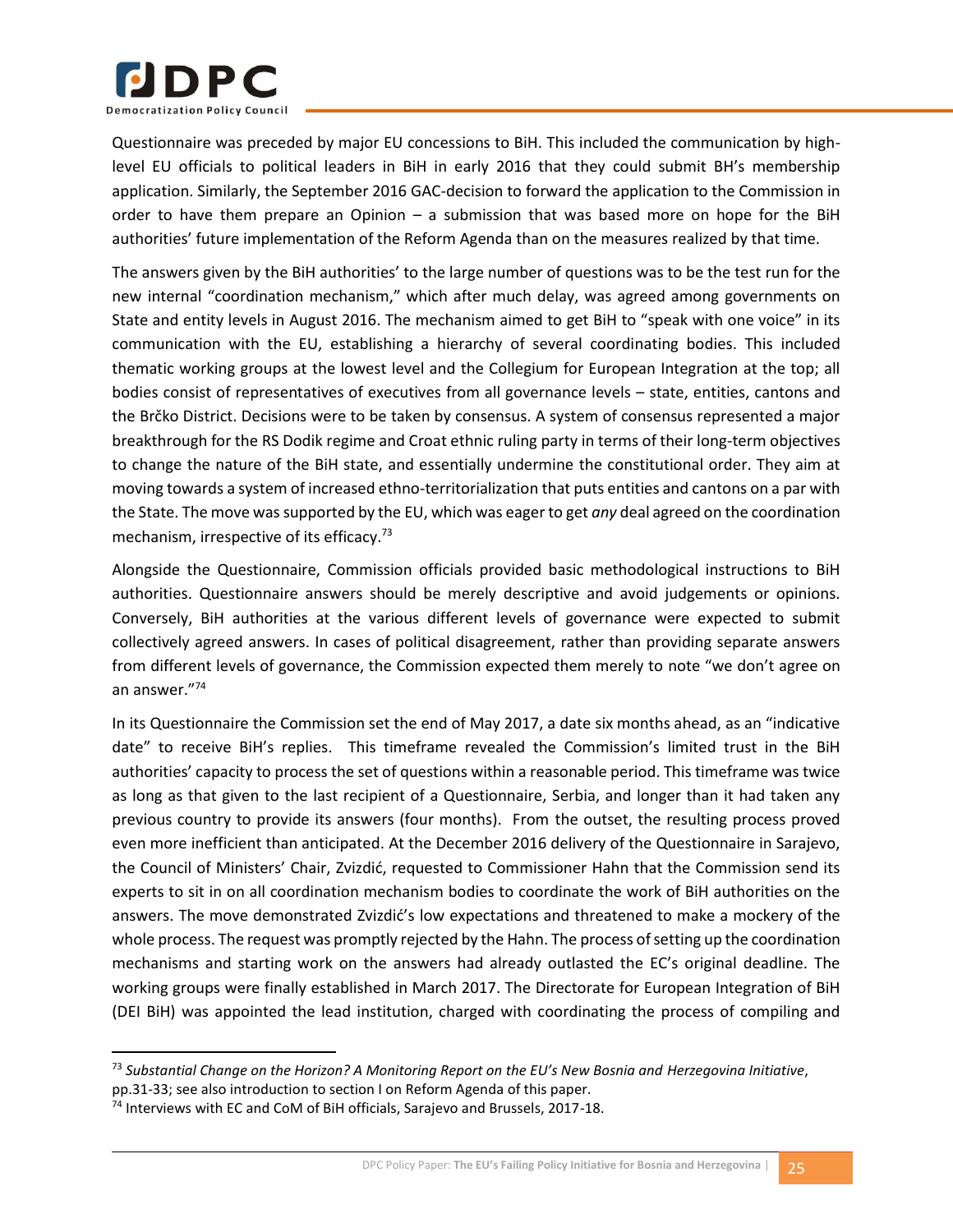

agreeing on the answers. The Directorate set up a software system that provided a platform for institutions at all governance levels to add their contributions and to have full access to all other stakeholders' answers. However, work on agreeing joint answers did not start until the summer 2017 when the RS government ended its refusal to enter its contributions into the database, citing alleged fears that "Sarajevo" would edit or change its answers.<sup>75</sup>

Unlike what the Commission's had originally envisioned, procedures evolved and became distorted as time passed. The Council of Ministers rejected to adopt the "we don't have a joint answer"-approach, instead encouraging joint answers on as many questions as possible. As a CoM official contended, adopting the approach suggested by the Commission from the outset would have resulted in half of the questions being submitted without joint answers. Unlike the EC guidelines, once answers were posted on the software platform, all of the executives started to comment on the contribution of the others. The EU Delegation to BiH was the main contact point for technical assistance on the Questionnaire for BiH authorities. Its involvement further complicated the process. For example, there was a rotation in the position of the presidents of the working groups, introduced after a proposal made by EU Head of Delegation, Lars Gunnar Wigemark. This had the unintended result of causing poor continuity in the work of the groups. In addition, the EUD further muddied the waters by pressing for the inclusion of RS government officials in BiH meetings with EU officials, despite the DEI BiH being the country's single point of contact for communication with the EU.<sup>76</sup>

The ruling BiH political parties' political clashes over the last decade on the constitutional and political system of BiH was echoed in their ability to agree on joint answers in the Questionnaire. This has informed the endeavor more than the positive fact that in the end, and after a historically long process, they managed to reach agreement on all answers. The RS government adopted its traditional usurpatory approach to the State. Their officials entered meetings with non-negotiable RS government conclusions that they insisted had to be the "starting point of coordination." The RS government also demanded to provide its own answers, not only to questions related to the RS, but on all questions related to state-level institutions and competences. Further, the RS allowed no comments from other BiH authorities on its own contributions.

According to CoM officials, there were some answers submitted by the RS relating to the state-level that were of better quality than the ones provided by State institutions, which resulted in the RS's submissions being accepted as BiH's official answers. Other answers were in clear violation of the BiH Constitution. Unlike the RS, the HDZ BiH did not insist in giving separate answers to State-level or Federation-related questions. Instead the HDZ BiH concentrated their energies on putting cantons on par with the Federation (and the State). The party's representatives within the coordination mechanism focused their political attentions almost exclusively on the Federation Ministry of Education and Science. Since 2010, when the FBiH Constitutional Court ruled that the ministry's competences were not in line with the entity

 $75$  This was despite the fact that Serbs headed 11 out of the overall 16 working groups, partly as representatives of the RS government, partly as representatives of the CoM of BiH. Interview with CoM official, 2017; interviews with EC and CoM of BiH officials, Sarajevo and Brussels, 2017-18.

<sup>&</sup>lt;sup>76</sup> Interviews with EC and CoM of BiH officials, Sarajevo and Brussels, 2017-18.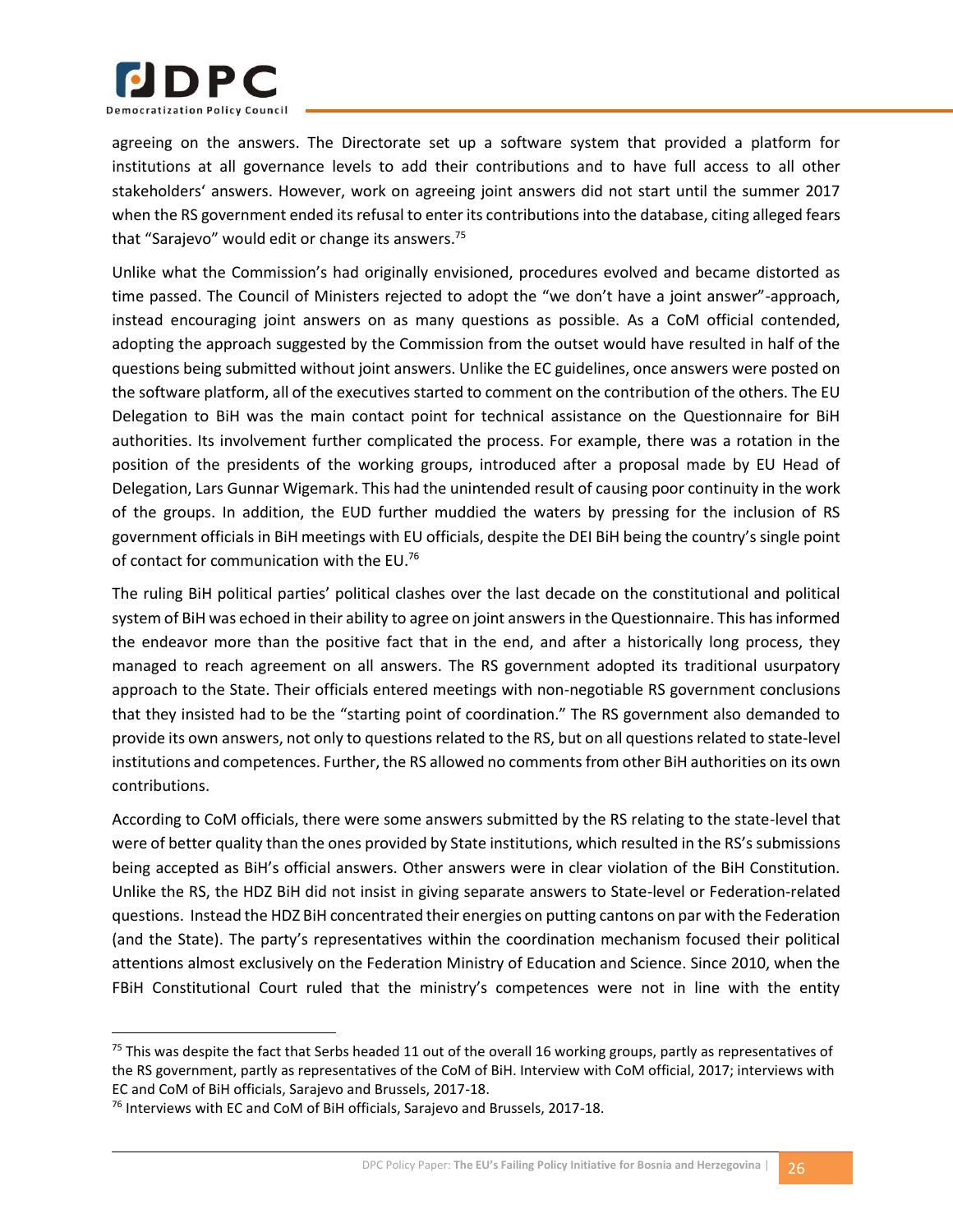

constitution, the HDZ has insisted on the abolishment of the ministry. Yet to date, the Ministry has neither been abolished nor the Court's ruling implemented. In the negotiations over the related chapters of the Questionnaire, HDZ officials insisted that not only should the answers provided by the Ministry not be accepted, but the Ministry's existence should be omitted from the answers entirely. This measure was in direct conflict to the EC principles, as the answers were to describe the current status of state institutions, which also included the existing Federation government ministries. Bosniak party representatives, on the other side, occasionally used the coordination mechanism procedures to fight the existence of the RS. This led to a situation where, for example, Bosniak representatives insisted the RS be excluded from the answer to a question on child protection, even though the institution of an ombudsmen for child protection in BiH currently exists only in the RS.<sup>77</sup>

As the more technical elements of the process of compiling the Questionnaire answers neared its end in late fall 2017, the real political disputes came to the forefront. In November 2017 95 percent of the answers had been completed. Of the remaining 165 questions, some 80 were of a technical nature. The political dispute was focused around approximately 60 of the outstanding questions. The majority covered areas such as the fight against terrorism, finance, economic statistics and the management of EU funds. The disputes tended to be initiated by the RS government's position. Surprisingly, the entity government, by and large, did not dispute the factual existence of State-level institutions, which it had for years opposed. There were notable disputes between the RS government and Serb representatives in the Council of Ministers of BiH. Another major disagreement involved the HDZ's attack on the FBiH Education Ministry. Further, the three members of the State Presidency of BiH, remained in a stalemate for months on whether the Presidency represented the "head of state."

In December 2017 the coordination mechanism's highest-level body, the Collegium for European Integration, met for the first time to find a solution on the remaining 60 questions. The most contentious struggle during the meeting involved the FBiH Education Ministry. In the end, a compromise was reached which served the interests of the HDZ BiH most greatly: The party leadership conceded on listing the Ministry among the entity government's institutions, and in return all of the Education Ministry's contributions to the Questionnaire answers were omitted.

During the meeting the disagreement over the results of the 2013 census – a source of significant conflict - was resolved between the state-level and the RS government. Back in 2016 the conflict between the CoM and the RS government over the census results, i.e. over the number of BH citizens residing in the RS, concluded with the BiH Statistics Agency publishing its census results, which were later accepted by the EU. The RS rejected the official BiH census data and has used its own data in entity statistics. Due to the associated difficulties of the RS government and the State using different data sets, the decision was made to include both statistics in the responses to five questions that related to population numbers – as they referred to economic statistics officially in use in the RS, and thus based on the RS government's number of citizens in the entity. Finally, the BiH Presidency members agreed on their institution representing the head of state.<sup>78</sup>

<sup>77</sup> Interviews with CoM of BiH officials, Sarajevo, 2017-18.

<sup>78</sup> Interviews with CoM of BiH officials, Sarajevo, 2017-18.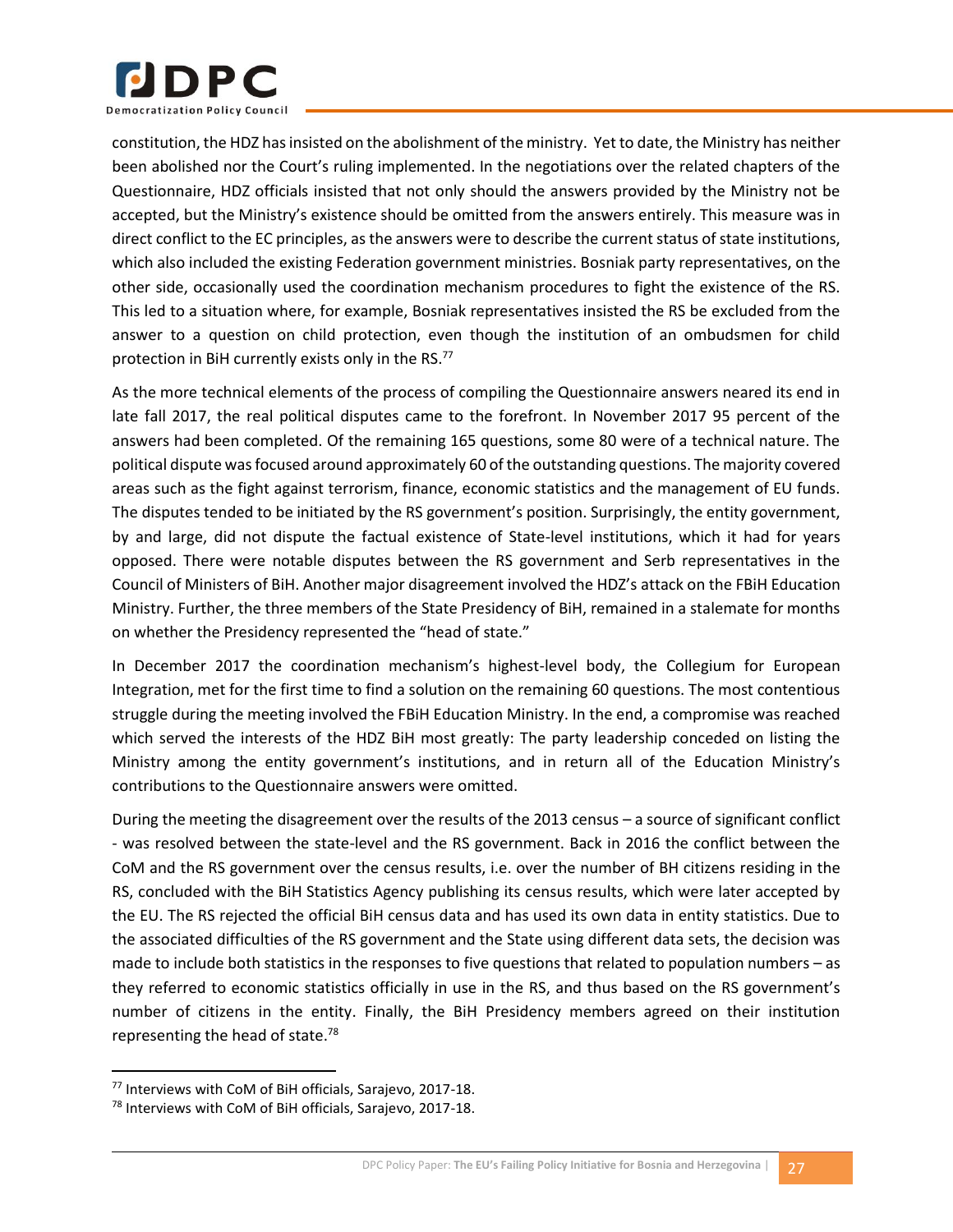

 $\overline{\phantom{a}}$ 

Despite the participants' success in agreeing on most open questions, the December 2017 meeting still left seven questions unresolved. One of those questions related to the management of IPA (the Instrument for Pre-accession Assistance) funds, a long-time conflicting issue originating from the RS's usurpatory view on the state. Other issues were related to missing persons and of the fight against terrorism. In both cases, the dispute revolved around the competences of state-level and entity-level institutions as well as the competing, ideologized judgements of the different parties. It took two rounds of meetings between political leaders in January and February 2018 to reach compromises for these last disputed items. On February 28, 2018, during the visit of Commission President Jean-Claude Juncker, Enlargement Commissioner Hahn and the EU's High Commissioner for Foreign and Security Policy, Frederica Mogherini, CoM Chair Denis Zvizdić and the President of the Presidency of BiH, Dragan Čović, officially submitted the answers to the EU – a full 14 months after receiving the Questionnaire.<sup>79</sup>

While the ruling parties' representatives' political infights within the coordination mechanism framework took place behind closed doors, their leaders were engaged in an intensive public spin about a potential date for BiH submitting its Questionnaire answers and, more significantly, for receiving candidate status. HDZ BiH leader and BiH Presidency member Dragan Čović stood out in this public relations farce. In its internal EU integration masterplan of end of 2016, the Presidency planned to submit the first and second round of the answers to the EC for March and May 2017 respectively. Ambitiously, the Presidency aimed at a deadline of December 2017 to obtain not only the Commission Opinion, but candidate status as well.

As the internal BiH process was further complicated, Čović moved the candidate status date in his announcements. In November 2017 he insisted that it would be granted by April 2018. When announcing the handover of the answers in December, he later insisted that BiH would receive candidate status by the end of 2018. It was clear by December that BiH authorities would not complete the answers by the end of 2017. At this point, Čović, who held the rotating office of President of the BiH Presidency until end of February 2018, resorted to desperate measures. On December 4, 2017 at a closed meeting between the BiH Presidency and the EC Enlargement Commissioner in Sarajevo, Čović told Hahn that he knew BiH authorities had not "done their homework," but begged him to persuade the EC to nevertheless grant BiH candidate status – prior to March 2018, and thus within his mandate as President of the Presidency. At the end of his one-day visit, Hahn gave a press conference. Though visibly annoyed, he did not reveal the details of his Presidency meeting. Instead he stated that, in relation to the country's EU integration process, "there is no such thing as a free lunch." Despite the open rejection Čović's desperate appeal, two days later on December 6, Josip Brkić (Čović's highest ranking Croat in the Ministry of foreign affairs of BiH) visited Brussels. At as closed meeting with EU member states' representatives, he told the present European diplomats not to dare send a second round of questions – a completely unrealistic demand, but fully in line with Čović' frantic actions. At the turn of the year, Čović finally admitted publicly that candidate status was out of reach for 2018.<sup>80</sup>

<sup>79</sup> Interviews with CoM of BiH officials, Sarajevo, 2017-18; "Zvizdić i Čović predali Upitnik Junckeru," *N1*, February 28, 2018, available at: http://ba.n1info.com/a246050/Vijesti/Vijesti/Zvizdic-i-Covic-predali-Upitnik-Junckeru.html. <sup>80</sup> Master Plan procesa integriranja Bosne in Hercegovine u Europsku Uniju, BH Presidency, September 2016; interviews with EU officials and member states diplomats, Sarajevo and Brussels, 2017; recording of the Hahn December 4, 2017 press statement, provided by the EUD to BiH.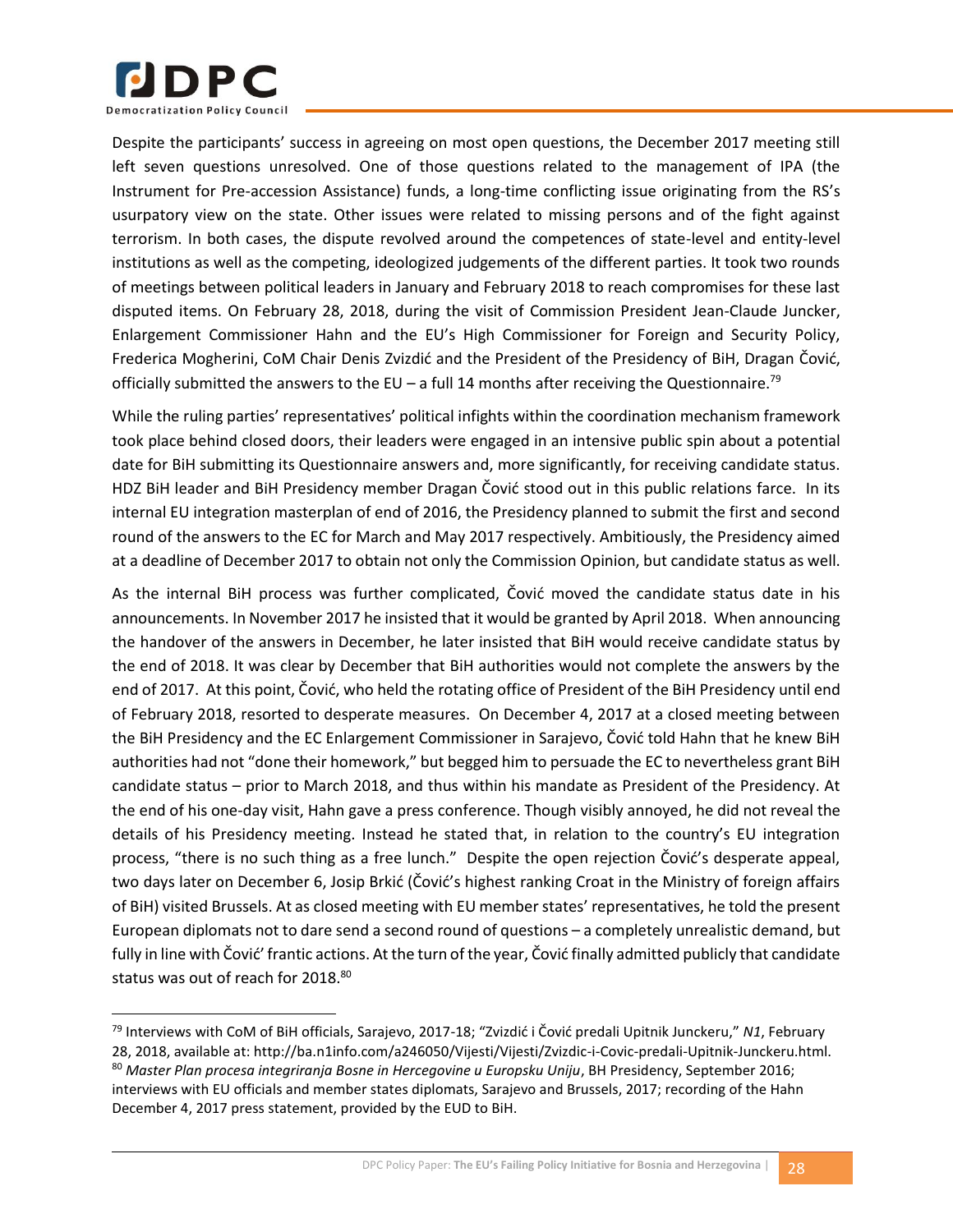

Despite the questionnaire drama that paralleled the 2017 Reform Agenda implementation blockage, EC officials insist that the process was a positive and progressive endeavor. Officials stressed that because authorities eventually managed to compile the answers and have tens of thousands of pages translated into English, the Commission will now have the current state of BiH comprehensively documented, $81$  and can utilize this to work on BiH's further EU integration process. However, this assumption has several flaws. First, if the purpose of the Questionnaire was around BiH authorities demonstrating their capacity to achieve the Copenhagen criteria in the future, then the fact that there was a 14-month, long-delayed process of compiling the answers is as important as the content of the answers themselves. Second, the credibility of the answers, in terms of providing a comprehensive picture of BiH state and economy, is questionable. The DEI of BiH has no capacities to verify whether the data provided by the various levels of governance to the answers is correct. The EC intends to double-check and triangulate data with other sources available to the Commission, but it is unlikely this will be a sufficient basis to vet all of the information. Finally, many of the answers do not reflect the current circumstances of state institutions, politics and economy, but are instead the product of situational compromises between the multitude of actors involved in the obligatory consent-based decision-making process involved in answering the questions. As a CoM official noted, "there is a lot of childishness in the answers, which is the result of political compromise."<sup>82</sup>

# <span id="page-37-0"></span>Next Steps, Constitutional Reform

In the absence of answers to the Questionnaire, there was no basis for the European Commission to make any practical measures of planning, let alone to take decisions on the next steps in BiH's EU integration process – on the content of the EC's Opinion, its recommendations regarding granting of candidate status, and the subsequent opening of accession negotiations.

One official explained that there are basically two options for the Commission regarding the Opinion: The first, known as 'the Montenegro scenario' entails the EC giving a positive Opinion and recommending the granting of candidate status. This step would most likely be followed by setting conditions for the subsequent phase, i.e. the opening of accession negotiations. The second would involve the EC providing no recommendation, but setting a number of benchmarks and conditions to be implemented before the EU decides on the candidate status. This has only once applied before, in the case of Albania. Most EU officials interviewed consider the Albania scenario the most likely. Both scenarios would demand the EC to strategically envisage a set of conditions for granting the next step(s) in EU integration. The fundamental issues that came up in discussions with the author were the outstanding, non-implemented parts of the Reform Agenda on the one side, and institutional-constitutional reform issues on the other.<sup>83</sup>

While there is some initial thinking taking place within the EU regarding a strategic approach to BiH that

 $81$  The English version of BiH's answers to the EC Questionnaire is available at:

http://dei.gov.ba/dei/direkcija/sektor\_strategija/Upitnik/odgovoriupitnik/Archive.aspx?pageIndex=1&langTag=en-US.

<sup>82</sup> Interviews with European Commission and CoM of BiH officials, Brussels-Sarajevo 2017-18.

<sup>83</sup> Interviews with EC and member states officials, 2017.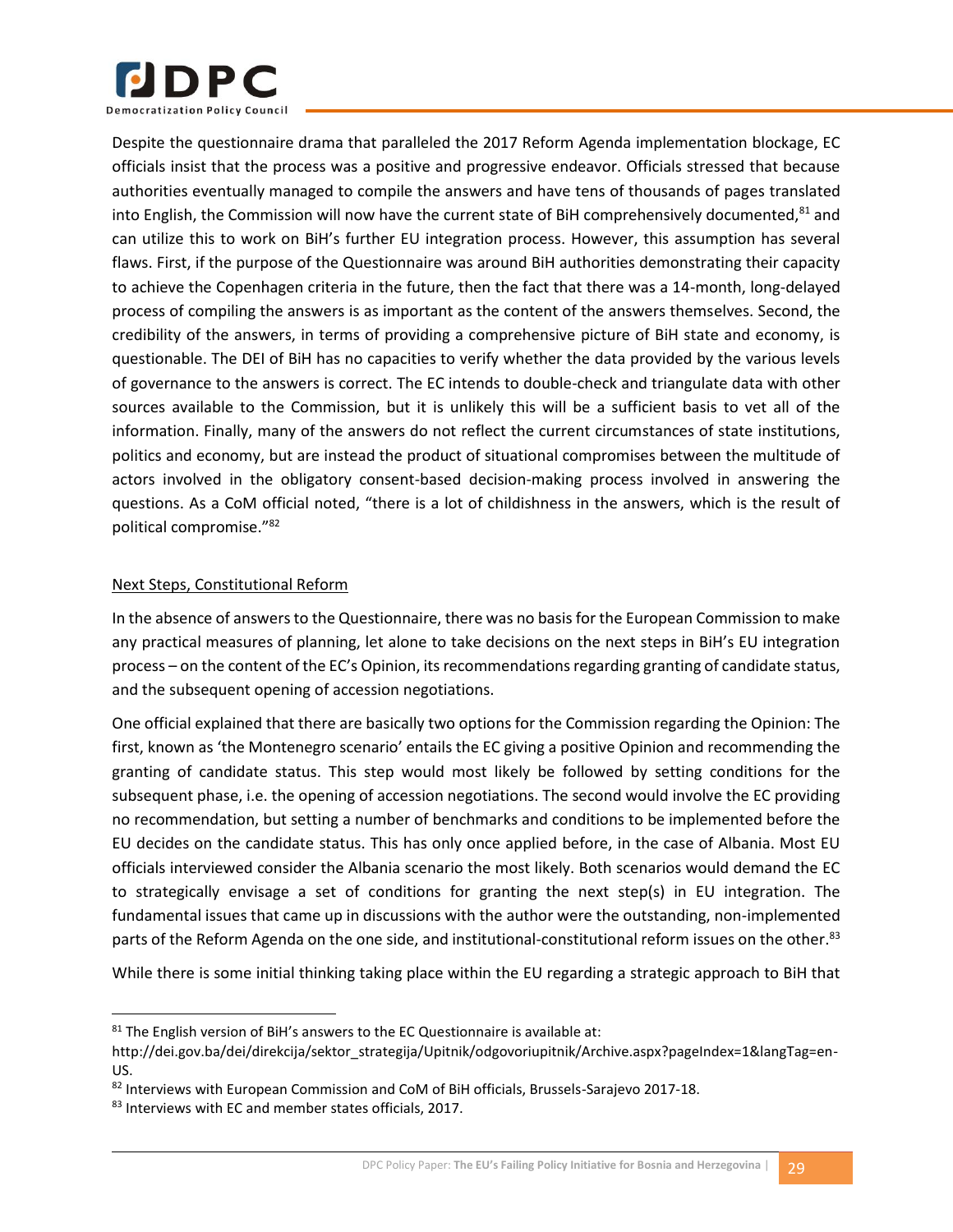

incorporates the remaining steps in EU integration, no serious work on policy strategy is currently underway. Contrary to a lackadaisical approach, this should be regarded as an urgent venture, not least because internal EU conflicts over BiH's constitutional matters have already emerged in 2017. As Bosnia and Herzegovina's EU integration process entered a new stage with the EU 2016 decision, which asked the EC to start working on an Opinion, the Commission has started to consider BiH more meaningfully in matters related to the EU's acquis, including constitutional matters. This resulted in a serious conflict between Croatia, acting as a *de facto* uncritical supporter of the leading Bosnian Croat party, HDZ BiH, and the rest of the EU. The Commission had insisted that BiH's constitutional system does not guarantee one of the core principles enshrined in the acquis – the equality of citizens. In July 2017, at a COREPER meeting in Brussels ahead of the Second Stabilization and Association (SAA) Council meeting between BiH and the EU, Croatia forcefully resisted mentioning "equality of citizens" in the joint EU SAA meeting position of the Commission and the member states. Instead, Zagreb insisted on inserting the term "equality of constituent peoples." This position, consistent with certain Croatian ethnonationalistic views on BiH, meant a *de facto* rejection of the acquis. It placed Zagreb against the rest of the member states, including many not normally proactive on the Western Balkans. The Croatian government ultimately backed down, but only after the lack of member states' consent had threatened the holding of the meeting with BiH – which would have been a first in the EU's enlargement policy history. The conflict has since continued.<sup>84</sup>

# <span id="page-38-0"></span>**IV. Causes of the Failure of the EU BiH Initiative, and the Attitudes Towards It**

When the German and U.K. foreign offices put together their German-British Bosnia initiative (which was later adopted by the EU as its new BiH initiative) starting at the end of 2014, they insisted that their proposed policy deviated substantially from the EU's previous, failed policy, in place since 2007, towards the Western Balkan state. The authors of the initiative maintained that the new approach would focus on structural socio-economic issues, leaving aside politically sensitive issues. This would, first and foremost, avoid constitutional reform, a measure that had allegedly proven to be "intractable" for a number of years. This approach was intended to unblock the reform deadlock and help the European integration processes progress.

The motivation for this new approach contained a rationalization aimed at disguising the EU's role in turning politically sensitive issues into intractable ones. Nevertheless, if followed through vigorously, the new initiative, particularly the Reform Agenda, could potentially have dismantled the country's patronage system, and thus created important preconditions for tackling constitutional reform issues. However, as the analysis presented in this paper has demonstrated, the new approach did not work – despite EU officials' repeated claims of success. In fact, the current performance of EU officials and institutions towards and within BiH resembles that of the period before 2014, when the failure of the previous EU policy was initially recognized. It seems clear that most of the energy of EU officials is currently focused on maintaining a semblance of process and progress, while in private many EU and member states officials recognize that the initiative has in fact failed.

 $\overline{a}$ 

<sup>84</sup> Interviews with EC and member states officials, 2017.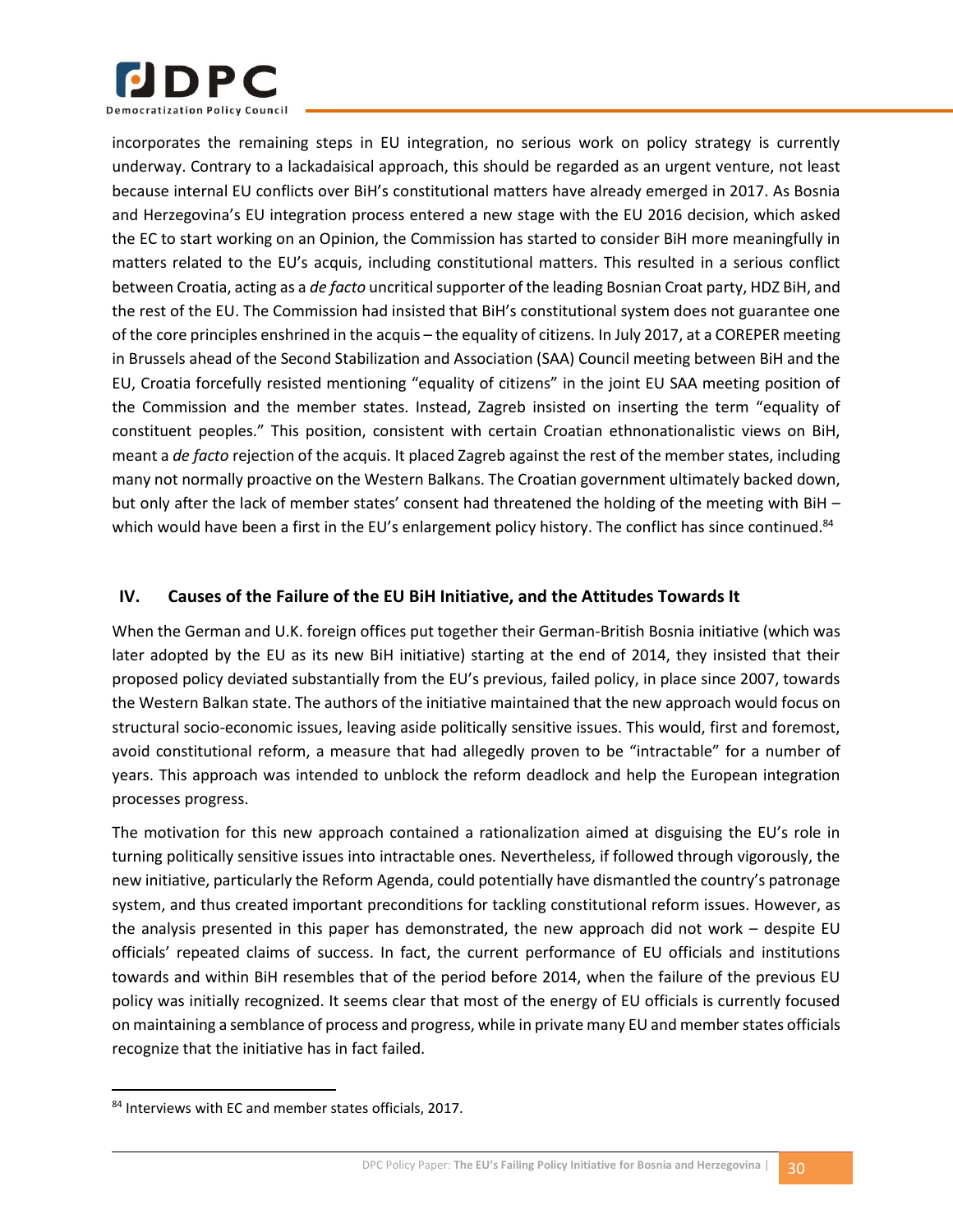

It is thus worth to analyze the five main causes of failure, including some explanations provided by the EU and other international officials involved in the initiative.

# 1. Too Broad an Agenda

Certain EU and member state officials argued that the Reform Agenda was, from the start, too broad. They claimed that this made it difficult for the EU and lead member states to operationalize the initiative and keep focused.<sup>85</sup> There is certainly some truth to this argument. Having a reform agenda with dozens of measures certainly made it easier for EU institutions to evade a policy of tough conditionality, as the EU Delegation's strong opposition towards the German-British push for focus on a small number of reform issues at the end of 2016 suggested. However, this alone is not a sufficient explanation. Even the broad Agenda, with its large number of reform measures, had clear benchmarks and deadlines that provided an adequate structure for a policy of tough conditionality.

Such a conditionality-based approach would, however, have required the EU to use the incentives of BiH's EU integration as a means to incentivize domestic actors to implement those precisely defined reform measures and deadlines when the Reform Agenda was adopted in July 2015. Instead, in 2014 the EU in advance softened its proposed conditionality when it accepted the German-British initiative. It lowered the conditions for granting the ultimate reward in EU integration - the forwarding of BiH's membership application to the Commission for preparation of an Opinion -from full implementation of the Reform Agenda to "meaningful progress" – a synonym for soft conditionality in EU terminology. Additionally, the breadth of the Agenda cannot be a justification for most stakeholders to turn a blind eye, throughout 2017, on the almost complete blockage of reforms, visible to everyone in BiH, nor did it prevent the EU from reacting forcefully instead of further softening its conditionality.

#### 2. No EU Policy Concept for Post-September 2016

DPC's first monitoring report argued that due to the EU's decision in 2014 to give up on the condition of full implementation of the Reform Agenda for reaching the last step in progress on EU integration foreseen in the BiH initiative, the EU remained without a policy concept as well as a conditionality for pushing through the continuation of reforms after September 2016.<sup>86</sup> This was even more disastrous as the real substantial parts of the structural economic reforms (the parts most painful from the perspective of the political elites in BiH) were yet to be implemented. Indeed, with the GAC's September 2016 decision the reform process and the already limited momentum of 2016 broke down almost entirely. Still, nothing prevented the EU from engaging with this challenge from fall 2016 and developing a new policy approach aimed at full implementation of the Reform Agenda. This approach would have to rely even more strongly on the IFIs' conditionality, as the EU had given away the rest of its leverage in September that year.

3. "Financial conditionality doesn't work in BiH" – EU vs. IFIs Approach to Conditionality

In 2014 structural economic reforms became one of the top priorities of the EU's enlargement policy for the whole of the Western Balkans. This was an expansion of the EU's internal 'European Semester' to the

<sup>85</sup> Interview with EU member states diplomats, EU official, 2016-18.

<sup>86</sup> *Substantial Change on the Horizon? A Monitoring Report on the EU's New Bosnia and Herzegovina Initiative.*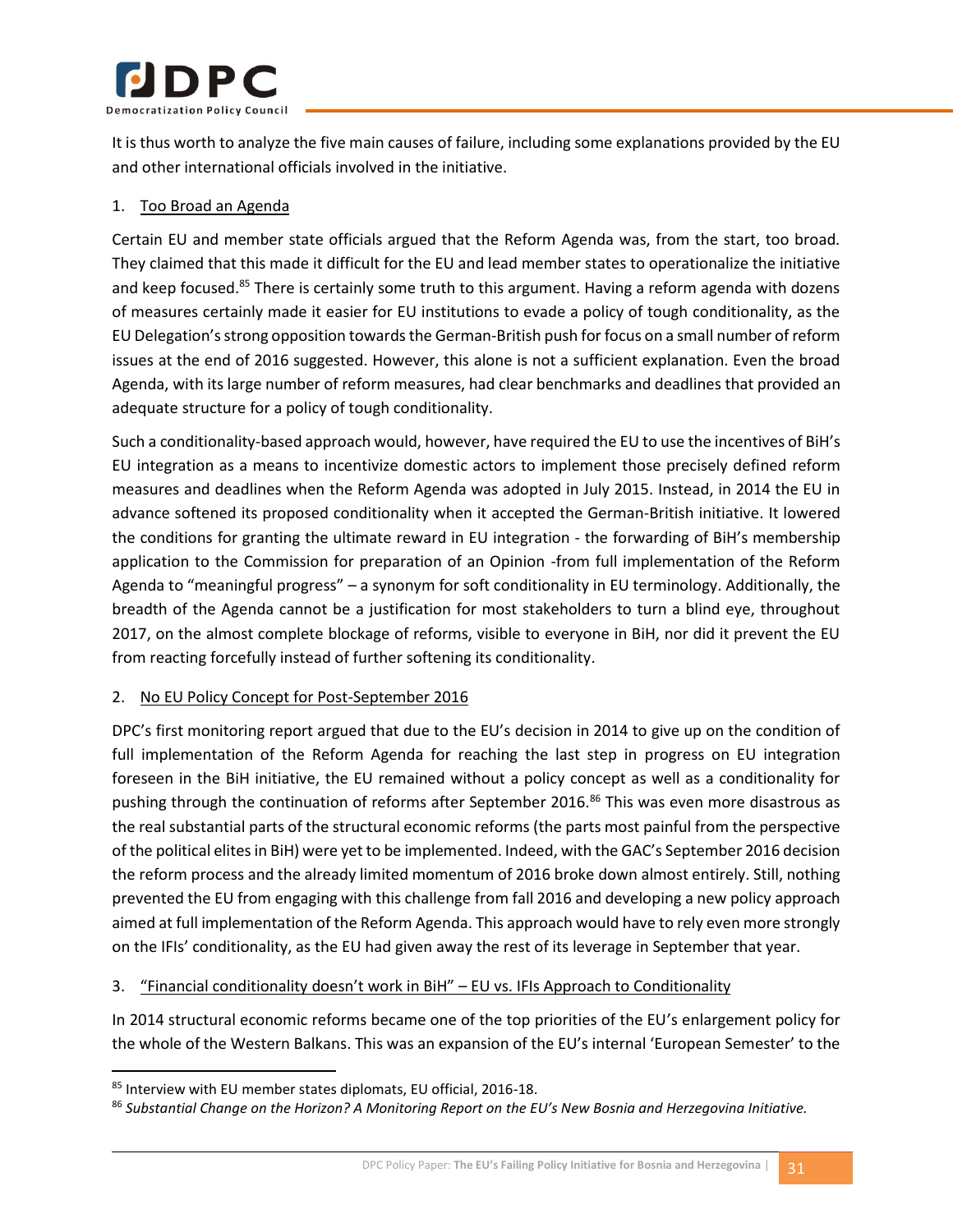

(potential) candidate countries.<sup>87</sup> The extent of the changes the Reform Agenda encompassed though, was unique for the pre-accession stage of EU integration, and required close cooperation with the IFIs. Even more significantly, the Reform Agenda targeted the patronage system used by BiH elites as their socio-economic basis. Specifically, it demanded leverage that the EU, for many years, had refrained from resorting to – financial conditionality. When the German-British initiative was presented in 2014, political leaders in BiH doubted that the EU would be willing to apply strict conditionality. "The EU will never cut off funds, because they fear social unrest," one of the leaders noted.<sup>88</sup> Nevertheless, the member states leading the EU BiH initiative in 2015-16 succeeded in getting the IMF on board for a policy of strict financial conditionality.

One year later, in the context of the breakdown of the reform dynamics in 2017, IFI representatives concluded that "financial conditionality obviously doesn't work in BiH."<sup>89</sup> This, however, represented more an expression of resignation, a rationalization of a failed endeavor in which the IFIs had invested more than any other international actor, than a correct diagnosis. In fact, financial conditionality *did* work in BiH, as demonstrated by the IMF's success in taking a stricter line. For example, in the summer of 2016, the IMF induced the RS regime to screen the part of their domestic banking system that plays a crucial role in the regime's patronage system. Moreover, they had the government agree to remove its representatives from decision-making on credits at the entity development bank.

It was in fact the EU institutions' weak approach to conditionality that, from the outset, contradicted the IFIs' tough approach. The EU soft approach undermined the IFIs' tough stance, and led to a paradoxical scenario in which the EU managed to persuade the IMF to give up on its strict conditionality. *This was the ultimate defeat of the EU BiH initiative.* As this paper and the previous monitoring report's findings have shown, early in the process the EU fell back on its old habits of lowering conditionality in the face of elite resistance to reforms. While EU officials continued to preach the dogma of "ownership," behind closed doors, they practiced arm-twisting towards BiH policy-makers, directed to force the adoption of reform legislation– a move which simultaneously aimed, almost exclusively, at keeping *any* reform process alive, regardless of its substance or integrity. This performance again demonstrated that the concept of ownership for the EU in BiH does not serve to encourage domestic BiH actors to take political responsibility, but instead has served for many years as a cover for lack of political will.

That EU institutions had again organized the implementation of the EU initiative as a closed shop operation between EU officials and political leaders in BiH, an approach which had already failed in 2014, served the purpose of its soft approach on conditionality. The failure here is that EU officials avoided pursuing an effective policy of strategic communication, which would have seen them take the opinions of BiH citizens seriously and involved them as EU partners in reform. Therefore, by choosing not to adopt

http://www.epc.eu/documents/uploads/pub\_7130\_ecogovernanceinbalkans.pdf.

<sup>87</sup> Matteo Bonomi, *Economic governance in the Balkans: Towards a more sustainable path of economic development*?, *European Policy Center*, Policy Brief, November 10, 2016, available at:

<sup>88</sup> Bassuener/Perry/Vogel/Weber, *Retreat for Progress in BiH? – The German-British Initiative*, DPC policy paper, November 2014, p.7; available at: http://www.democratizationpolicy.org/pdf/DPC Policy Paper - Retreat for Progress in BiH.pdf.

<sup>89</sup> Interviews with IFIs representatives, 2017.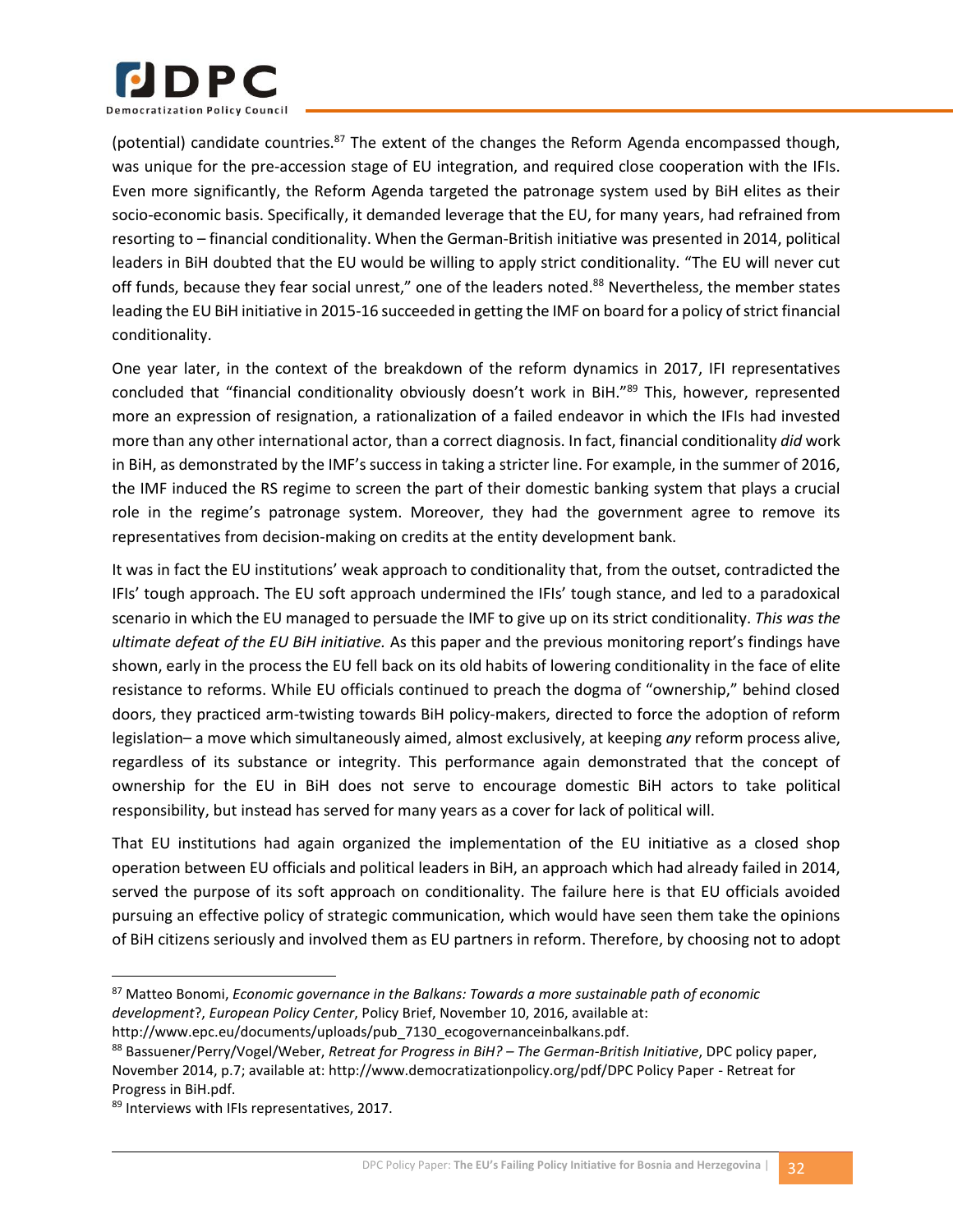

a strategy in which they named and shamed the key political figures who blocked reforms, the EU colluded with reform resistance and cut off any potential pressure that could have emerged from within the country itself.

It is shameful that the bluntest public messaging on conditionality in 2016-17 came from the representative of the IMF (by design, the least political of all international players in BiH), echoed by a smattering of EU member states' ambassadors (Germany, U.K., Netherlands). In addition, the fact that German and U.K. officials only managed to partly prevent EU institutions from lowering conditionality confirms that the German-U.K. initiative was being hampered from the start. The fact that the initiative did not originate from, and ultimately was not driven by the top leadership of their respective governments, limited the leverage of German and British officials to fight back against the EU institutions' traditional practice.

# 4. The Rule of Law Underplayed

 $\overline{a}$ 

A functioning rule of law is key for a working market economy. Throughout the implementation of the Reform Agenda, business representatives in BiH stressed that a functioning rule of law is far more important than any of the other measures foreseen within the Agenda that aimed to improve the business environment.<sup>90</sup> It is no coincidence that the Agenda did not aim very high in the area of rule of law. On the one hand, the EU could not entirely exclude the rule of law from the Agenda. On the other, it could not approach it forcefully, as this was a policy area in which the EU had for a decade failed to muster the political will to fight back against reform rollback by political elites – as demonstrated by the failure of the EU's ill-designed Structured Dialogue on Justice.

#### 5. Intractable Issues Becoming Distracting Issues

The EU BiH initiative's approach – to set aside "intractable" issues related to BiH's dysfunctional constitutional-institutional system, i.e., constitutional reform – worked only in one aspect, while it completely failed in another. This partial realization of the approach represents another cause of the failure of the initiative. Even though the EU had since 2014 completely put aside constitutional matters, these "intractable" matters kept rearing their heads, leading to almost permanent political conflicts between the ruling political parties at State and entity level. Those conflicts consumed a large chunk of the executives' and legislatures' attention, undermining the work on reforms.

For example, during the second half of 2016, the conflict over the RS government's unconstitutional referendum on the RS day consumed political attention in BiH. This was promptly followed by a failed attempt by Bosniak State presidency member, Bakir Izetbegović, to revive BiH's genocide lawsuit against Serbia at the International Court of Justice  $(ICJ)^{91}$ . This led to a month-long political crisis, during which the Serb parties in the Council of Ministers of BiH *de facto* suspended their membership. For the past several months, the political conflict over the implementation of a controversial decision by the

<sup>90</sup> Interviews with representatives from BiH business, Sarajevo-Banja Luka 2016-17.

<sup>91</sup> "Bosnia to Revive Genocide Lawsuit against Serbia: Izetbegovic," *BIRN*, February 17, 2017, available at: http://www.balkaninsight.com/en/article/bosnia-serbia-icj-genocide-appeal-02-17-2017.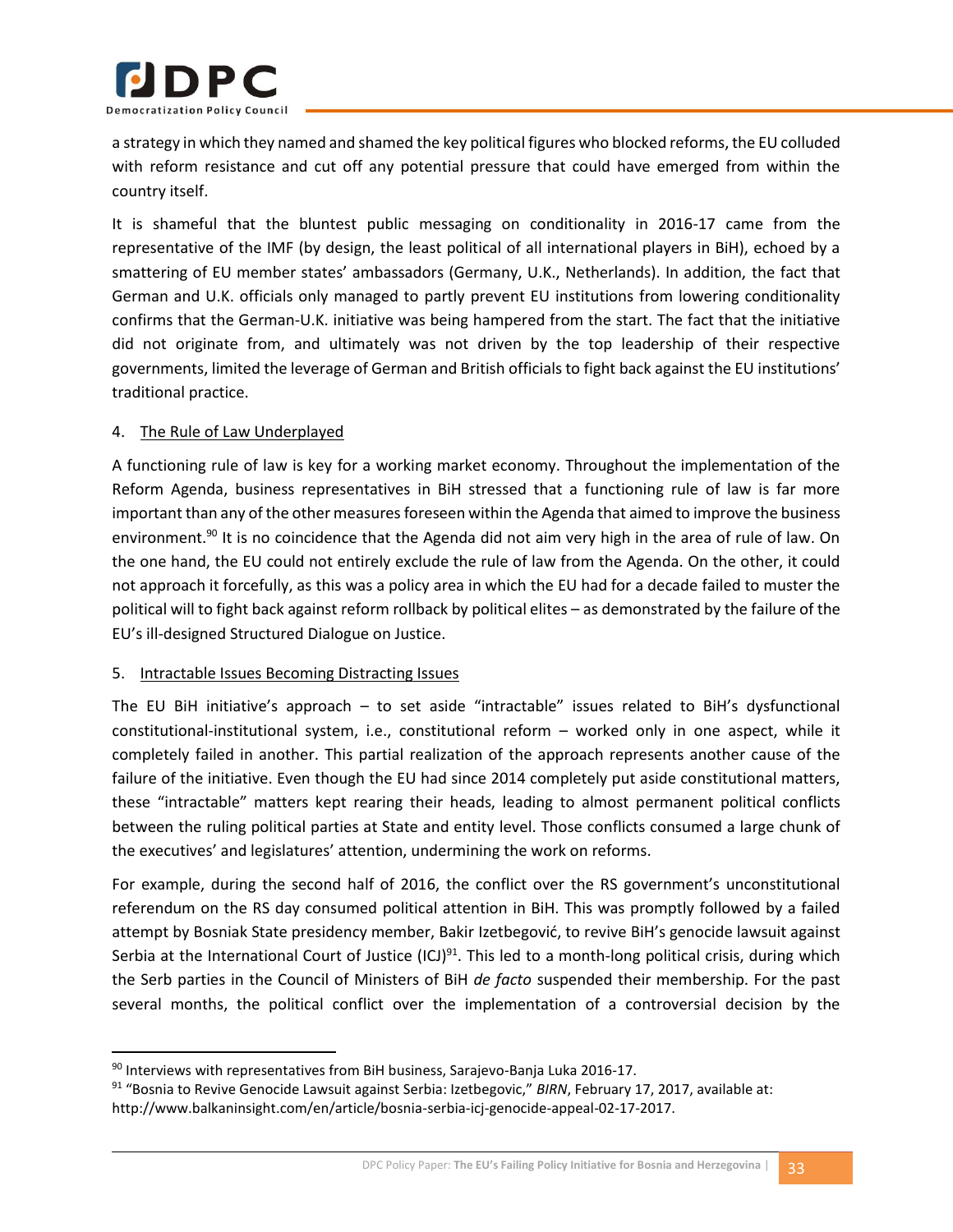

 $\overline{\phantom{a}}$ 

Constitutional Court of BiH on the country's election law in the Ljubić case<sup>92</sup> has been threatening the stability of ruling coalitions and parliamentary majorities, with effects for the necessary reforms.

EU officials have reacted to these continuous crises by labeling them as "distracting" issues, demanding that political leaders and elites focus on the core socio-economic reforms. In essence, such reactions can be interpreted as symbolic of the EU's helplessness and willful ignorance. The EU's labelling of the crises as "distractions" meant they were not addressed in its policy approach, and this approach has neither resolved the issues nor did it make them disappear from the everyday political agenda in BiH. For BiH political elites, the constant political conflicts over the dysfunctional and contradictory constitutional order ultimately serve as political means to block democratic and market economic reforms while pursuing their own narrow agendas. In the light of the EU's approach to ''distracting'' issues, it has a certain logic on its side that, when the Union formally ends its current policy initiative to BiH at end of 2018, with the termination of the Reform Agenda, it might be faced with a constitutional matter – the election law issue –– for which it is ill-prepared, as it has no policy nor any red lines on constitutional changes. After the October elections, the EU might have to face the deepest constitutional crisis in BiH since the end of the war.

 $92$  On the details of the ruling and the political conflict over its implementation, see: Bodo Weber, "Bosnian Croat leadership on course to throw Bosnia and Herzegovina into electoral chaos," *Heinrich Böll Foundation* Sarajevo, December 22, 2017, available at: https://ba.boell.org/de/2017/12/21/bosnian-croat-leadership-course-throwbosnia-and-herzegovina-electoral-chaos.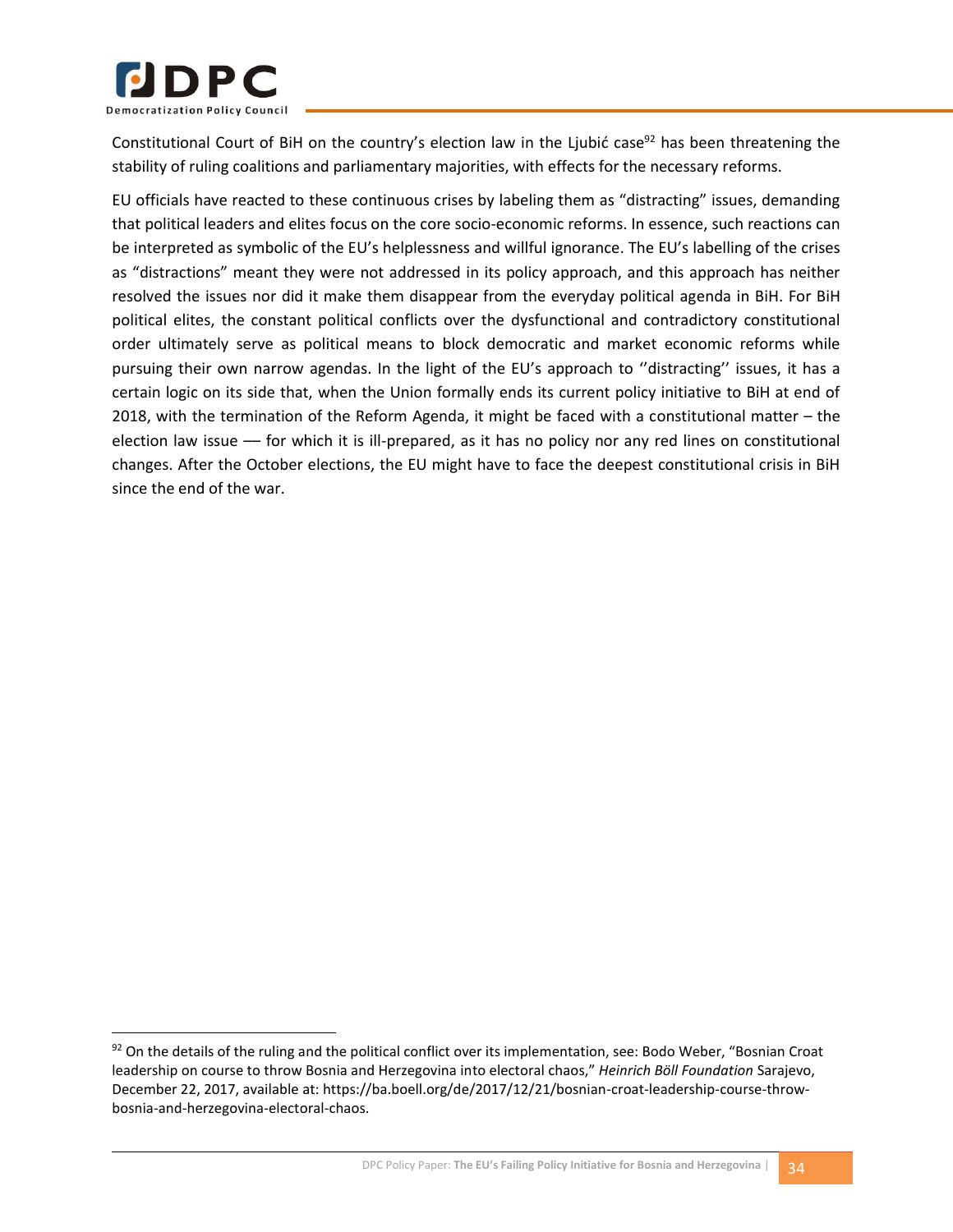

 $\overline{\phantom{a}}$ 

# <span id="page-43-0"></span>**V. Conclusions and Recommendations**

In late 2014, Germany and the U.K. presented the rationale and main elements of their joint political initiative for Bosnia and Herzegovina that was soon to be adopted by the EU as its new BiH initiative. This set politically sensitive issues such as constitutional reform aside and instead focused on seemingly less sensitive issues of structural socio-economic reform. This process started with a concession (allowing BiH's SAA agreement to enter into force in return for a written, non-binding commitment to reform by the political leaders) to unblock the country's stalled EU integration process. Understandably, this raised serious concerns among political observers about the meaningfulness of the initiative and thus its prospects for success.<sup>93</sup>

The initiative yielded some positive results  $-$  the ruling political elites managed to agree on a broad, comprehensive agenda for structural socio-economic reform. If thoroughly implemented, the Reform Agenda had the potential to begin to break the country's patronage system. Even more surprising, throughout 2016, leading EU member states succeeded in getting the IFIs on board for an unusually strict policy of financial conditionality. However, from the very start, and in the face of continuous failure by BiH's political leadership failures to support the letter and spirit of the Agenda, implementation of the new EU BiH initiative turned into a confrontation between dedicated member states including Germany and the U.K. and EU, as the EU institutions responded to reform resistance by falling back into old habits. These included reluctance to set clear benchmarks and strict deadlines, and the subsequent lowering of conditionality; a closed shop-approach focused entirely on BiH domestic political elites, instead of integrating BiH citizens as natural partners and allies; and finally, treating the EU BiH initiative more as a technocratic process than as a political endeavor. In addition, it proved impossible to set aside the core causes of BiH's dysfunctional state, politics and economy – a constitutional order and incentive structure that trades genuine accountability for institutionalized, patronage-based ethnocratic rule.

What links these immediate causes of the failure of the EU BiH initiative is the fact that the initiative from the outset lacked a strategy grounded in an understanding of the real impediments to genuine reform in the country over the past decade. The joint initiative was supposed to bridge the pre-2014 German-British divide over the EU's policy towards BiH, but instead ended up being driven not by the highest levels of government but by mid-level officials in the German and UK foreign offices<sup>94</sup> – which was exactly where the failure of previous policy approaches had been located. Devising a strategic policy would have required the top leaders of these governments to be vested in the initiative, which always required political – not just simply technical – engagement.

<sup>93</sup> See, for example, DPC's critical analysis of the German-British initiative: Bassuener/Perry/Vogel/Weber, "Retreat for Progress in BiH? – The German-British Initiative," *DPC Policy Paper*, November 2014, available at: http://www.democratizationpolicy.org/pdf/DPC Policy Pape - Retreat for Progress in BiH.pdf.

 $94$  In the aftermath of the violent social unrest in BiH in February 2014, the country initially caught the attention of then German foreign minister, Frank-Walter Steinmeier. But with the outbreak of the Crimea crisis in April that year, negotiations with the FCO within the German Foreign Ministry were handed down within the hierarchy. At the FCO, there had been a particular focus on BiH since William Hague had become foreign secretary in 2009. But negotiations with Berlin were soon handed over to Hague's successor, Philip Hammond, who was much less vested in the Western Balkans. Interviews with German and British ministry officials, 2014-15.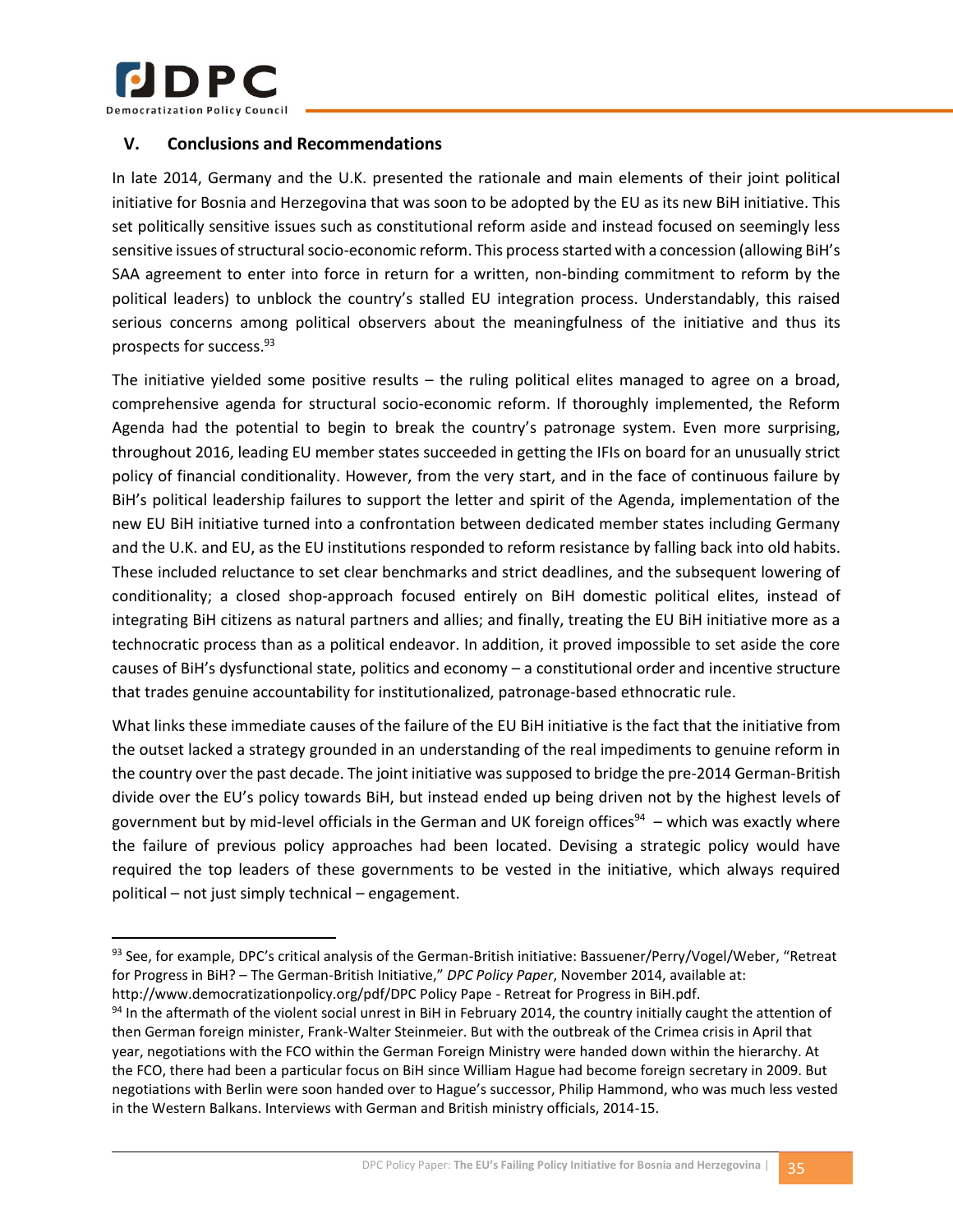

It could be argued that part of the reason why the EU BiH initiative failed was that, in a certain respect, it aimed higher than any previous policy initiative since the EU took over Western leadership of Western Balkans policy in 2005. But it also failed more profoundly than any previous policy initiative. It demonstrated what is possible for the EU in BiH when tough conditionality, including financial conditionality, is applied – but only if this policy of conditionality is applied as part of a clear political strategy.

#### <span id="page-44-0"></span>Recommendations for a Genuine EU BiH Policy Strategy

A genuine reform breakthrough is highly unlikely in the election year of 2018, and further delays are inevitable post-election as the parties will scramble and fight to form governments at various levels. It is therefore high time for the EU to accept the failure of its current BiH initiative and prepare a new strategic approach and policy framework. This strategy needs to have the support of the leadership of key EU member states – notably Germany, the U.K., and France. The future strategy should build on the groundwork of, and the lessons to be learned from, the failed EU BiH initiative; specifically, the set of socio-economic reforms on which work has begun. Another building block are the replies by BiH authorities to the Questionnaire as well as the work which will be undertaken by the European Commission in the coming months on an Opinion on BiH's membership application. However, given the fact that BiH's application for membership remains non-credible, and that the country with its current institutional framework cannot become a member of the EU, a much deeper, and longer-term approach is required.

Such an approach should consist of an integrated concept for the next steps in BH's EU integration – candidate status, opening of accession negotiations – as well as start work on a concept for the country's future accession process already now. Such a concept must be tailored to the challenges of BiH's constitutional and political system and drivers of reform resistance. The approach needs to be understood by the EU as genuinely political, rather than technocratic, and implemented, and communicated, accordingly. In order to set such a strategic policy framework, the EU, specifically the most committed, pro-enlargement member states, in cooperation with EU institutions involved in enlargement, and supported by non-EU states committed to BH (the US, Canada, Norway, Japan), must do the following:

#### *1. Attainment of candidate status*

- The European Commission should refrain from giving a recommendation on granting candidate status in its upcoming Opinion on BiH's membership application. Instead,
- it should propose to make candidate status conditional on the implementation of a selection of outstanding Reform Agenda measures crucial to put an end to the country's patronage system.
- A series of additional requirements should aim to reverse certain democratic reform rollbacks from the last decade, for example the current BiH Conflict of interest law or the RS Law on Courts.
- A final condition for granting candidate status to BiH should be the adoption of a pending measure from the Structured Dialogue on Justice – adoption of a BiH Law on Courts, based on EU experts' previous recommendations.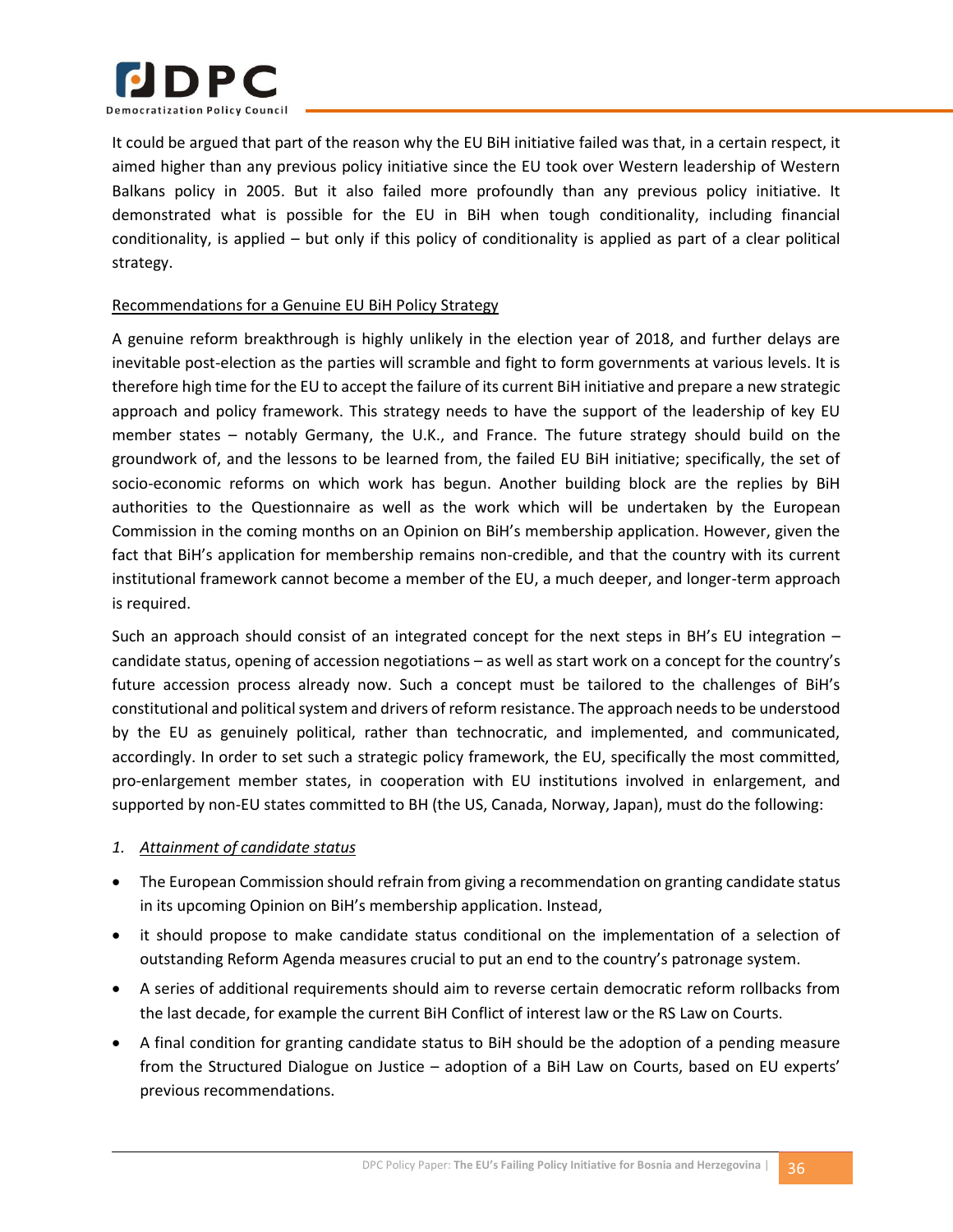

#### *2. Opening of accession negotiations*

future accession negotiation process.

- Opening accession negotiations should be made conditional on the implementation of additional important measures left over from the Reform Agenda. Some measures of structural socio-economic reform from the agenda as well as the IMF credit arrangement that cannot be implemented in a meaningful way without constitutional reform of BiH's governance system, such as workforce reduction in public administration, should be moved to BiH's
- A number of measures aimed at improving the functionality of governance institutions should be added to the socio-economic conditions for granting opening of accession negotiations. These conditions should focus on the reform of state-level regulatory bodies (such as, for example the BiH Competition Council) that are dysfunctional due to decision-making procedures grounded solely in ethnic power-sharing.
- Further unimplemented measures from the Structured Dialogue, including a new Law on the High Judicial and Prosecutorial Council, should be added to the conditions.
- *3. "Accession Plus"*
- Start working on a concept for a future political process for constitutional reform, an "Accession Plus" process that clearly links progress in EU accession to meaningful progress in constitutional reform. That is, to add a Chapter 35 on Constitutional Reform to the future EU Accession Negotiation framework for BiH. This would include opening, closing and interim benchmarks for chapter 35, as well as adopting a mechanism for the EU to be able to freeze accession negotiations if there was to be insufficient progress on constitutional reform.

This concept should not aim at telling Bosnians and Herzegovinians *how* to reform their current, dysfunctional constitutional system; rather the EU should set a number of principles for constitutional reform that guarantee the accountability and functionality of state institutions and provide a meaningful constitutional framework for democracy, the rule of law and a functioning market economy. Such principles should take into account, among others, previous Venice Commission opinions as well as various unimplemented rulings by the European Court of Human Rights (ECHR). With this approach the EU would ensure that BiH has the capacity to meet the Copenhagen criteria for membership.

Such principles of constitutional reform should include:

- $\circ$  A clear division of competences, and according revenues, among the various layers of governance.
- o The strengthening of the oversight functions of the State.
- $\circ$  An approach that shifts the burden of proof that certain state functions can be better managed by the entities and cantons (or: municipalities), based on close cooperation of and coordination among them, to those sub-state levels. Failure to prove their capability automatically leads to such governance functions moving to either the State and/or municipal level, the latter being based on the principle of subsidiarity.
- o Strong local self-governance as defined by the Council of Europe's Charter on Local Self-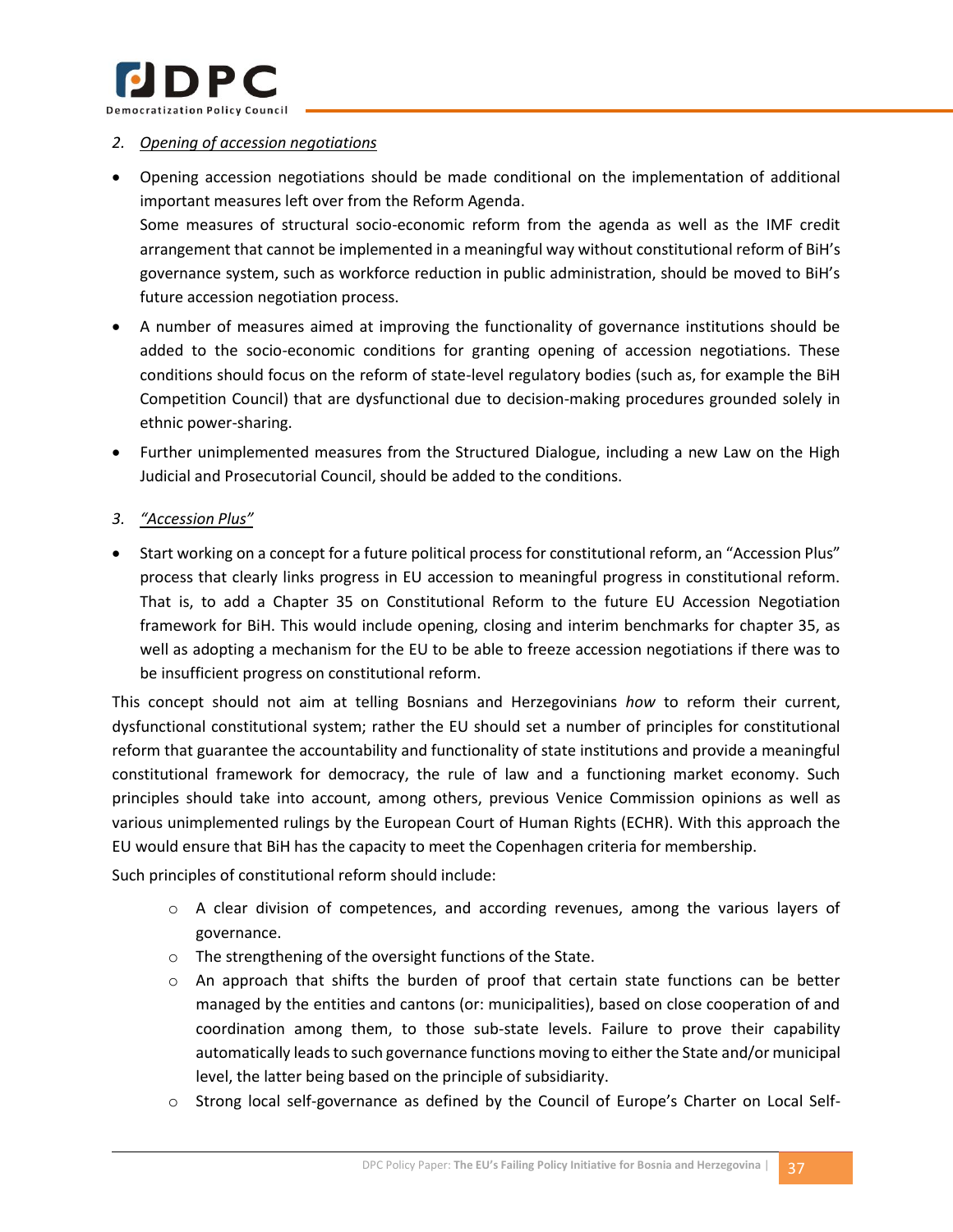

governance.

- $\circ$  Limitation of the decision-making processes based on ethnic consent of the representatives of the three constituent peoples to a precise, narrowly defined list of "vital national interests". The competences of the second chambers of parliaments at State and entity level should be reformed accordingly.
- $\circ$  A balance between collective and individual rights in a way that ensures the unhindered exercise of collective as well as individual rights without any form of discrimination of citizens that belong or don't belong to the three constituent peoples.

 $\circ$  To end the fragmentation and politicization of the judiciary as well as of the security agencies. EU institutions and leading member states should develop this 'Accession Plus' policy concept during the window of time it has before deciding on BiH's opening date for accession negotiations. However, even before that, they must engage with the following:

- Start to strategically communicate the rationale and principles of the future EU constitutional reform policy to BiH citizens, and political elites alike.
- Openly confront EU member state Croatia in its attempts to sabotage future constitutional reform in BiH by basing it on the political elites' ideologized perception of BiH politics and society, and its overidentification with the policy of the HDZ BiH. The EU should confront the issue by developing an effective communication strategy with the Croatian public. Such a communication strategy should aim to deconstruct the conventional, collectivist ethno-nationalist perceptions of BiH and instead promote views that help differentiate between Bosnian Croats as such and the policy of the dominant Bosnian Croat party.

# *Between now and opening of accession negotiations*

Between now and the granting of an accession negotiation date for BiH, the EU must do the following:

- Re-engage with the IFIs, in particular, with the IMF, and encourage them to return to a policy of tough financial conditionality which would be tied to the most important elements in the Reform Agenda. The principal focus needs to be to tackle the country's deeply rooted patronage system.
- Make BiH citizens their prime and direct allies for reforms related to EU integration. To ensure this the EU must develop a policy of strategic communication towards BiH citizens through the use of traditional and social media, as well as messages at town-hall meetings aimed at citizens based on their location and their social interest groups (economic sectors, etc.);
- Maintain the international community's executive Dayton instruments, in particular EUFOR Althea's UNSC Chapter 7 mandate, as a safety net and deterrence against any attempts by the political elites to employ the escalation of inter-ethnic tensions in order to avoid structural economic and political reform. This will be crucial to back the employment of strict financial conditionality;
- Select an independent, senior *political* figure as the next EU Special Representative to BiH.
- Officially end the Structured Dialogue on Judicial Reform. Develop a new approach to judicial reform within the current framework of the SAA and the upcoming steps in EU integration, until the opening